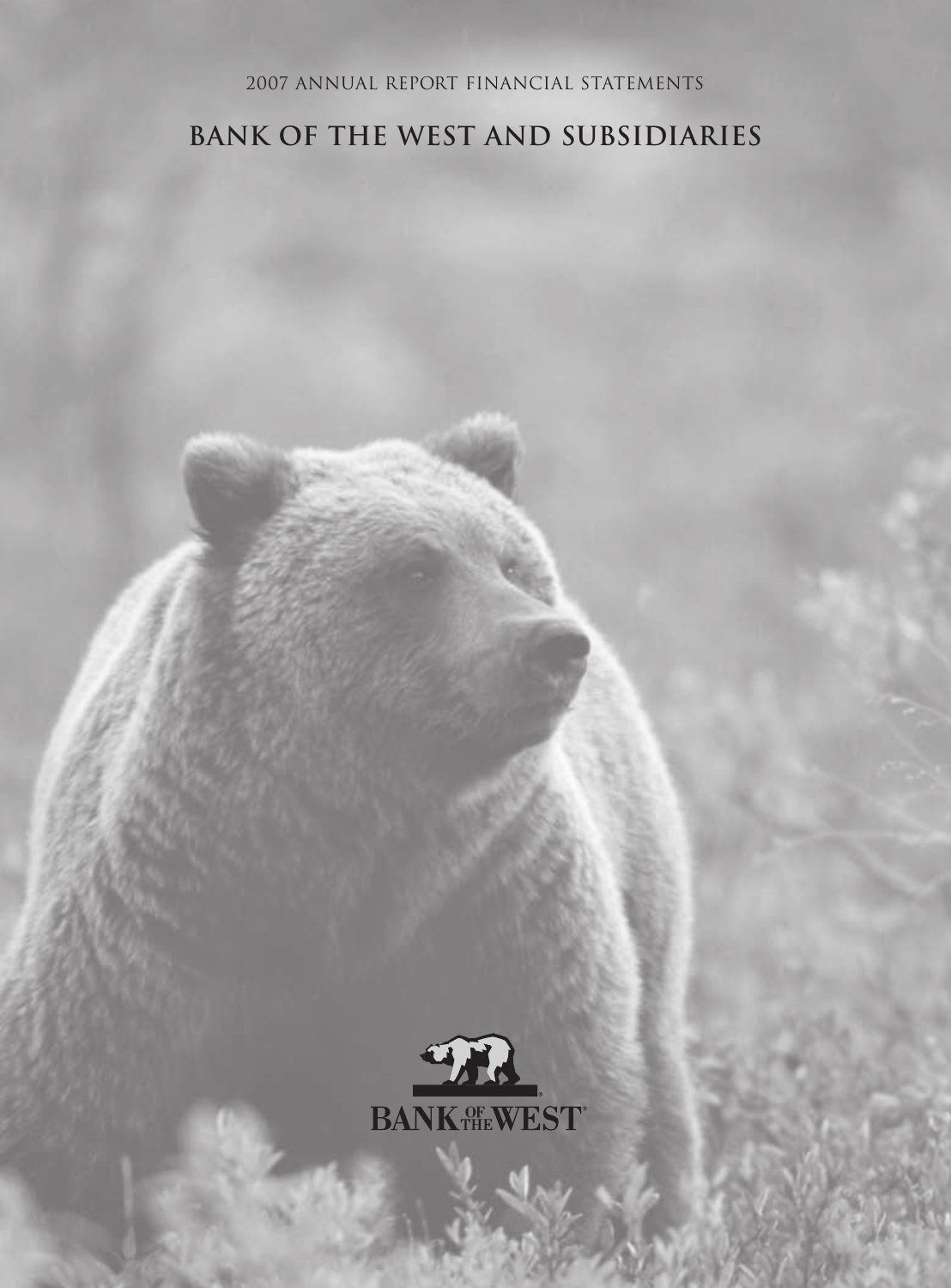## **REPORT OF INDEPENDENT AUDITORS**

To the Board of Directors and Stockholders of Bank of the West and its subsidiaries:

In our opinion, the accompanying consolidated balance sheets and the related consolidated statements of income, of changes in stockholder's equity and comprehensive income and of cash flows present fairly, in all material respects, the financial position of Bank of the West and its subsidiaries ("the Bank") at December 31, 2007 and December 31, 2006, and the results of their operations and their cash flows for the years then ended in conformity with accounting principles generally accepted in the United States of America. These financial statements are the responsibility of the Bank's management. Our responsibility is to express an opinion on these financial statements based on our audits. We conducted our audits of these statements in accordance with the standards generally accepted in the United States of America. Those standards require that we plan and perform the audit to obtain reasonable assurance about whether the financial statements are free of material misstatement. An audit of financial statements includes examining, on a test basis, evidence supporting the amounts and disclosures in the financial statements, assessing the accounting principles used and significant estimates made by management, and evaluating the overall financial statement presentation. We believe that our audits provide a reasonable basis for our opinion.

/s/ PricewaterhouseCoopers LLP San Francisco, CA March 20, 2008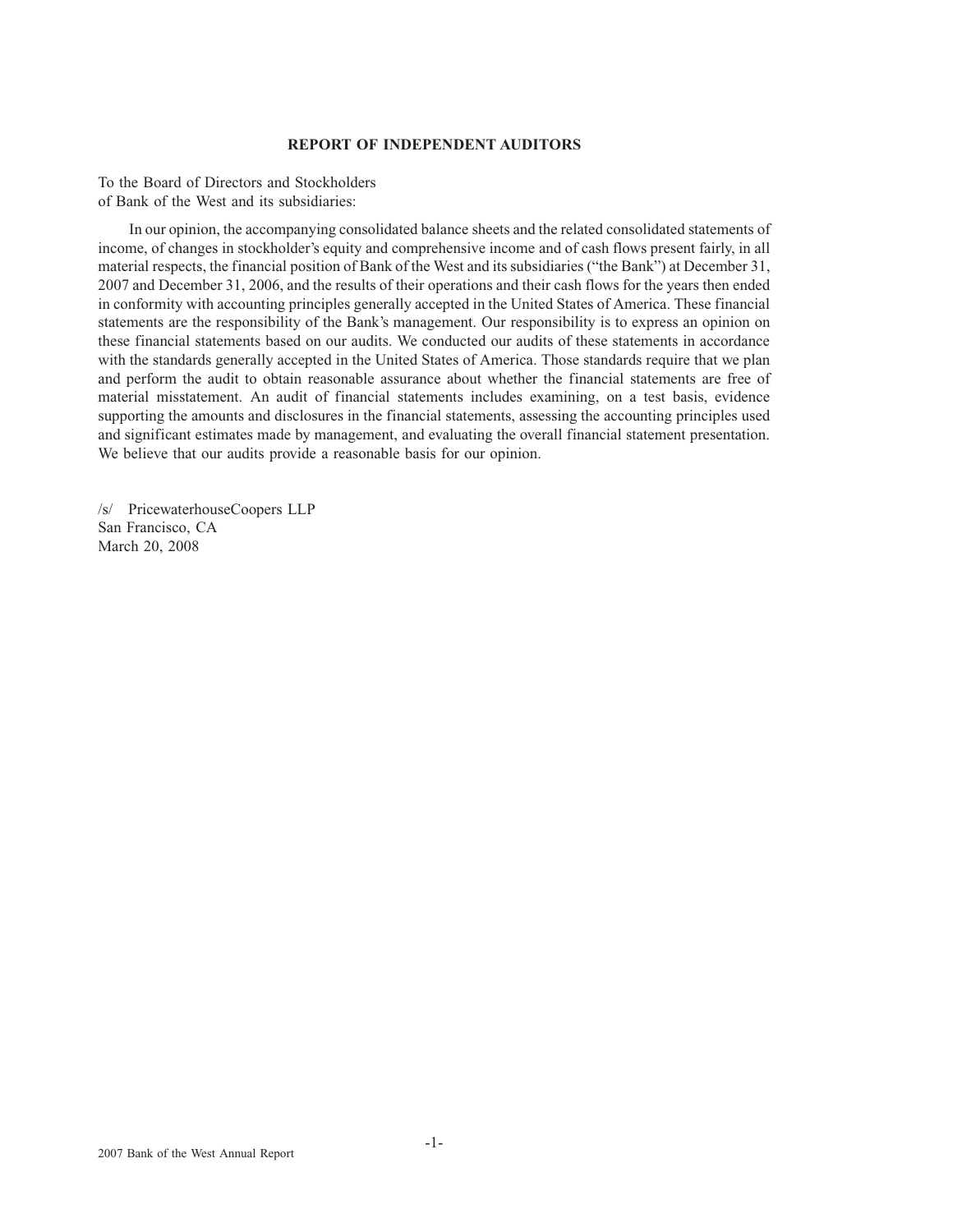## BANK OF THE WEST AND SUBSIDIARIES CONSOLIDATED STATEMENTS OF INCOME

|                                                               | Year Ended December 31, |             |
|---------------------------------------------------------------|-------------------------|-------------|
| (dollars in thousands)                                        | 2007                    | 2006        |
| <b>Interest income</b>                                        |                         |             |
| Loans                                                         | \$2,629,054             | \$2,458,042 |
| Lease financing                                               | 150,022                 | 119,414     |
| Securities available for sale                                 | 383,764                 | 376,312     |
| Other                                                         | 31,437                  | 25,389      |
| Total interest income                                         | 3,194,277               | 2,979,157   |
| <b>Interest expense</b>                                       |                         |             |
| Deposits                                                      | 989,342                 | 864,382     |
| Short-term borrowings                                         | 226,043                 | 192,624     |
| Long-term debt                                                | 410,765                 | 320,866     |
| Total interest expense                                        | 1,626,150               | 1,377,872   |
| Net interest income                                           | 1,568,127               | 1,601,285   |
| Provision for loan and lease losses                           | 162,300                 | 60,000      |
| Net interest income after provision for loan and lease losses | 1,405,827               | 1,541,285   |
| <b>Noninterest income</b>                                     |                         |             |
| Service charges on deposit accounts                           | 208,879                 | 216,938     |
| Trust and investment services income                          | 18,762                  | 18,589      |
| Brokerage service fees                                        | 51,618                  | 49,866      |
| Credit and debit card fees                                    | 58,264                  | 52,590      |
| Other service charges and fees                                | 104,880                 | 96,260      |
| Net gains (losses) on securities available for sale           | (183,906)               | 455         |
| Vehicle and equipment operating lease income                  | 14,318                  | 17,996      |
| Income from bank-owned life insurance                         | 54,579                  | 43,694      |
| Other                                                         | 76,651                  | 45,327      |
| Total noninterest income                                      | 404,045                 | 541,715     |
| Noninterest expense                                           |                         |             |
| Salaries and employee benefits                                | 632,954                 | 634,680     |
| Occupancy                                                     | 130,081                 | 122,424     |
| Outside services                                              | 104,136                 | 97,867      |
| Intangible amortization                                       | 43,762                  | 46,818      |
| Equipment                                                     | 61,791                  | 58,609      |
| Depreciation - vehicle and equipment operating leases         | 11,694                  | 15,987      |
| Restructuring and integration costs                           |                         | 5,033       |
| Other                                                         | 205,262                 | 189,523     |
| Total noninterest expense                                     | 1,189,680               | 1,170,941   |
| Income before income taxes                                    | 620,192                 | 912,059     |
| Provision for income taxes                                    | 202,938                 | 340,027     |
| Net income                                                    | \$417,254               | \$572,032   |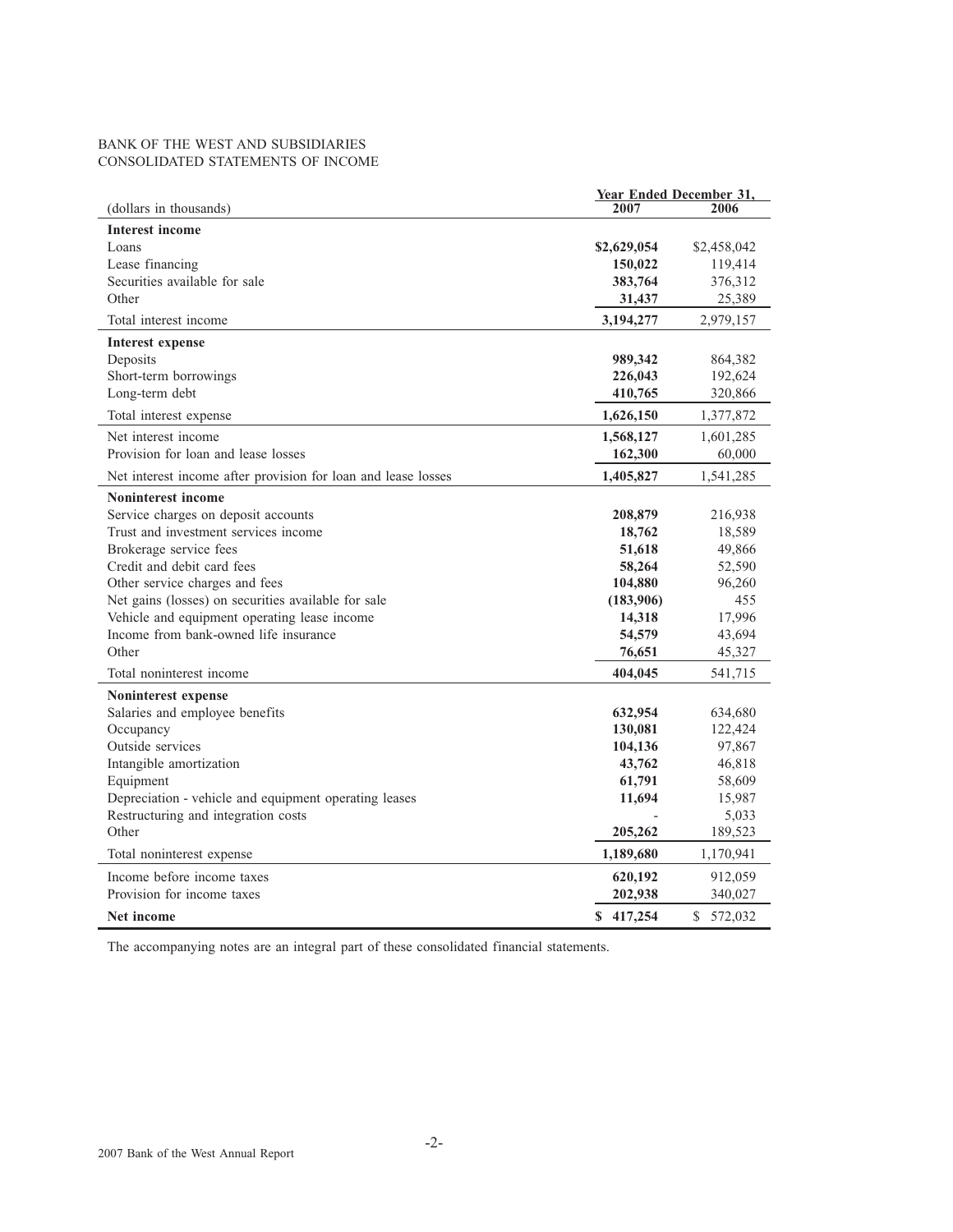## BANK OF THE WEST AND SUBSIDIARIES CONSOLIDATED BALANCE SHEETS

|                                                                            | December 31, |              |
|----------------------------------------------------------------------------|--------------|--------------|
| (dollars in thousands, except per share amounts)                           | 2007         | 2006         |
| <b>Assets</b>                                                              |              |              |
| Cash and due from banks                                                    | \$1,938,523  | \$2,035,312  |
| Interest-bearing deposits in other banks                                   | 14,547       | 13,902       |
| Federal funds sold and securities purchased under agreements to resell     | 149,715      | 248,000      |
| Long-term securities purchased under agreements to resell                  | 100,000      |              |
| Trading assets                                                             | 6,132        | 6,042        |
| Securities available for sale                                              | 8,586,673    | 6,890,840    |
| Loans held for sale                                                        | 84,076       | 108,093      |
| Loans and leases:                                                          |              |              |
| Loans and leases                                                           | 43,651,231   | 39,495,309   |
| Less allowance for loan and lease losses                                   | 431,504      | 394,458      |
| Net loans and leases                                                       | 43,219,727   | 39,100,851   |
| Vehicle and equipment operating leases, net                                | 39,946       | 66,018       |
| Premises and equipment, net                                                | 529,773      | 572,312      |
| Customers' acceptance liability                                            | 6,717        | 9,915        |
| Goodwill                                                                   | 4,203,425    | 4,202,217    |
| Other intangibles, net                                                     | 231,813      | 269,431      |
| Other real estate owned and repossessed personal property                  | 31,360       | 24,801       |
| Interest receivable                                                        | 273,588      | 280,678      |
| Bank-owned life insurance                                                  | 1,207,287    | 1,046,847    |
| Pension assets                                                             | 32,447       | 2,820        |
| Other assets                                                               | 1,174,096    | 764,857      |
|                                                                            |              |              |
| <b>Total assets</b>                                                        | \$61,829,845 | \$55,642,936 |
| Liabilities and Stockholder's Equity                                       |              |              |
| Deposits:                                                                  |              |              |
| Interest-bearing                                                           | \$28,889,026 | \$27,986,025 |
| Noninterest-bearing                                                        | 9,166,425    | 9,450,395    |
| Total deposits                                                             | 38,055,451   | 37,436,420   |
| Federal funds purchased and securities sold under agreements to repurchase | 2,039,161    | 1,593,117    |
| Short-term borrowings                                                      | 1,301,615    | 501,445      |
| Acceptances outstanding                                                    | 6,717        | 9,915        |
| Long-term debt                                                             | 10,670,022   | 6,690,009    |
| Liability for pension benefits                                             | 87,487       | 87,839       |
| Other liabilities                                                          | 640,495      | 513,698      |
| Total liabilities                                                          | 52,800,948   | 46,832,443   |
| Stockholder's equity:                                                      |              |              |
| Preferred stock, par value \$0.001                                         |              |              |
| Authorized - 1,000,000 shares                                              |              |              |
| Issued and outstanding - zero for 2007 and 2006                            |              |              |
| Common stock, par value \$0.001 per share in 2007 and 2006                 |              |              |
| Authorized - 20,000,000 shares                                             |              |              |
| Issued and outstanding - 4,773,943 shares at December 31, 2007 and 2006    | 5            | 5            |
| Additional paid-in capital                                                 | 7,726,455    | 7,721,364    |
| Retained earnings                                                          | 1,408,242    | 1,190,889    |
| Accumulated other comprehensive income, net                                | (105, 805)   | (101,765)    |
| Total stockholder's equity                                                 | 9,028,897    | 8,810,493    |
| Total liabilities and stockholder's equity                                 | \$61,829,845 | \$55,642,936 |
|                                                                            |              |              |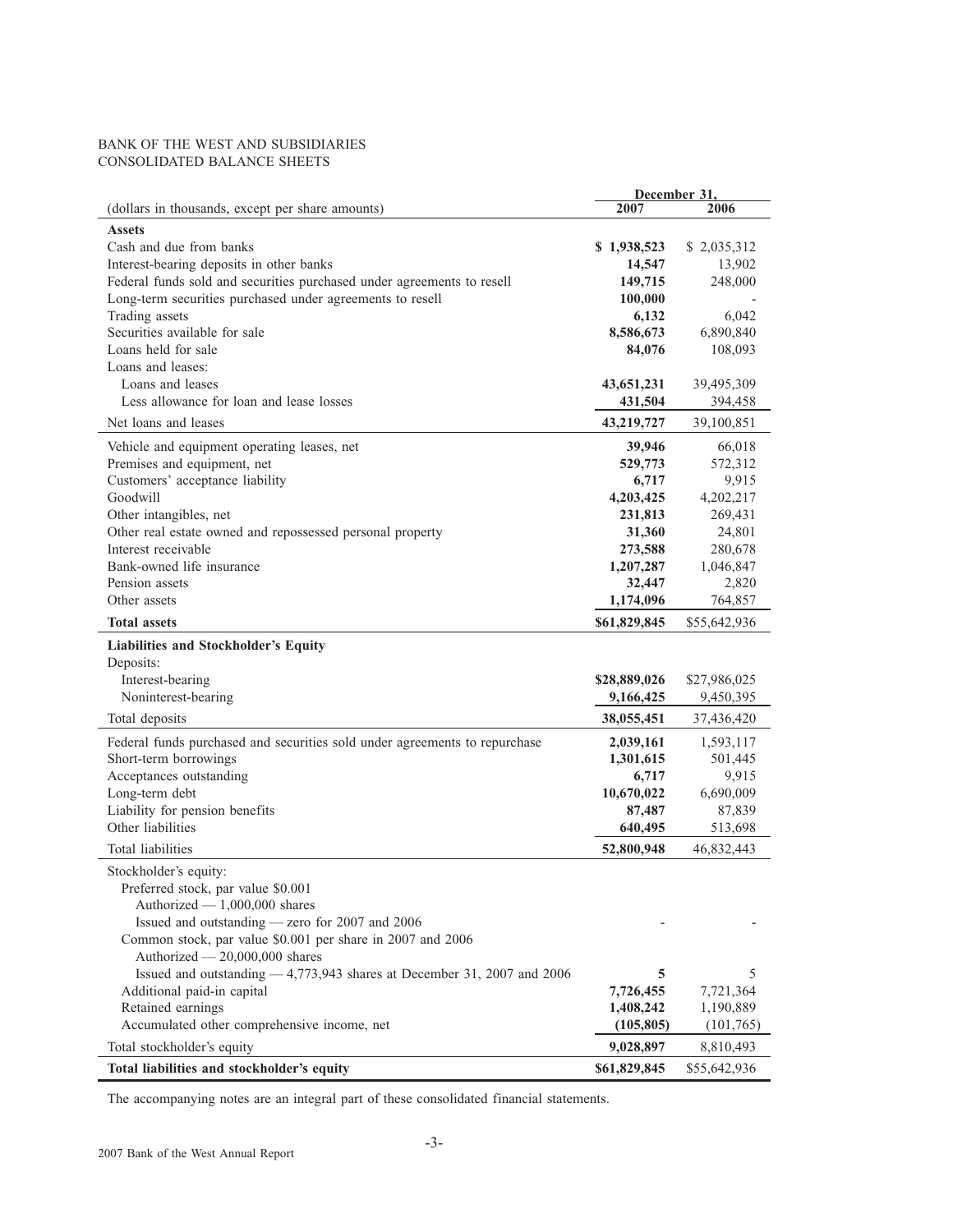## BANK OF THE WEST AND SUBSIDIARIES

CONSOLIDATED STATEMENTS OF CHANGES IN STOCKHOLDER'S EQUITY AND COMPREHENSIVE INCOME

|                                                         |                          | <b>Preferred Stock</b>   | <b>Common Stock</b>      |                                | <b>Additional</b><br>Paid-in | Retained                 | Accumulated<br><b>Other Com-</b><br>prehensive |                    |
|---------------------------------------------------------|--------------------------|--------------------------|--------------------------|--------------------------------|------------------------------|--------------------------|------------------------------------------------|--------------------|
| (dollars in thousands)                                  |                          | <b>Shares</b> Amount     | <b>Shares</b>            | Amount                         | Capital                      | Earnings                 | Income                                         | <b>Total</b>       |
| Balance, December 31, 2005                              | $\overline{a}$           | $S-$                     | 4,773,943                | \$5                            |                              | \$7,712,172 \$ 701,446   | \$ (82,337)                                    | \$8,331,286        |
| Comprehensive income:                                   |                          |                          |                          |                                |                              |                          |                                                |                    |
| Net income                                              |                          |                          |                          |                                |                              | 572,032                  |                                                | 572,032            |
| Other comprehensive income,                             |                          |                          |                          |                                |                              |                          |                                                |                    |
| net of tax:<br>Minimum pension liability                |                          |                          |                          |                                |                              |                          |                                                |                    |
| adjustment                                              |                          |                          |                          |                                |                              |                          | 4,213                                          | 4,213              |
| Unrealized net gains on                                 |                          |                          |                          |                                |                              |                          |                                                |                    |
| securities available for sale                           |                          |                          |                          |                                |                              |                          |                                                |                    |
| arising during the year                                 |                          |                          |                          |                                |                              |                          | 14,649                                         | 14,649             |
| Reclassification of net<br>realized gains on securities |                          |                          |                          |                                |                              |                          |                                                |                    |
| available for sale included                             |                          |                          |                          |                                |                              |                          |                                                |                    |
| in net income                                           |                          |                          |                          |                                |                              |                          | (270)                                          | (270)              |
| Unrealized net losses on cash                           |                          |                          |                          |                                |                              |                          |                                                |                    |
| flow derivative hedges                                  |                          |                          |                          |                                |                              |                          |                                                |                    |
| arising during the year<br>Reclassification of net      |                          |                          |                          |                                |                              |                          | (204)                                          | (204)              |
| realized gains on cash flow                             |                          |                          |                          |                                |                              |                          |                                                |                    |
| derivative hedges included                              |                          |                          |                          |                                |                              |                          |                                                |                    |
| in net income                                           |                          |                          |                          |                                |                              |                          | (965)                                          | (965)              |
| Comprehensive income                                    | $\overline{a}$           | $\overline{a}$           | ÷,                       | ÷,                             | $\overline{a}$               | 572,032                  | 17,423                                         | 589.455            |
| Cumulative pension adjustment<br>per FAS 158            |                          |                          |                          |                                |                              |                          |                                                |                    |
| Other                                                   |                          |                          |                          | ÷,                             | 1,757                        |                          | (36, 851)                                      | (36, 851)          |
| Dividends                                               | $\frac{1}{2}$            | $\overline{a}$           | ÷,                       | $\sim$                         |                              | (82, 589)                | $\overline{\phantom{a}}$                       | 1,757<br>(82, 589) |
|                                                         |                          |                          |                          |                                |                              |                          |                                                |                    |
| Capital infusion related to push<br>down of goodwill    |                          |                          |                          |                                | 5,206                        |                          |                                                | 5,206              |
| Capital infusion related to                             |                          |                          |                          |                                |                              |                          |                                                |                    |
| purchase of credit card                                 |                          |                          |                          |                                |                              |                          |                                                |                    |
| portfolio                                               |                          |                          |                          |                                | 2,229                        |                          |                                                | 2,229              |
| Balance, December 31, 2006                              | $\overline{\phantom{0}}$ | $S-$                     | 4,773,943                | \$5                            | \$7,721,364                  | \$1,190,889              | \$(101,765)                                    | \$8,810,493        |
| Comprehensive income:                                   |                          |                          |                          |                                |                              |                          |                                                |                    |
| Net income                                              |                          |                          |                          |                                |                              | 417,254                  |                                                | 417,254            |
| Other comprehensive income,<br>net of tax:              |                          |                          |                          |                                |                              |                          |                                                |                    |
| Cumulative effect for                                   |                          |                          |                          |                                |                              |                          |                                                |                    |
| uncertain income tax                                    |                          |                          |                          |                                |                              |                          |                                                |                    |
| positions per FIN 48                                    |                          |                          |                          |                                |                              | (5,185)                  |                                                | (5, 185)           |
| Cumulative effect for                                   |                          |                          |                          |                                |                              |                          |                                                |                    |
| leveraged lease<br>transactions per FSP 13-2            |                          |                          |                          |                                |                              | (478)                    |                                                | (478)              |
| Unrealized net losses on                                |                          |                          |                          |                                |                              |                          |                                                |                    |
| securities available for sale                           |                          |                          |                          |                                |                              |                          |                                                |                    |
| arising during the year                                 |                          |                          |                          |                                |                              |                          | (127,072)                                      | (127,072)          |
| Reclassification of net                                 |                          |                          |                          |                                |                              |                          |                                                |                    |
| realized losses on<br>securities available for sale     |                          |                          |                          |                                |                              |                          |                                                |                    |
| included in net income                                  |                          |                          |                          |                                |                              |                          | 109,240                                        | 109,240            |
| Unrealized net gains on cash                            |                          |                          |                          |                                |                              |                          |                                                |                    |
| flow derivative hedges                                  |                          |                          |                          |                                |                              |                          |                                                |                    |
| arising during the year                                 |                          | ٠                        |                          |                                |                              |                          | 36                                             | 36                 |
| Comprehensive income                                    | $\overline{a}$           | $\overline{a}$           | L.                       | $\overline{\phantom{a}}$<br>L. | L.                           | 411,591                  | (17,796)                                       | 393,795            |
| Pension adjustment per FAS 158<br>Other                 | $\overline{\phantom{0}}$ | $\overline{\phantom{a}}$ | $\overline{\phantom{a}}$ | $\overline{\phantom{a}}$       | 5,091                        | $\overline{\phantom{a}}$ | 13,756<br>$\overline{\phantom{a}}$             | 13,756<br>5,091    |
| Dividends                                               | $\overline{a}$           | $\overline{\phantom{a}}$ | $\overline{\phantom{a}}$ | $\overline{\phantom{a}}$       | $\blacksquare$               | (194, 238)               | $\overline{\phantom{a}}$                       | (194, 238)         |
| Balance, December 31, 2007                              | -                        | $S-$                     | 4,773,943                | \$5                            |                              | \$7,726,455 \$1,408,242  | \$(105,805)                                    | \$9,028,897        |
|                                                         |                          |                          |                          |                                |                              |                          |                                                |                    |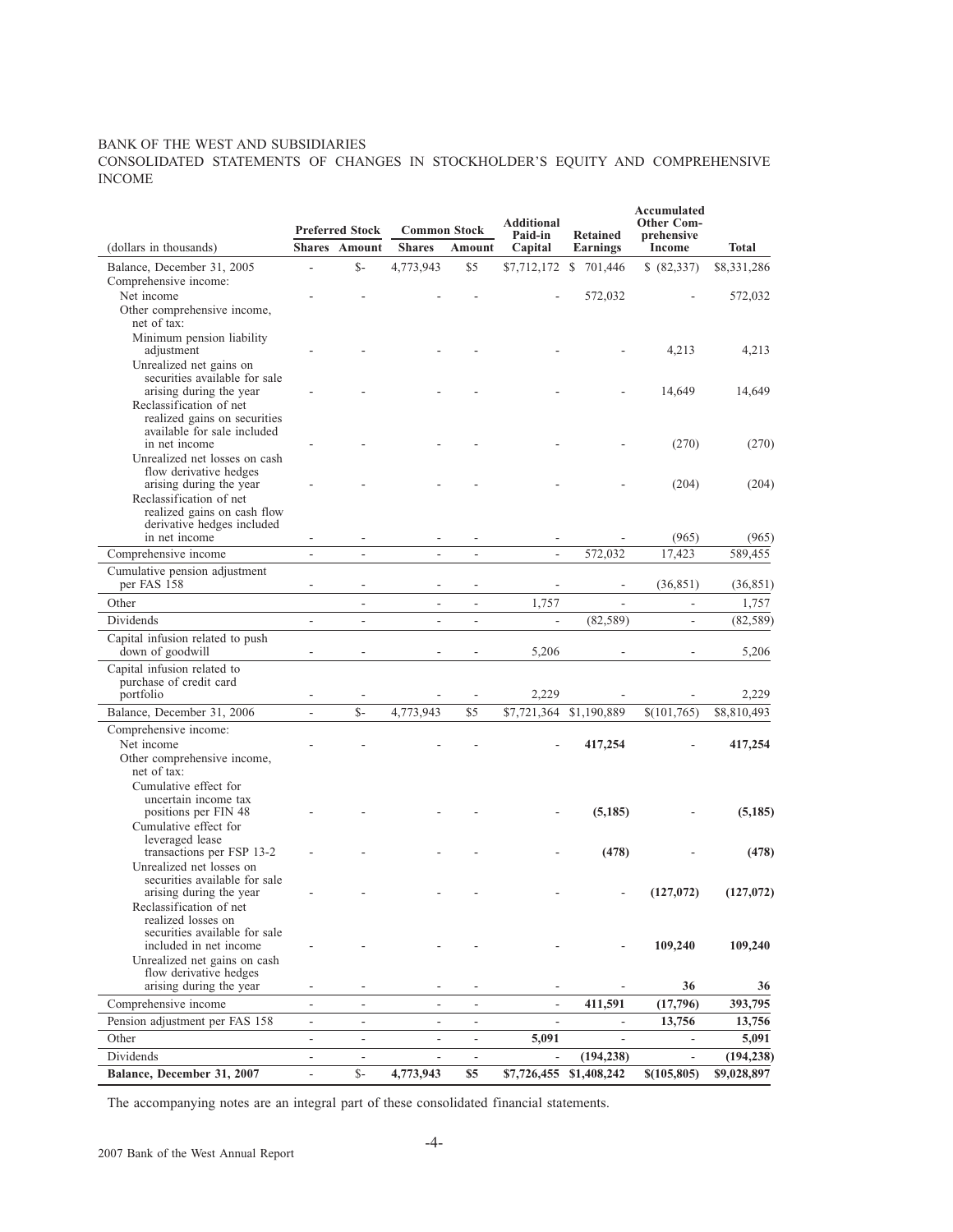## BANK OF THE WEST AND SUBSIDIARIES CONSOLIDATED STATEMENTS OF CASH FLOWS

|                                                                                        | Year Ended December 31,    |               |
|----------------------------------------------------------------------------------------|----------------------------|---------------|
| (dollars in thousands)                                                                 | 2007                       | 2006          |
| Cash flows from operating activities                                                   |                            |               |
| Net income                                                                             | 417,254<br>S               | \$<br>572,032 |
| Adjustments to reconcile net income to net cash provided by operating activities:      |                            |               |
| Provision for loan losses                                                              | 162,300                    | 60,000        |
| Net losses (gains) on securities available for sale                                    | 183,906                    | (455)         |
| Net gains on sale of loans                                                             | (4,076)                    | (10, 534)     |
| Net decrease (increase) in trading assets                                              | (90)                       | 1,711         |
| Depreciation and amortization                                                          | 114,997                    | 124,794       |
| Deferred income taxes                                                                  | 83,040                     | (27, 892)     |
| Decrease (increase) in interest receivable and other assets                            | (311, 297)                 | 76,534        |
| Increase in interest payable and other liabilities                                     | 69,076                     | 63,035        |
| Net decrease (increase) in loans held for sale                                         | (40,997)                   | (42, 181)     |
| Other, net                                                                             | (16,352)                   | 1,757         |
| Net cash provided by operating activities                                              | 657,761                    | 818,801       |
| Cash flows from investing activities                                                   |                            |               |
| Securities available for sale                                                          |                            |               |
| Proceeds from maturities and prepayments                                               | 2,156,139                  | 1,569,805     |
| Proceeds from sales                                                                    | 544,962                    | 1,198,931     |
| Purchases                                                                              |                            | (1,380,232)   |
| Net increase in loans resulting from originations and collections                      | (4,616,252)<br>(2,994,004) | (68, 477)     |
| Purchases of loans and leases                                                          |                            |               |
| Proceeds from sales of loans                                                           | (1,398,326)                | (1,915,558)   |
|                                                                                        | 164,927                    | 226,116       |
| Decrease in vehicle and equipment operating leases resulting from collections          | 14,378                     | 15,352        |
| Purchase of premises and equipment<br>Increase in bank-owned life insurance investment | (53, 518)                  | (83, 104)     |
|                                                                                        | (105, 861)                 | (13, 157)     |
| Increase in securities purchased under agreements to resell                            | (100,000)                  |               |
| Other, net                                                                             | (119, 362)                 | (22, 545)     |
| Net cash used for investing activities                                                 | (6,506,917)                | (472, 869)    |
| Cash flows from financing activities                                                   |                            |               |
| Net increase in deposits                                                               | 619,031                    | 3,534,509     |
| Net increase in short-term borrowings under three months                               | 446,214                    | 94,126        |
| Proceeds from issuance of short-term borrowings                                        | 8,350,000                  | 2,100,000     |
| Repayment of short-term borrowings                                                     | (7,550,000)                | (5,532,500)   |
| Proceeds from issuance of long-term debt                                               | 5,771,665                  | 1,750,000     |
| Repayment of long-term debt                                                            | (1,787,945)                | (2,011,885)   |
| Cash dividends paid                                                                    | (194, 238)                 | (82, 589)     |
| Net cash provided by (used for) financing activities                                   | 5,654,727                  | (148, 339)    |
| Net increase (decrease) in cash and cash equivalents                                   | (194, 429)                 | 197,593       |
| Cash and cash equivalents at beginning of year                                         | 2,297,214                  | 2,099,621     |
| Cash and cash equivalents at end of year                                               | \$2,102,785                | \$2,297,214   |
| <b>Supplemental disclosures</b>                                                        |                            |               |
| Interest paid                                                                          | \$1,613,364                | \$1,318,963   |
| Income taxes paid                                                                      | 297,312                    |               |
|                                                                                        |                            | 242,888       |
| Noncash investing and financing activities:                                            |                            |               |
| Transfers from loans to foreclosed properties                                          | 13,530                     | 11,143        |
| Transfers from securities available for sale to trading assets                         |                            | 5,000         |
| Noncash capital infusion from Bancwest (parent)                                        |                            | 7,435         |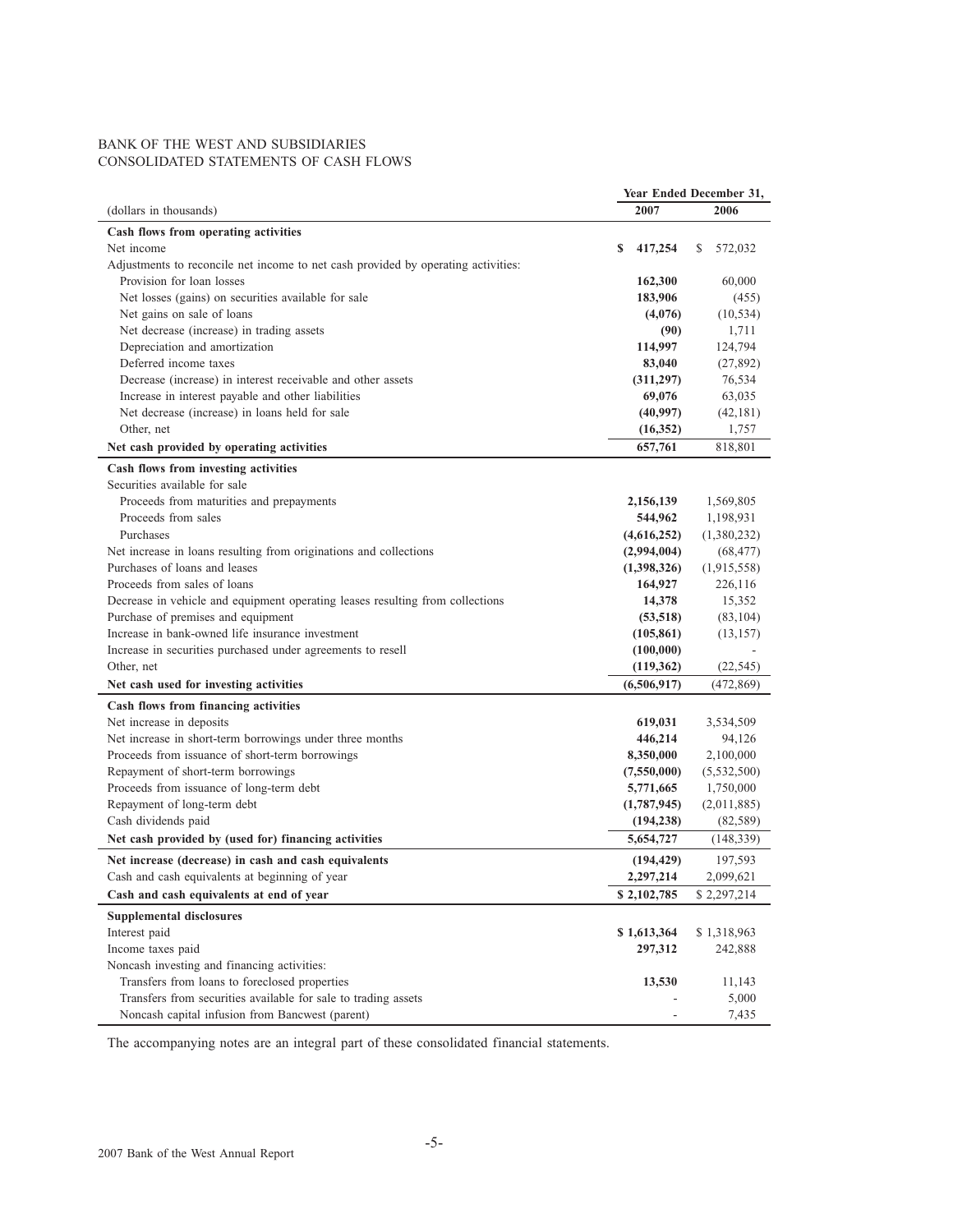## **1. Organization and Summary of Significant Accounting Policies**

Bank of the West ("BOW") is a State of California chartered bank. BOW has 685 branch banking locations (666 full service retail branches and 19 limited service retail offices) and other commercial banking offices located in Arizona, California, Colorado, Idaho, Iowa, Kansas, Minnesota, Missouri, Nebraska, Nevada, New Mexico, North Dakota, Oklahoma, Oregon, South Dakota, Utah, Washington, Wisconsin and Wyoming providing a wide range of financial services to both consumers and businesses. BOW also has branches serving Pacific Rim customers, specializing in domestic and international products and services in predominantly Asian American communities. Lending and other services focus on corporate, consumer and smaller middle market businesses. Bank of the West's principal subsidiaries include Essex Credit Corporation ("Essex"), BW Insurance ("BWI") and BancWest Investment Services, Inc. ("BWIS"). The terms "the Bank," "we," "our," "us" and similar terms as used in this report refer to Bank of the West and subsidiaries.

At December 31, 2007, BancWest Corporation ("BancWest"), a financial holding company, owned 80.5% of the outstanding common stock of the Bank. The balance of the Bank's common stock is held by BNP Paribas (BNPP). BancWest's other bank subsidiary (wholly owned) is First Hawaiian Bank. The Bank has no preferred or non-voting stock outstanding. BancWest is a wholly owned subsidiary of BNPP.

The Bank's primary regulators are the Federal Deposit Insurance Corporation ("FDIC") and the California Department of Financial Institutions. The Bank is a member of the Federal Home Loan Bank System and is required to maintain an investment in the capital stock of the Federal Home Loan Bank. The Bank maintains insurance on its customer deposit accounts with the FDIC, which requires quarterly payments of deposit insurance premiums.

The accounting and reporting policies of the Bank and its subsidiaries conform with accounting principles generally accepted in the United States ("GAAP") and practices within the banking industry. The following is a summary of the significant accounting policies.

#### **Consolidation**

The accompanying consolidated financial statements include the accounts of Bank of the West and all of its subsidiaries. All material intercompany transactions among the Bank and its subsidiaries have been eliminated.

#### **Use of Estimates in the Preparation of Financial Statements**

The preparation of financial statements in accordance with GAAP requires management to make estimates and assumptions that affect the amounts reported in our consolidated financial statements and accompanying notes. Management bases its estimates on historical experience and various other assumptions believed to be reasonable. Although these estimates are based on management's best knowledge of current events and actions that may impact the Bank in the future, actual results may be different from the estimates.

#### **Reclassifications**

Certain amounts in the financial statements for the prior year have been reclassified to conform with the current financial statement presentation.

#### **Business Combinations**

Business combinations are accounted for using the purchase method of accounting and the net assets of the businesses acquired are recorded at their fair values at the date of acquisition.

## **Cash and Due from Banks**

Cash and due from banks include amounts due from other financial institutions as well as in-transit clearings. Under the terms of the Depository Institutions Deregulation and Monetary Control Act, the Bank is required to maintain reserves with the Federal Reserve Bank based on the amount of deposits held. The average amount of these reserve balances, including coin and currency, was \$396 million for 2007 and \$490 million for 2006.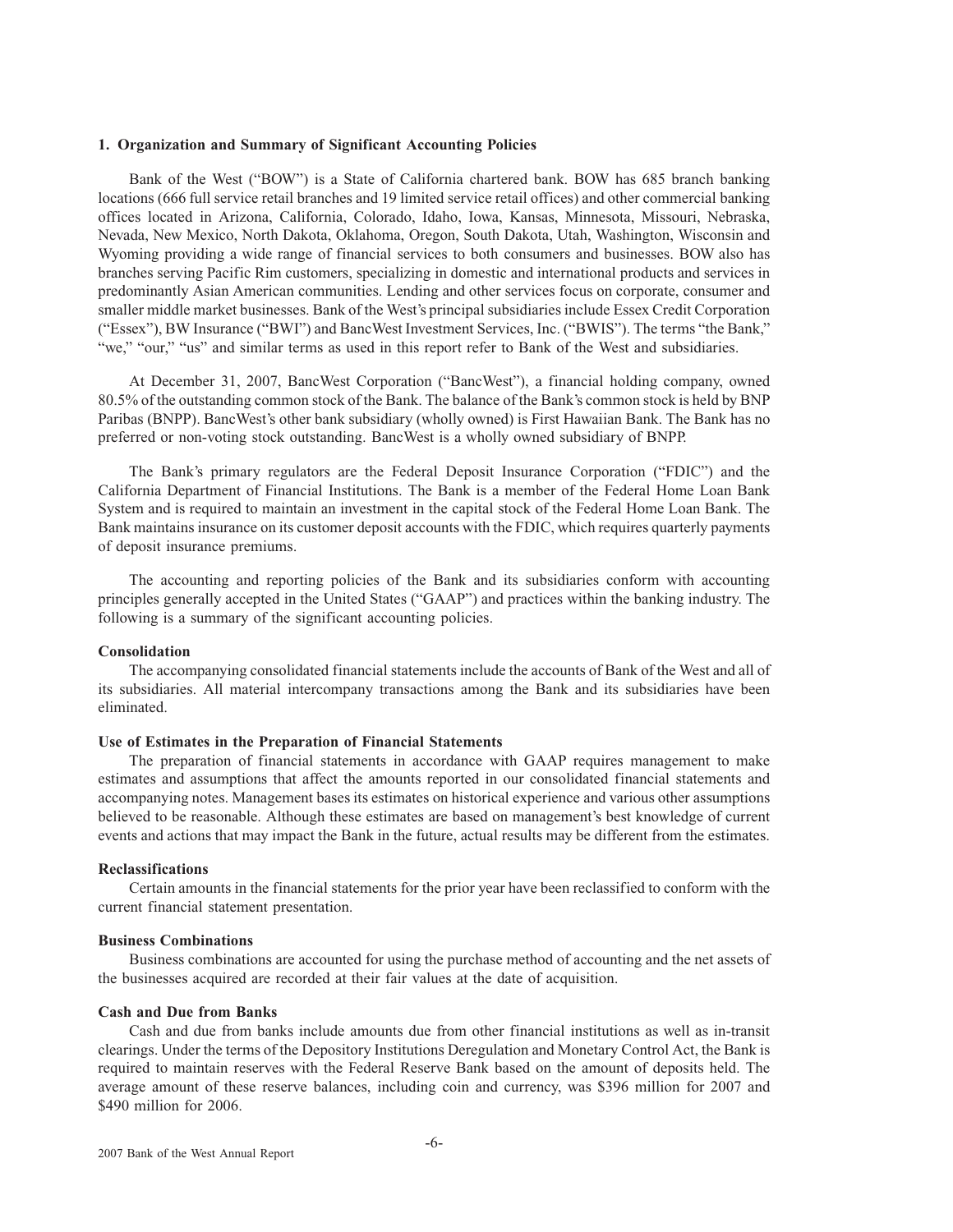For purposes of the consolidated statement of cash flows, the Bank considers cash and due from banks, interest-bearing deposits in other banks and Federal funds sold and securities purchased under agreements to resell (with original maturities of less than three months) to be cash equivalents.

## **Securities**

Securities consist predominantly of debt and asset-backed securities issued by the U.S. Treasury, U.S. Government agencies, corporations, government sponsored agencies and state and local government units. These securities have been adjusted for amortization of premiums or accretion of discounts using the interest method. All securities transactions are recorded on a trade date basis. Securities are classified as follows:

- (1) Trading securities are debt and equity securities that are bought and held principally for the purpose of selling them in the near term. These securities are reported at fair value, with unrealized gains and losses included in current earnings.
- (2) Securities available for sale are debt and equity securities, which the Bank does not have a positive intent and ability to hold to maturity and which are not trading securities. Available-for-sale securities are reported at fair value, with unrealized gains and losses reported in other comprehensive income as a separate component of stockholder's equity.

Gains and losses realized on the sales of securities are determined using the specific identification method.

We reduce the asset value when we consider the declines in the value of debt securities and marketable equity securities to be other than temporary and record the estimated loss in noninterest income. We conduct other-than-temporary impairment analysis on a quarterly basis. The initial indicator of other-than-temporary impairment for securities is a decline in market value below the amount recorded for an investment, and the severity and duration of the decline. In determining whether an impairment is other than temporary, we consider the length of time and the extent to which market value has been less than cost, any recent events specific to the issuer and economic conditions of its industry, and our ability and intent to hold the investment for a period of time sufficient to allow for any anticipated recovery.

#### **Loans Held for Sale**

Loans held for sale are carried at the lower of cost or market value. Gains and losses on loan sales (sales proceeds minus carrying value) are recorded in noninterest income. Direct loan origination costs and fees are deferred at origination of the loan.

#### **Loans and Leases**

Loans held in portfolio are recorded at the principal amount outstanding, adjusted for deferred loan costs or fees and any discounts or premiums on purchased loans. Deferred fees and discounts or costs and premiums are accreted or amortized using the interest method over the contractual term of the loan adjusted for actual prepayments.

We recognize unaccreted or unamortized fees, costs, premiums and discounts on loans and leases paid in full as a component of interest income. Interest income is accrued and recognized on the principal amount outstanding unless the loan is determined to be impaired and placed on nonaccrual status. (See Impaired and Nonaccrual Loans and Leases below.)

We also charge other loan and lease fees consisting of delinquent payment charges and other common loan and lease servicing fees, including fees for servicing loans sold to third parties. We recognize these fees as income when earned.

We provide lease financing under a variety of arrangements, primarily consumer automobile leases, commercial equipment leases and leveraged leases.

• Unearned income on financing leases is accreted over the lives of the leases to provide a constant periodic rate of return on the net investment in the lease.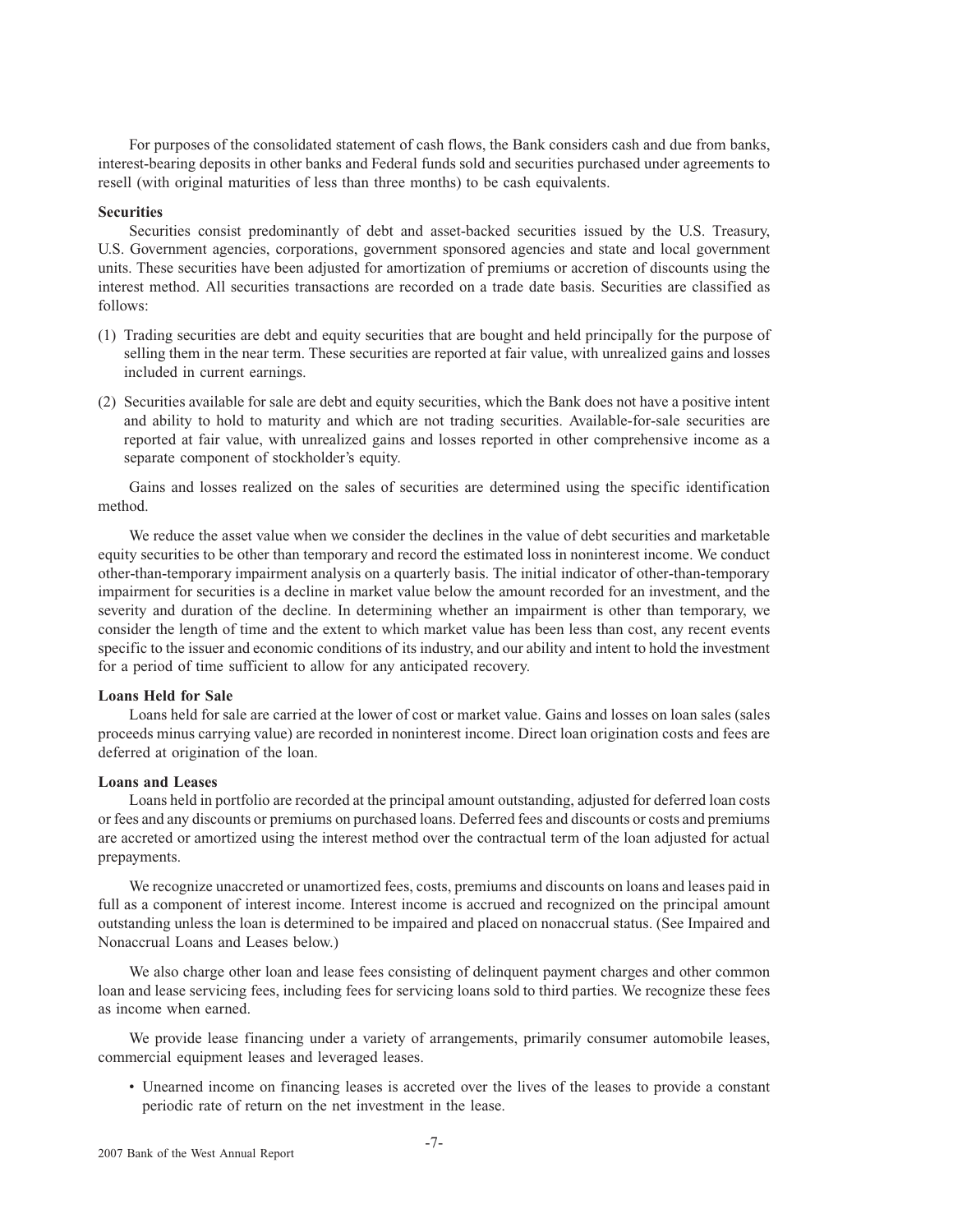• Leveraged lease transactions are subject to outside financing through one or more participants, without recourse to the Bank. These transactions are accounted for by recording as the net investment in each lease the aggregate of rentals receivable (net of principal and interest on the related nonrecourse debt) and the estimated residual value of the equipment less the unearned income. Income from these lease transactions is recognized during the periods in which the net investment is positive.

#### **Purchased Impaired Loans**

The accounting for acquired impaired loans is governed by the American Institute of Certified Public Accountants (AICPA) Statement of Position 03-3 (SOP 03-3), *Accounting for Certain Loans or Debt Securities Acquired in a Transfer*. SOP 03-3 applies to individual loan purchases, portfolio purchases, and loans acquired in a purchase business combination. It does not apply to loans to borrowers in good standing under revolving credit agreements, such as credit cards and home equity loans, loans carried at fair value on the balance sheet, or leases.

For acquired loans for which the Bank does not expect to receive all contractual cash flows due, we generally record the loans at their fair values, which represent the present value of cash flows actually expected to be received. At the time of acquisition, no amount is included for these loans in the allowance for loan and lease losses. The difference between the contractual payments due and the cash flows expected to be received is considered the non-accretable difference and is not accreted into income. The difference between the total cash flows expected to be received and the fair value of the loans acquired is the accretable discount, which is accreted into interest income using the effective interest method over the period the loans are expected to be held. The Bank periodically updates its estimates of the cash flows expected to be received; increases in estimated cash flows are reflected as increases in the accretable difference and recorded as income over the remaining term of the loan; decreases in estimated cash flows are recognized as impairment through the allowance for loan and lease losses. Depending on the size and risk characteristics of the acquired loans, the loans may be accounted for individually or aggregated into pools.

## **Impaired and Nonaccrual Loans and Leases**

We evaluate certain loans for impairment on a case-by-case basis. Examples of such loans include commercial loans, commercial real estate loans and construction loans. We consider a loan to be impaired when it is probable that we will be unable to collect all amounts due according to the contractual terms of the loan. We measure impairment based on the present value of the expected future cash flows discounted at the loan's effective interest rate, except for collateral-dependent loans.

For collateral-dependent loans, we measure impairment based on the fair value of the collateral less disposition costs. On a case-by-case basis, we may measure impairment based upon a loan's observable market price.

We collectively evaluate for impairment finance leases and large groups or pools of homogeneous loans with smaller balances that are not evaluated on a case-by-case basis. Examples of such small balance portfolios are consumer loans, residential mortgage loans and small business loans. The risk assessment process includes the use of estimates to determine the inherent loss in these portfolios. Loss forecast estimates are utilized for consumer products, which consider a variety of factors including, but not limited to, historical loss experience, estimated defaults or foreclosures based on portfolio trends and delinquencies. These factors are updated frequently to capture changes in the characteristics of subject portfolios and changes in the Bank's business strategies.

We generally place a loan or lease on nonaccrual status:

- When management believes that collection of principal or income has become doubtful; or
- When loans or leases are 90 days past due as to principal or interest, unless they are well secured and in the process of collection.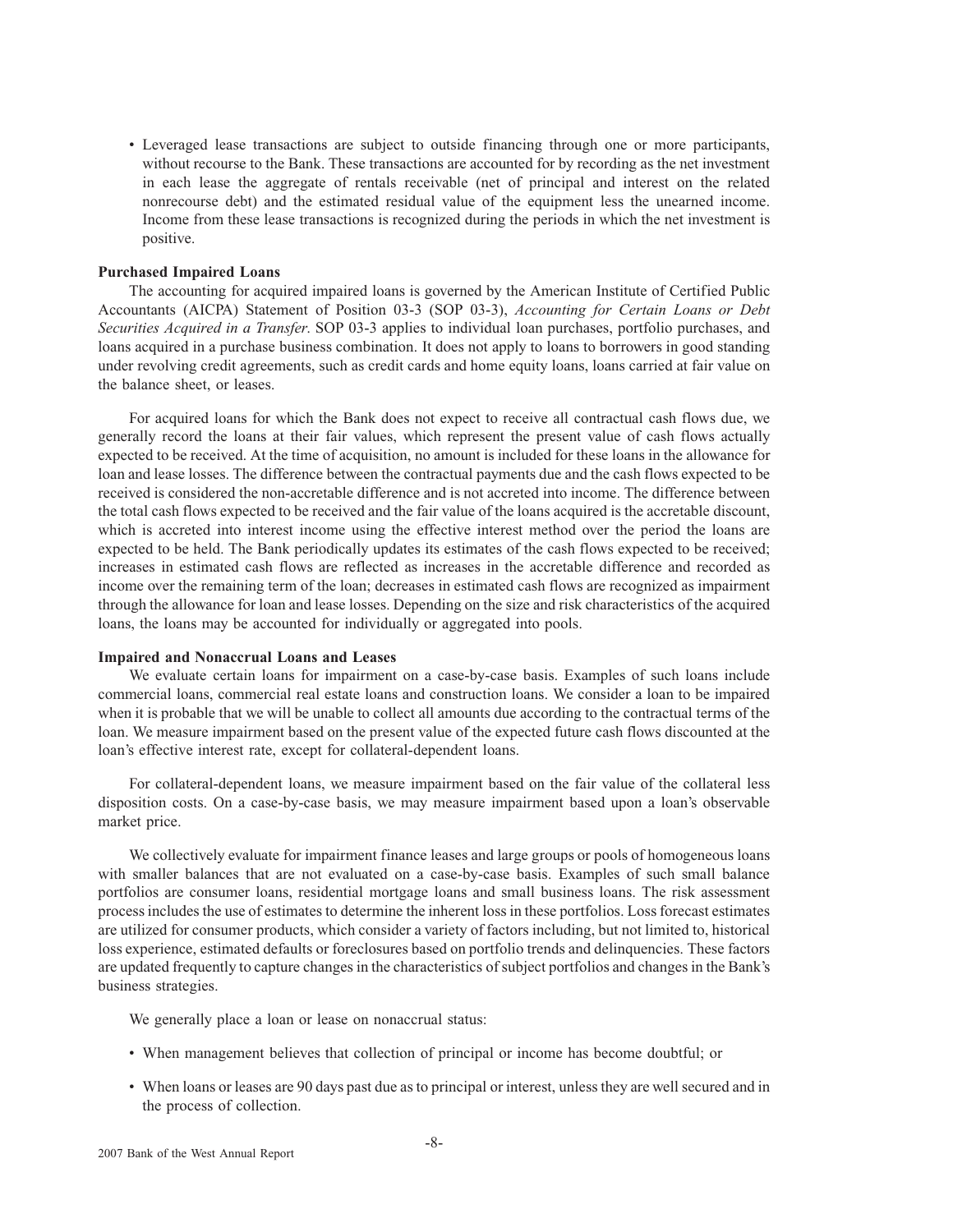Not all impaired loans or leases are necessarily placed on nonaccrual status; for example, restructured loans performing under restructured terms beyond a specific period may be classified as accruing, but may still be deemed impaired. Impaired loans or leases without a related allowance for loan and lease losses are generally collateralized by assets with fair values in excess of the recorded investment in the loans or leases.

When we place a loan or lease on nonaccrual status, previously accrued and uncollected interest is reversed against interest income of the current period. When we receive a cash interest payment on a nonaccrual loan or lease, we apply it as a reduction of the principal balance when we have doubts about the ultimate collection of the recorded balance. Otherwise, we record such payments as income.

Nonaccrual loans and leases are generally returned to accrual status when they: (1) become current as to principal and interest and have demonstrated a sustained period of payment performance; or (2) become both well secured and in the process of collection.

#### **Allowance for Loan and Lease Losses**

We maintain the allowance for loan and lease losses (the "Allowance") at a level which, in management's judgment, is adequate to absorb probable losses that have been incurred in the Bank's loan and lease portfolio as of the balance sheet date. While the Bank has a formalized methodology for determining an adequate and appropriate level of the Allowance, estimates of inherent loan and lease losses involve judgment and assumptions as to various factors which deserve current recognition in the Allowance. Principal factors considered by management in determining the Allowance include historical loss experience, the value and adequacy of collateral, the level of nonperforming loans and leases, the growth and composition of the portfolio, periodic review of loan and lease delinquencies, results of examinations of individual loans and leases and/or evaluation of the overall portfolio by senior credit personnel, internal auditors and regulators, known and inherent risks in the portfolio, adverse situations that may affect the borrower's ability to repay and general economic conditions.

The Allowance consists of two components, allocated and unallocated. The allocated portion of the Allowance includes reserves that are allocated based on impairment analyses of specific loans or pools of loans as described under "Impaired and Nonaccrual Loans and Leases" above. The unallocated portion of the Allowance for loan and lease losses is maintained to cover uncertainties in the range of probable outcomes inherent in the estimate of inherent losses. These uncertainties include the imprecision inherent in the forecasting methodologies and certain industry and geographic concentrations (including global economic uncertainty). Management assesses each of these components to determine the overall level of the unallocated portion. The relationship of the unallocated component to the total allowance for loan and lease losses may fluctuate from period to period. Management evaluates the adequacy of the allowance for loan and lease losses based on the combined total of allocated and unallocated components.

The Allowance is increased by provisions for loan and lease losses and reduced by charge-offs, net of recoveries. Consumer loans and leases are generally charged off upon reaching a predetermined delinquency status that ranges from 120 to 180 days and varies by product type. Other loans and leases may be charged off to the extent they are classified as loss, either internally or by the Bank's regulators. Recoveries of amounts that have previously been charged off are credited to the Allowance and are generally recorded only to the extent that cash is received.

The provision for loan and lease losses reflects management's judgment of the current period cost of credit risk inherent in the Bank's loan and lease portfolio. Specifically, the provision for loan and lease losses represents the amount charged against current period earnings to achieve an allowance for loan and lease losses that in management's judgment is adequate to absorb probable losses that have been incurred in the Bank's loan and lease portfolio as of the balance sheet date. Accordingly, the provision for loan and lease losses will vary from period to period based on management's ongoing assessment of the adequacy of the Allowance.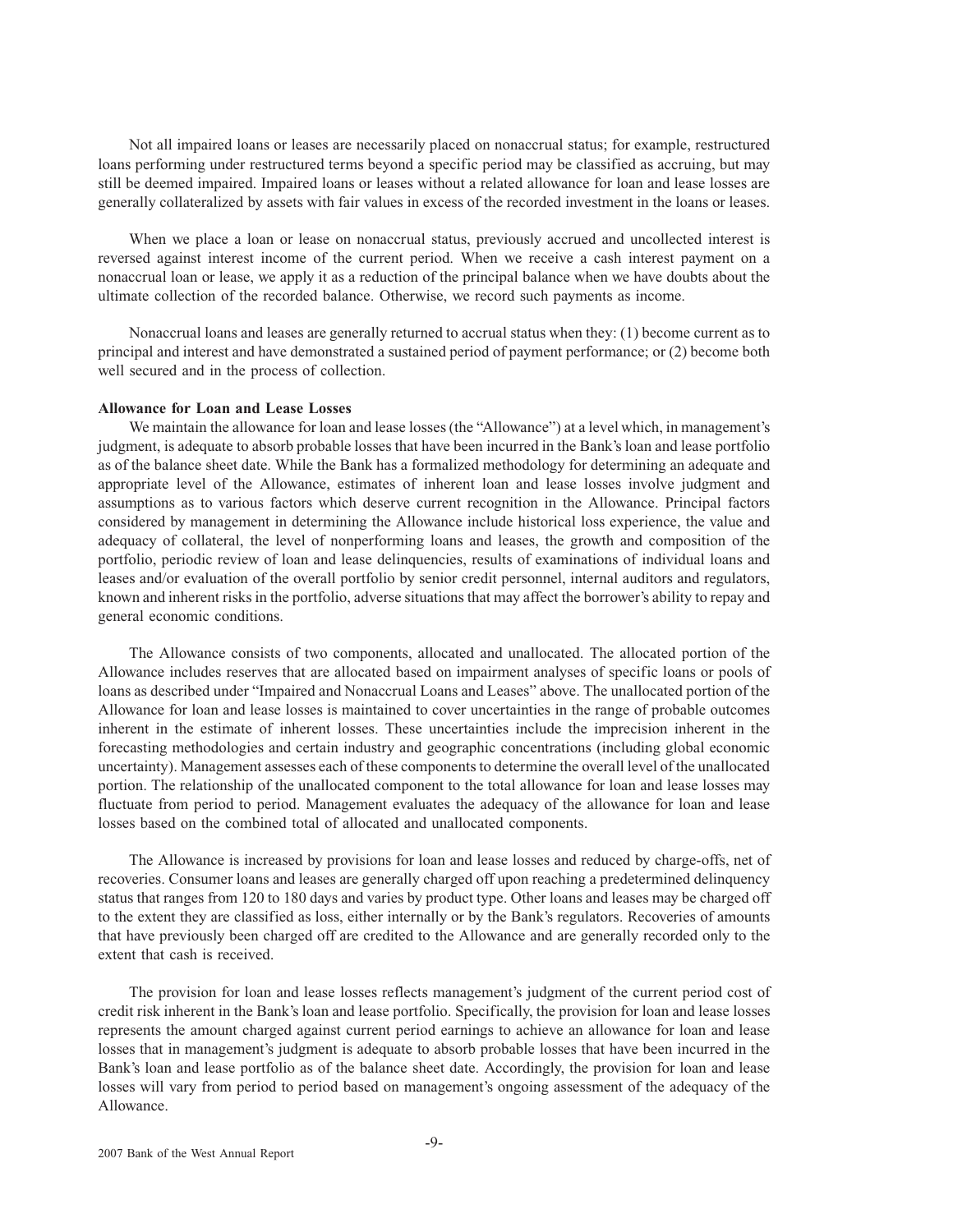## **Premises and Equipment**

Premises and equipment, including leasehold improvements, are stated at cost less accumulated depreciation and amortization. Depreciation and amortization are computed on a straight-line basis over the estimated useful lives of 10-39 years for premises, 3-20 years for equipment and the lower of the lease term or remaining life for leasehold improvements.

#### **Operating Lease Assets**

Operating lease rental income for leased assets, generally automobiles, is recognized on a straight-line basis. Related depreciation expense is recorded on a straight-line basis over the life of the lease taking into account the estimated residual value of the leased asset. On a periodic basis, leased assets are reviewed for impairment. Impairment loss is recognized if the carrying amount of leased assets exceeds their fair value and is not recoverable. The carrying amount of leased assets is not recoverable if it exceeds the sum of the undiscounted cash flows expected to result from the lease payments and the estimated residual value upon the eventual disposition of the equipment. Auto lease receivables are generally charged off before they reach 149 days but no later than 239 days past due.

## **Intangible Assets**

Business combinations are accounted for using the purchase method of accounting, which generally results in recording goodwill. We identify and recognize intangible assets other than goodwill that are acquired individually, with a group of assets or as part of a business combination.

Core deposit and other intangible assets determined to have finite lives are amortized over their estimated useful lives and are also subject to impairment testing. We review core deposit and other identifiable intangible assets for impairment whenever events or changes in circumstances indicate that we may not recover our investment in the underlying assets or liabilities which gave rise to such core deposit and other identifiable intangible assets.

Goodwill represents the cost of acquired businesses in excess of the fair value of net assets of those acquired businesses. Goodwill and certain other intangible assets, which do not possess finite lives, are not amortized into net income over an estimated life but rather are tested at least annually for impairment. Goodwill is subject to a two-step impairment test. The first step of impairment testing compares the fair value of the reporting unit, which is an individual business segment of the Bank, to the carrying amount. If the carrying amount exceeds the fair value, then a second step is conducted whereby we assign fair values to identifiable assets and liabilities, leaving an implied fair value for goodwill. The implied fair value is compared with the carrying amount of the goodwill. If the implied fair value of the goodwill is less than the carrying amount, an impairment loss is recognized. Goodwill is tested for impairment on an annual basis, and between annual tests if circumstances change that would reduce the fair value of goodwill below its carrying value. The Bank's goodwill was tested for impairment in the fourth quarter of 2007 and 2006 and none was identified.

## **Other Real Estate Owned and Repossessed Personal Property**

Other real estate owned ("OREO") and repossessed personal property is primarily comprised of properties that we acquired through foreclosure proceedings. We value these properties at the lower of the recorded balance of the loan or the fair value less cost to sell of the property at the time we acquire them, which establishes their new cost basis. We charge against the Allowance any losses arising at the time of acquisition of such properties. After we acquire them, we carry such properties at the lower of cost or fair value less estimated selling costs. If we record any write-downs or losses from the disposition of such properties after acquiring them, we include this amount in other noninterest expense.

#### **Transfers and Servicing of Financial Assets**

A transfer of financial assets is accounted for as a sale when control is surrendered over the assets transferred. Servicing rights and other retained interests in the assets sold are recorded by allocating the previously recorded investment between the asset sold and the interest retained based on their relative fair values, if practicable to determine, at the date of transfer. Fair values of servicing rights and other retained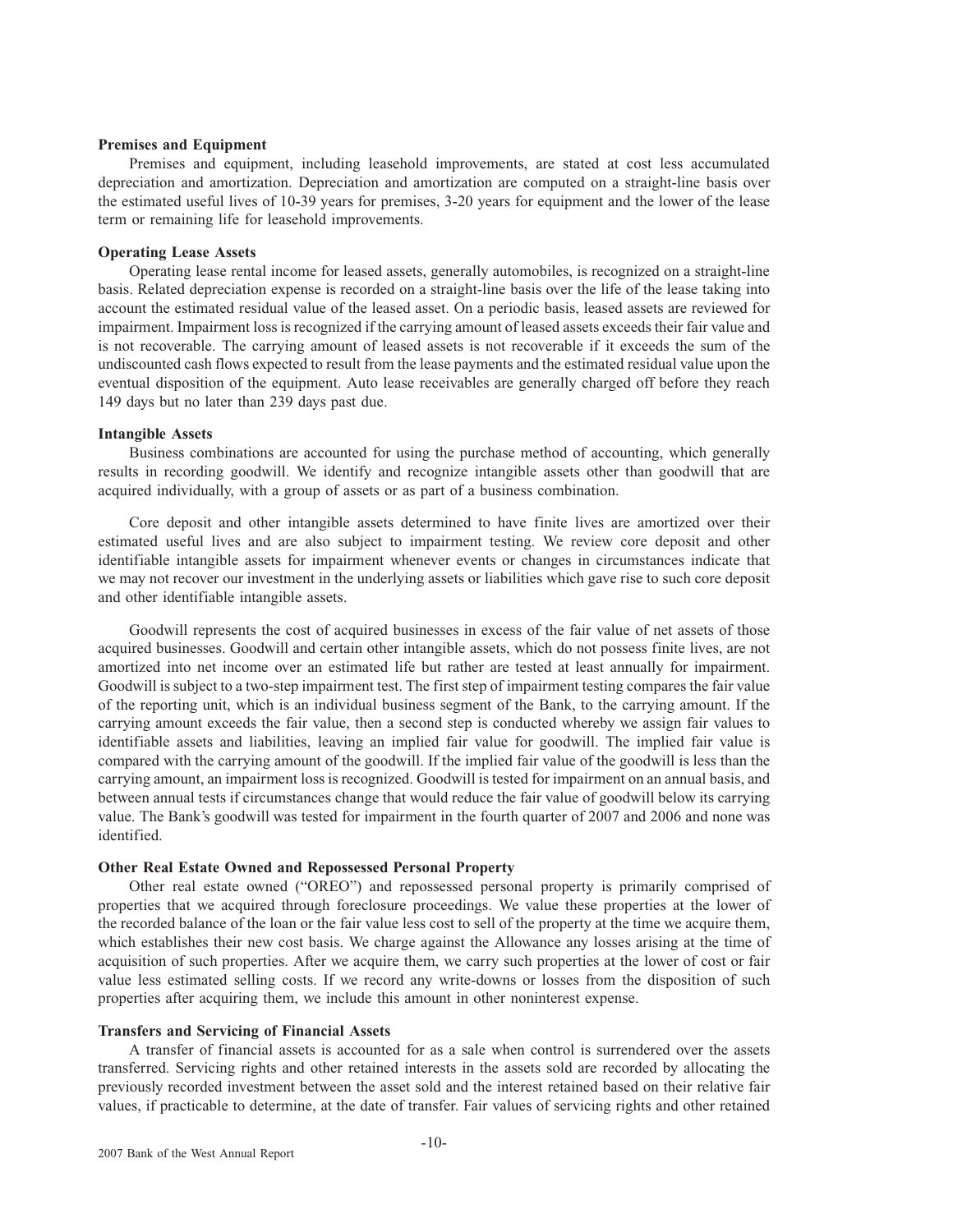interests are determined using present value of estimated future cash flows valuation techniques, incorporating assumptions that market participants would use in their estimates of values.

Servicing rights are periodically assessed for impairment. Any such indicated impairment is recognized in noninterest income during the period in which it occurs. Servicing rights are amortized over the period of estimated net servicing income. The amortization takes into account prepayment assumptions and is included in the consolidated statement of income under the caption, "other service charges and fees." For the years presented, servicing assets and the related amortization and other retained interests were not material.

Securities purchased under agreements to resell and securities sold under agreements to repurchase generally qualify as financing transactions under generally accepted accounting principles. We carry such securities at the amounts at which they subsequently will be resold or reacquired as specified in the respective agreements, including accrued interest. It is our policy to take possession of securities purchased under agreements to resell. We monitor the fair value of the underlying securities as compared to the related receivable, including accrued interest, and as necessary, we request additional collateral. Where deemed appropriate, our agreements with third parties specify our rights to request additional collateral. The Bank or a custodian holds all collateral.

## **Income Taxes**

We recognize current income tax expense in an amount which approximates the amount of tax to be paid or refunded for the current period. We recognize deferred income tax liabilities and assets for the expected future tax consequences of events that we include in our financial statements or tax returns. Under this method, we determine deferred income tax liabilities and assets based on the difference between the financial statement and tax bases of assets and liabilities using enacted tax rates in effect for the years in which the differences are expected to reverse. Throughout the year the Bank, reviews for any necessary accruals or reversals of reserves for uncertain tax positions.

Effective January 1, 2007, the Bank evaluates tax positions for recognition by determining if the available evidence indicates the likelihood that the position will be sustained upon examination and the amount that would be expected to be paid upon ultimate settlement as required by Financial Accounting Standards Board (FASB) Interpretation No. 48, *Accounting for Uncertainty in Income Taxes, an Interpretation of FASB Statement No. 109* (FIN 48). The Bank then measures the appropriate amount of the benefit to recognize. The Bank recognizes accrued interest related to unrecognized tax benefits and penalties in income tax expense. The tax position would be derecognized when it is no longer more likely than not of being sustained.

The Bank is included in a consolidated Federal income tax return filed by BancWest. Federal income tax payments are generally allocated to individual subsidiaries as if each had filed a separate return. State taxes are also allocated to individual subsidiaries. Amounts equal to income tax benefits of those subsidiaries having taxable losses or credits are reimbursed by other subsidiaries which would have incurred current income tax liabilities.

## **Stock-Based Compensation**

The Bank expenses the fair value of stock options based on the grant date fair value of the awards as disclosed below, adjusted for expected forfeitures. The Bank uses the modified prospective application to record expense over the remaining required service period for the portion of the existing stock options for which the required service had not been rendered as of December 31, 2005.

Certain members of Bank of the West's senior management team received stock option awards from BNPP for shares of BNPP Stock. The stock options were awarded in the years 2003 through 2007. The options do not vest until after the fourth year, at which time they are exercisable from the fourth anniversary through the tenth anniversary date (the expiration date) for the 2003 and 2004 grants and through the eighth anniversary date for the 2005, 2006 and 2007 grants. The range of exercise prices for the 2003-2007 options were \$38.73 through \$105.03. As of December 31, 2007, no stock options were expired. Annual stock option awards are recognized over the vesting period and reflected as compensation expense, which was \$1.9 million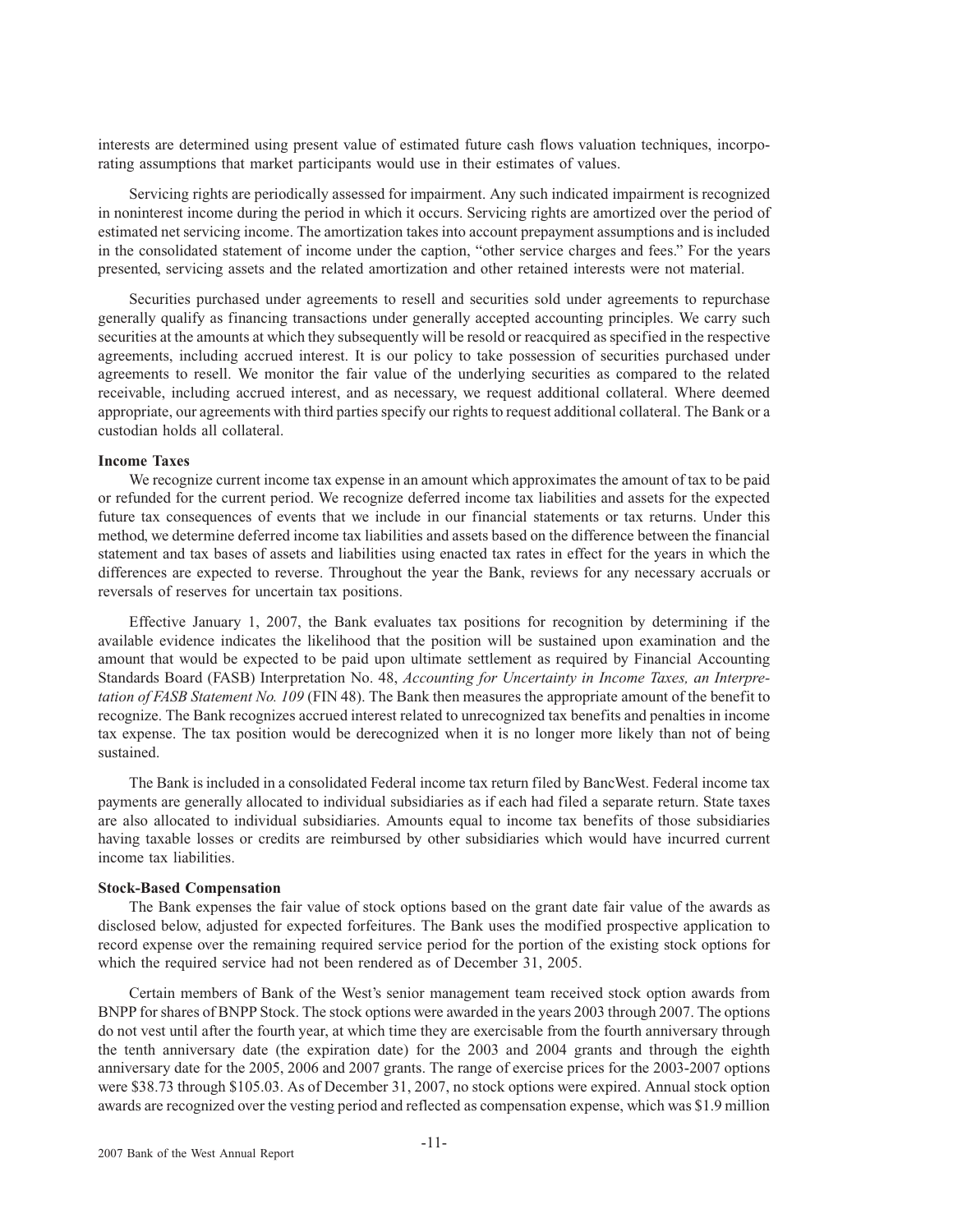and \$1.8 million at December 31, 2007 and 2006, respectively. The related income tax benefit recognized in the income statement was \$0.8 million and \$0.7 million for 2007 and 2006, respectively.

The following table is a summary of stock option activity:

|                                             | <b>Number</b> | Weighted<br>average<br>exercise<br>price | Weighted<br>average<br>remaining<br>contractual<br>life<br>(in years) |
|---------------------------------------------|---------------|------------------------------------------|-----------------------------------------------------------------------|
| Options outstanding as of December 31, 2005 | 353,108       | \$55.10                                  | 7.39                                                                  |
| 2006:                                       |               |                                          |                                                                       |
| Granted                                     | 167,495       | 92.02                                    |                                                                       |
| Forfeited                                   | (8, 479)      | 75.57                                    |                                                                       |
| Options outstanding as of December 31, 2006 | 512,124       | \$66.84                                  | 6.67                                                                  |
| 2007:                                       |               |                                          |                                                                       |
| <b>Granted</b>                              | 176,115       | \$105.03                                 |                                                                       |
| <b>Exercised</b>                            | (98, 676)     | 38.73                                    |                                                                       |
| <b>Forfeited</b>                            | (27,361)      | 93.79                                    |                                                                       |
| Options outstanding as of December 31, 2007 | 562,202       | 82.42                                    | 6.21                                                                  |

The total fair value of vested options and options exercised in 2007 was \$1.2 million and \$2.1 million, respectively. The total intrinsic value of vested options and options exercised in 2007 was \$0.4 million and \$0.3 million, respectively. No options vested or were exercised during 2006.

The fair value of each stock option was estimated on the date of grant using a trinomial tree pricing model. The weighted-average grant-date fair value of options granted during the years 2007 and 2006 was \$22.53 and \$16.14, respectively. Total unrecognized compensation costs related to nonvested shares was \$7.8 million and \$7.5 million and the weighted-average period which these costs will be recognized is 2.09 and 1.85 years at December 31, 2007 and 2006, respectively. The following table presents the weightedaverage assumptions used.

|                            | 2007  | 2006              |
|----------------------------|-------|-------------------|
| Dividend Yield             |       | $3.87\%$ $3.50\%$ |
| <b>Expected Volatility</b> | 22.50 | 21.36             |
| Risk Free Interest Rate    | 4.08  | 3.84              |
| Expected Life (in years)   |       |                   |

A summary of the Bank's nonvested options and changes during the year ended December 31, 2007, is presented below.

| <b>Nonvested Options Outstanding</b> | <b>Number</b> | Weighted-Average<br><b>Grant-Date</b><br><b>Fair Value</b> |
|--------------------------------------|---------------|------------------------------------------------------------|
| Outstanding at January 1, 2007       | 512,124       | \$14.74                                                    |
| Granted                              | 176,115       | 22.53                                                      |
| Vested                               | (153, 333)    | 21.26                                                      |
| Forfeited                            | (27,361)      | 8.79                                                       |
| Nonvested options outstanding at     |               |                                                            |
| December 31, 2007                    | 507,545       | 15.34                                                      |

2007 Bank of the West Annual Report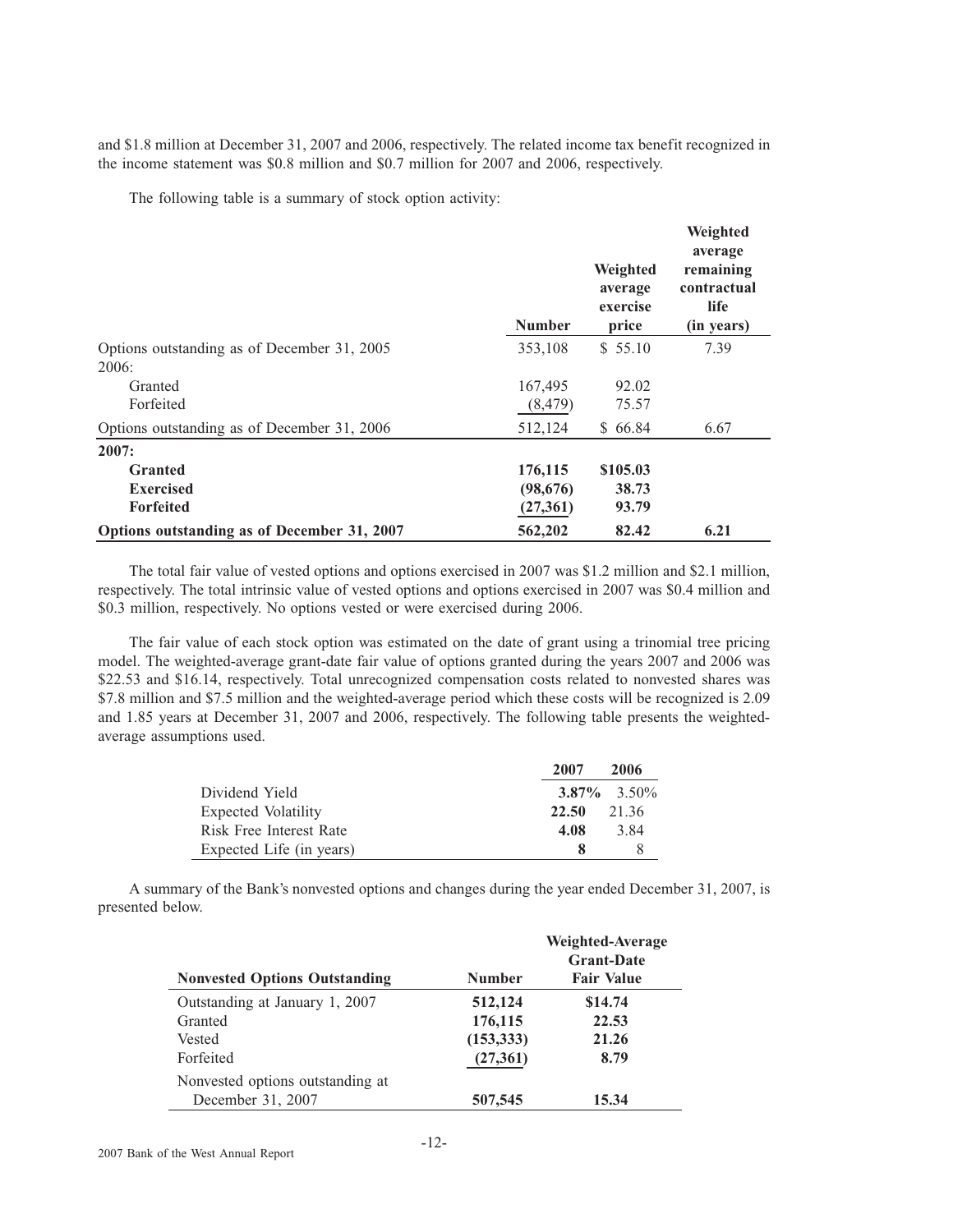| <b>Vested Options Outstanding</b>                                                                                                        | Number                              | Weighted-<br>Average<br><b>Grant-Date</b><br>Fair<br>Value | Weighted<br>Average<br><b>Exercise</b><br>Price | Weighted<br>Average<br>Remaining<br><b>Contractual Life</b><br>(in years) | Aggregate<br><b>Intrinsic</b><br>Value<br>(dollars in<br>thousands) |
|------------------------------------------------------------------------------------------------------------------------------------------|-------------------------------------|------------------------------------------------------------|-------------------------------------------------|---------------------------------------------------------------------------|---------------------------------------------------------------------|
| Outstanding at January 1, 2007<br>Vested<br>Exercised<br>Forfeited<br>Vested and exercisable options<br>outstanding at December 31, 2007 | -<br>153,333<br>(98, 676)<br>54,657 | S<br>٠<br>21.26<br>21.26<br>-<br>21.26                     | \$38.73                                         | 5.22                                                                      | \$148.1                                                             |

A summary of the Bank's vested options and changes during the year ended December 31, 2007, is presented below.

## **Derivative Instruments and Hedging Activities**

Derivatives are recognized on the consolidated balance sheet at fair value. On the date the Bank enters into a derivative contract, the Bank designates the derivative instrument as (1) a hedge of the fair value of a recognized asset or liability or of an unrecognized firm commitment ("fair value" hedge), (2) a hedge of a forecasted transaction or the variability of cash flows to be received or paid related to a recognized asset or liability ("cash flow" hedge) or (3) held for trading, customer accommodation or not qualifying for or designated as intended for hedge accounting ("free-standing derivative instruments"). For a fair value hedge, changes in the fair value of the derivative instrument and changes in the fair value of the hedged asset or liability or of an unrecognized firm commitment attributable to the hedged risk are recorded in current period income. For a cash flow hedge, to the extent that the hedge is considered effective, changes in the fair value of the derivative instrument are recorded in other comprehensive income within stockholder's equity and subsequently reclassified to net income in the same period(s) that the hedged transaction impacts net income in the same financial statement category as the hedged item. For freestanding derivative instruments, changes in the fair values are reported in current period income. The Bank formally documents the relationship between hedging instruments and hedged items, as well as the risk management objective and strategy for undertaking various hedge transactions. This process includes linking all derivative instruments that are designated as hedges to identified assets and liabilities on the consolidated balance sheet, an unrecognized firm commitment or a forecasted transaction. The Bank also formally assesses, both at the inception of the hedge and on a quarterly basis, whether the derivative instruments used are highly effective in offsetting changes in fair values of or cash flows related to hedged items. Any portion of the changes in fair value of derivatives designated as a hedge that is deemed ineffective is recorded in current period earnings; this amount was not material in 2007 or 2006.

The Bank occasionally purchases or originates financial instruments that contain an embedded derivative instrument. At the inception of the financial instrument, the Bank assesses whether the economic characteristics of the embedded derivative instrument are clearly and closely related to the economic characteristics of the financial instrument (host contract), whether the financial instrument that embodies both the embedded derivative instrument and the host contract is currently measured at fair value with changes in fair value reported in earnings and whether a separate instrument with the same terms as the embedded instrument would meet the definition of a derivative instrument. If the embedded derivative instrument is determined not to be clearly and closely related to the host contract, the combined instrument is not currently measured at fair value with changes in fair value reported in earnings, and the embedded derivative instrument would qualify as a derivative instrument, the embedded derivative instrument is separated from the host contract and carried at fair value with changes recorded in current period earnings.

#### **Recent Accounting Standards**

The following section highlights important developments in the area of accounting and disclosure requirements as promulgated by various standard setting and regulatory bodies. Chief among these are the federal financial institutions regulators, the Securities and Exchange Commission and the FASB. The following section highlights important developments in the area of accounting and disclosure requirements. This discussion is not intended to be a comprehensive listing of the impact of all standards and rules adopted.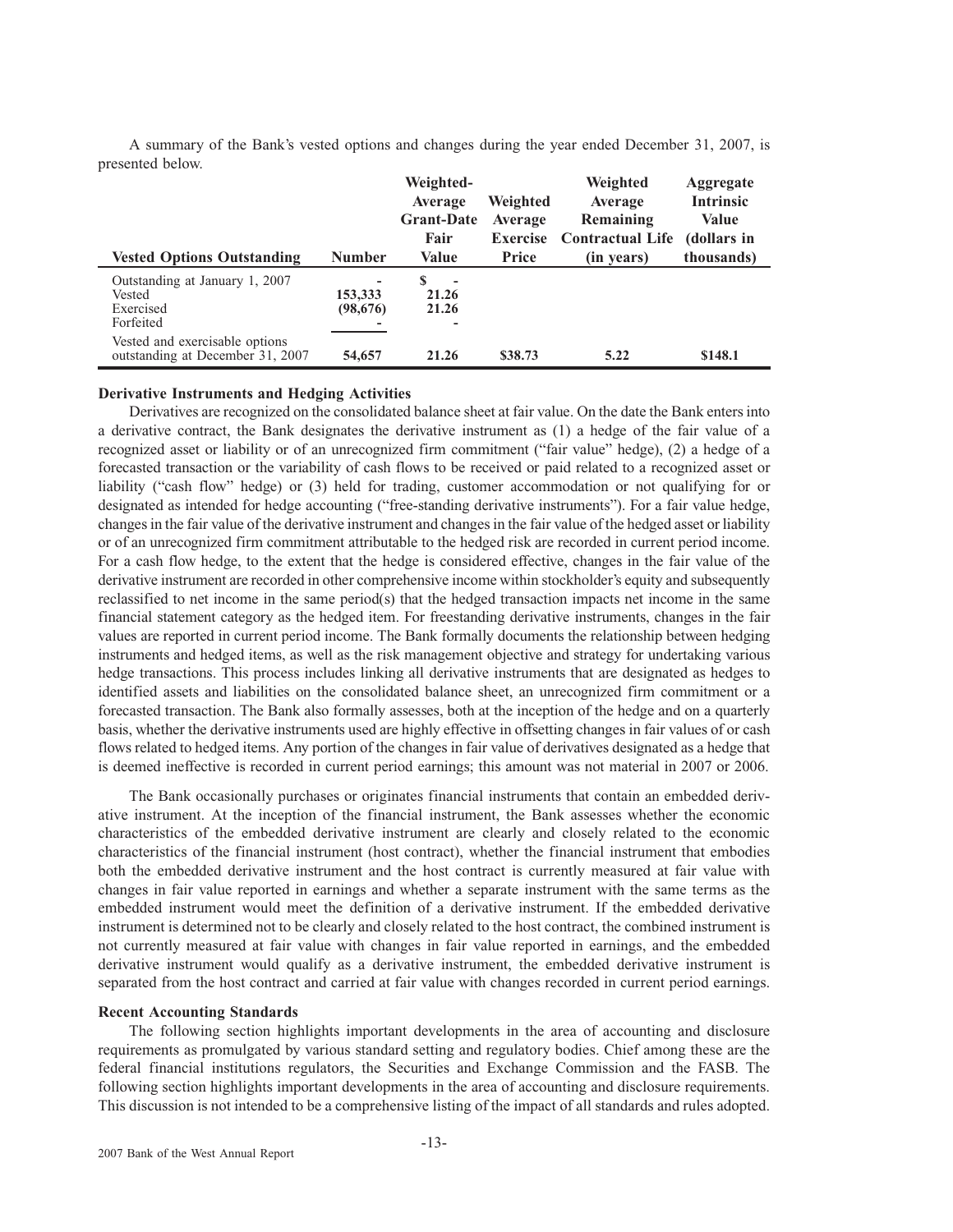In December 2007, the FASB issued Statement No. 160 (FAS 160), *Noncontrolling Interests in Consolidated Financial Statements — an amendment of ARB No. 51.* FAS 160 amends ARB 51 to establish accounting and reporting standards for the noncontrolling interest in a subsidiary and for the deconsolidation of a subsidiary. It clarifies that a noncontrolling interest in a subsidiary is an ownership interest in the consolidated entity that should be reported as equity in the consolidated financial statements. This statement is effective for fiscal years beginning after December 15, 2008. Management is currently assessing the impact to the Bank's financial statements.

In December 2007, the FASB also issued Statement No. 141 (revised 2007) (FAS 141R), *Business Combinations.* This statement requires the purchasing entity to recognize the fair value of assets acquired, liabilities assumed and any noncontrolling interest at the acquisition date and replaces the cost allocation process as prescribed by Statement No. 141. This statement is effective for acquisitions completed after December 15, 2008. Management is currently assessing the impact to the Bank's financial statements.

In February 2007, the FASB issued Statement No. 159, *The Fair Value Option for Financial Assets and Financial Liabilities.* This statement allows the Bank to elect whether eligible items will be recorded at fair value and requires additional disclosures for those items. The fair value will be determined on an instrument-by-instrument basis at an election date, as defined within the statement. This statement is effective for fiscal years beginning after November 15, 2007. As of December 31, 2007, we have not adopted the provisions of this statement. Management believes this statement will not have a material impact to the Bank's financial statements.

In September 2006, the FASB issued Statement No. 157*, Fair Value Measurements.* This statement defines fair value as the price that would be received to sell an asset or paid to transfer a liability in an orderly transaction between market participants at the measurement date. This statement also establishes a framework for measuring the fair value and enhances the disclosure of fair values within the financial statements. This statement is effective for fiscal years beginning after November 15, 2007. As of December 31, 2007, we have not adopted the provisions of this statement. Management believes this statement will not have a material impact to the Bank's financial statements.

In September 2006, the FASB's Emerging Issues Task Force (EITF) issued Consensus No. 06-5, *Accounting for Purchase of Life Insurance — Determining the Amount That Could Be Realized in Accordance with FASB Technical Bulletin No. 85-4, Accounting for Purchases of Life Insurance.* This EITF issue clarifies the amount that is to be recognized for company-owned and bank-owned life insurance. The EITF states that the employer must consider the contractual provisions and cash surrender values on an individuallife by individual-life policy (or certificate by certificate in a group policy). In addition, certain amounts that are recoverable by the policyholder from the surrender of the policy in periods beyond one year should be discounted. This EITF was effective for fiscal years beginning after December 15, 2006. The adoption of this EITF did not have a material effect to the Bank's financial statements.

In July 2006, the FASB issued FASB Staff Position (FSP) No. 13-2*, Accounting for a Change or Projected Change in the Timing of Cash Flows Relating to Income Taxes Generated by a Leveraged Lease Transaction.* This FSP requires that the Bank review the cash flows relating to income taxes generated from leveraged lease transactions once a year or when events or circumstances indicate that a change in cash flows will occur. If a change or projected change in the timing of the cash flows occurs, the FSP requires the recalculation of lease income resulting from income taxes generated from leveraged lease transactions. This FSP is effective for fiscal years beginning after December 15, 2006. The adoption of this FSP did not have a material impact to the Bank's financial statements.

In June 2006, the FASB issued Interpretation No. 48 (FIN 48)*, Accounting for Uncertainty in Income Taxes, an Interpretation of FASB Statement No. 109.* This interpretation clarifies the recognition and reporting for income tax positions when the tax law is not clear. This interpretation was effective for fiscal years beginning after December 15, 2006 and requires that upon adoption, any necessary adjustment be recorded to the beginning balance of retained earnings. In accordance with the provisions of this statement, we recorded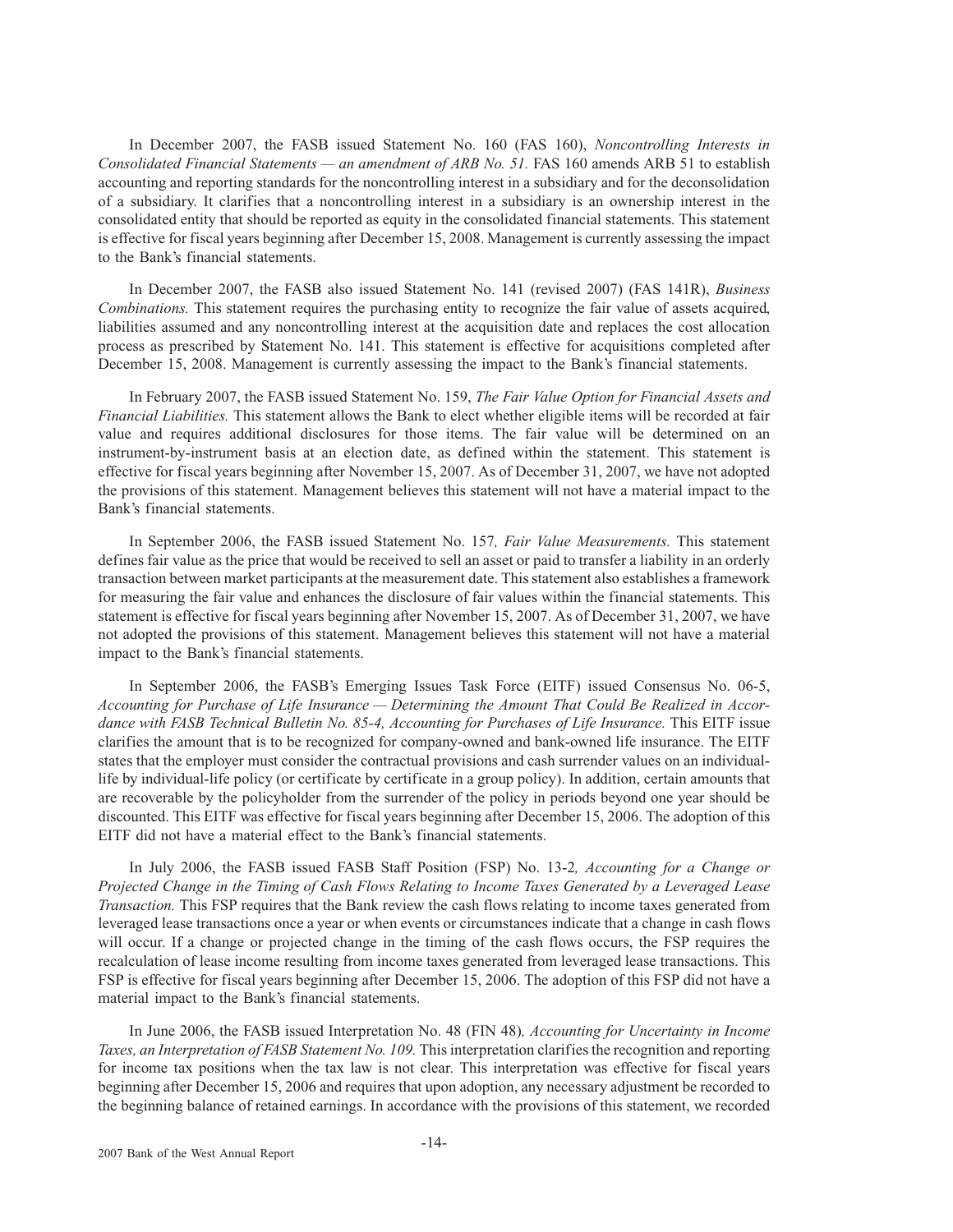an adjustment to beginning retained earnings. Refer to Note 17 (Income Taxes) to the consolidated financial statements for a description of the impact this statement had to our December 31, 2007 financial statements.

In February 2006, the FASB issued Statement No. 155, *Accounting for Certain Hybrid Financial Instruments, an amendment of FASB Statements No. 133 and 140*. This statement permits fair value remeasurement for any hybrid financial instrument that contains an embedded derivative that otherwise would require bifurcation, clarifies which interest-only strips and principal-only strips are not subject to the requirements of Statement 133, establishes a requirement to evaluate interests in securitized financial assets to identify interests that are freestanding derivatives or that are hybrid financial instruments that contain an embedded derivative requiring bifurcation, clarifies that concentrations of credit risk in the form of subordination are not embedded derivatives and amends Statement 140 to eliminate the prohibition on a qualifying special-purpose entity from holding a derivative financial instrument that pertains to a beneficial interest other than another derivative financial instrument. The statement was effective for fiscal years beginning after September 15, 2006. The adoption of this statement did not have a material effect to the Bank's financial statements.

## **2. Transactions with Affiliates**

The Bank participates in various transactions with its affiliates, including BancWest, First Hawaiian Bank, BNP Paribas and its affiliates. Junior subordinated debt of \$117 million is owed to the CFB Capital IV, Commercial Federal Capital I, Commercial Federal Capital II and Commercial Federal Capital III trusts (see Notes 3 and 12). Subordinated notes of \$50 million were sold directly to BNP Paribas by Bank of the West. They are subordinated to the claims of depositors and creditors and qualify for inclusion as a component of risk-based capital under current FDIC guidelines for assessing capital adequacy.

These transactions are subject to review by the FDIC and other regulatory authorities. The transactions are required to be on terms at least as favorable to the Bank as those prevailing at the time for similar nonaffiliate transactions. These transactions have included the sales and purchases of assets, foreign exchange activities, financial guarantees, international services, interest rate swaps and intercompany deposits and borrowings.

| (dollars in thousands)                                    | 2007     | 2006      |
|-----------------------------------------------------------|----------|-----------|
| Cash and due from banks                                   | \$51,832 | \$ 50,672 |
| Noninterest-bearing demand deposits                       | 42,521   | 39,607    |
| Time certificates of deposit                              | 244,871  | 520,000   |
| Other liabilities                                         | 8,721    | 8,639     |
| Long-term debt                                            | 75,000   | 310,000   |
| Subordinated debt $(1)$                                   | 50,671   | 51,088    |
| Junior subordinated debt <sup>(1)</sup>                   | 116,984  | 180,801   |
| Structured repurchase agreement                           | 350,000  |           |
| Derivatives and off-balance sheet transactions:           |          |           |
| Standby letters of credit                                 | 23,091   | 48,815    |
| Guarantees received                                       | 44,710   | 11,587    |
| Fair value hedge <sup><math>(2)</math></sup>              | 2,386    | 2,483     |
| Commitments to purchase foreign currencies <sup>(2)</sup> | 83,148   | 64,187    |
| Commitments to sell foreign currencies <sup>(2)</sup>     | 32,412   | 18,169    |
| Interest rate contracts <sup>(2)</sup>                    | 988,563  | 726,087   |

Amounts due to and from affiliates and off-balance-sheet transactions at December 31, 2007 and 2006 were as follows:

(1) Includes purchase accounting adjustments of \$2.7 million and \$6.9 million at December 31, 2007 and 2006, respectively.

(2) Represents the notional amount of derivative financial instruments that are carried on our balance sheet at fair value.

Interest expense to affiliates for 2007 and 2006 was \$52.4 million and \$69.9 million, respectively. Interest income from affiliate transactions was not material.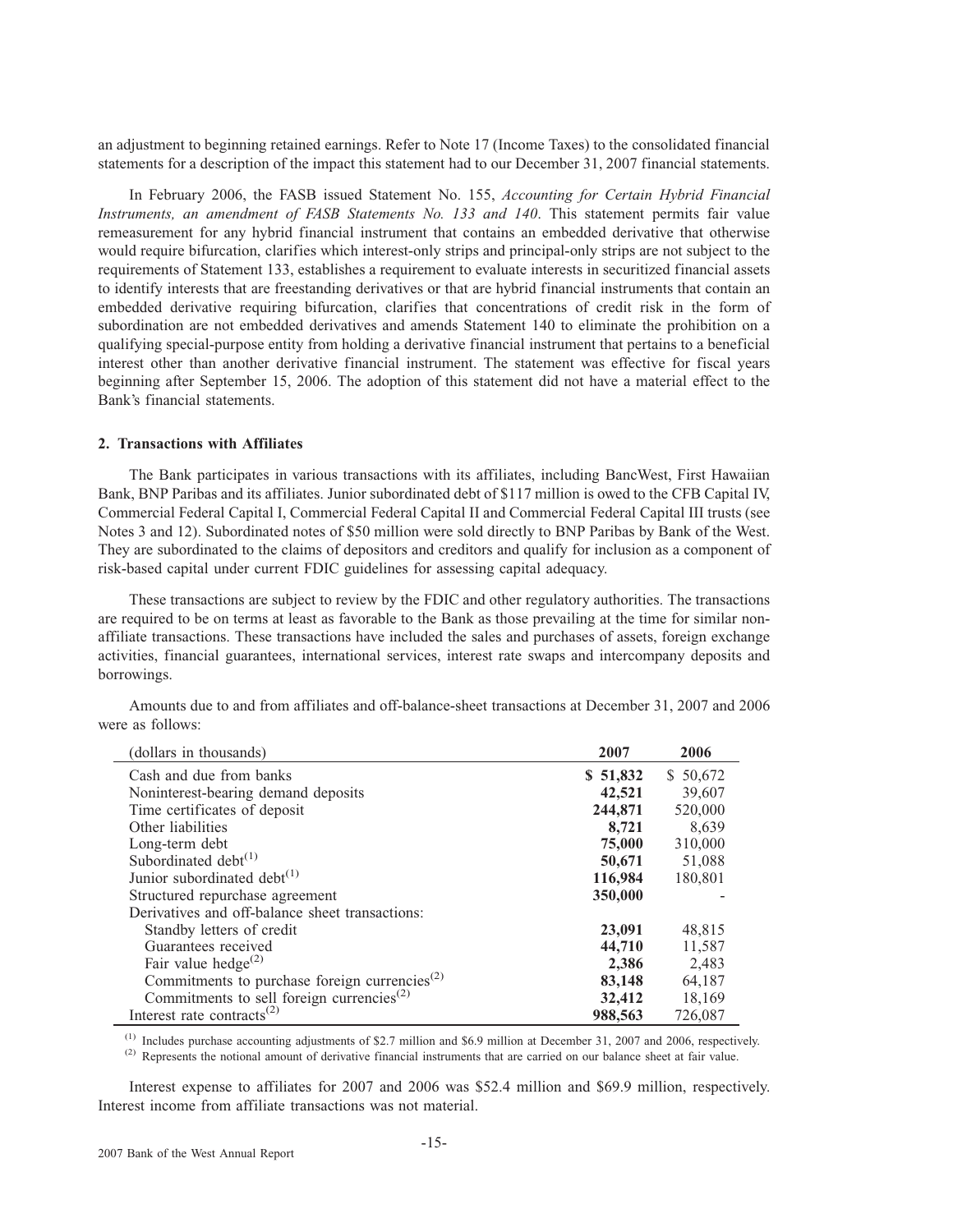## **3. Variable Interest Entities (VIEs)**

The Bank is associated with entities that meet the definition of a VIE under FASB Interpretation No. 46R, but do not meet the requirements for consolidation.

The Bank owns several limited partnership interests in low-income housing developments in conjunction with the Community Reinvestment Act. Limited partners do not participate in the control of the partnerships' businesses. The general partner exercises the day-to-day control and management of the projects. The general partners have exclusive control over the partnerships' businesses and have all of the rights, powers, and authority generally conferred by law or necessary, advisable or consistent with accomplishing the partnerships' businesses. FIN 46R indicates that if an entity (e.g., limited partner) cannot sell, transfer, or encumber its interests in the VIE without the prior approval of an enterprise (e.g., general partner), the limited partner is deemed to be a de facto agent for the general partner. The Bank is considered to be a de facto agent for the general partner where the Bank has a limited partnership interest over 50%. The Bank is not the primary beneficiary for these partnerships or for those where its interest is less than 50%. The business purpose of these entities is to provide affordable housing within the Bank's service area in return for tax credits and tax loss deductions. At December 31, 2007, our subscription amount for these investments was approximately \$183.2 million with approximately \$68.9 million as the residual contribution outstanding. We are not obligated to fund deficiencies of the limited partnerships and our maximum exposure to losses is limited to our subscription amount. Bargain purchase options are available for the general partners to purchase the Bank's portion of interests in the limited partnerships. These commitments were entered into from 1991 through 2007.

In addition, the Bank has junior subordinated notes which are due to business trusts. These trusts are unconsolidated subsidiaries of the Bank and are described below.

On April 15, 2007, the Bank completed the redemption of the 2,400,000 outstanding shares of CFB Capital III Trust at a price of \$25 per share plus accrued and unpaid interest. CFB Capital Trust III was a Delaware business trust which was formed in 2002 and issued \$60 million of 8.125% Cumulative Capital Securities. The proceeds of the offering were invested by CFB Capital III in junior subordinated debentures of Community First, which were later assumed by BOW following the merger of Community First with and into BOW. The Trust owned Junior Subordinated Debentures of Bank of the West, which were also redeemed on April 15, 2007.

CFB Capital IV Trust is a Delaware business trust which was formed in 2003 and issued \$60 million of 7.60% Cumulative Capital Securities. The proceeds of the offering were invested by CFB Capital IV in junior subordinated debentures of Community First, which were later assumed by BOW following the merger of Community First with and into BOW. At December 31, 2007, CFB Capital IV Trust's total assets were \$62.4 million, comprised predominantly of BOW's junior subordinated debentures. The debentures and the associated interest expense make up BOW's maximum exposure to losses for this trust. On March 15, 2008, the Bank completed the redemption of the 2,400,000 outstanding shares of CFB Capital IV Trust at a price of \$25 per share plus accrued and unpaid interest. The Trust owned Junior Subordinated Debentures of Bank of the West, which were also redeemed on March 15, 2008. All of the common securities of CFB Capital IV were owned by BOW, and therefore the preferred securities did not qualify as Tier 1 capital.

Commercial Federal Capital Trust I ("CFC Trust I"), a Delaware statutory trust, was formed in 2003 and issued \$10 million of floating-rate capital securities. The proceeds of the offering were invested by CFC Trust I in junior subordinated debentures of Commercial Federal, which were later assumed by BOW following the merger of Commercial Federal with and into BOW. The capital securities and debentures bear interest equal to three-month LIBOR as of the applicable reset date plus 2.95% (or 8.28% at December 31, 2007). At December 31, 2007, CFC Trust I total assets were \$10.5 million, comprised predominantly of BOW's junior subordinated debentures. The debentures and the associated interest expense make up BOW's maximum exposure to losses for this trust. With regulatory approval, the debentures may be redeemed no earlier than October 8, 2008, and mature October 8, 2033. All of the common securities of CFC Trust I are owned by BOW, and therefore the preferred securities do not qualify as Tier 1 capital.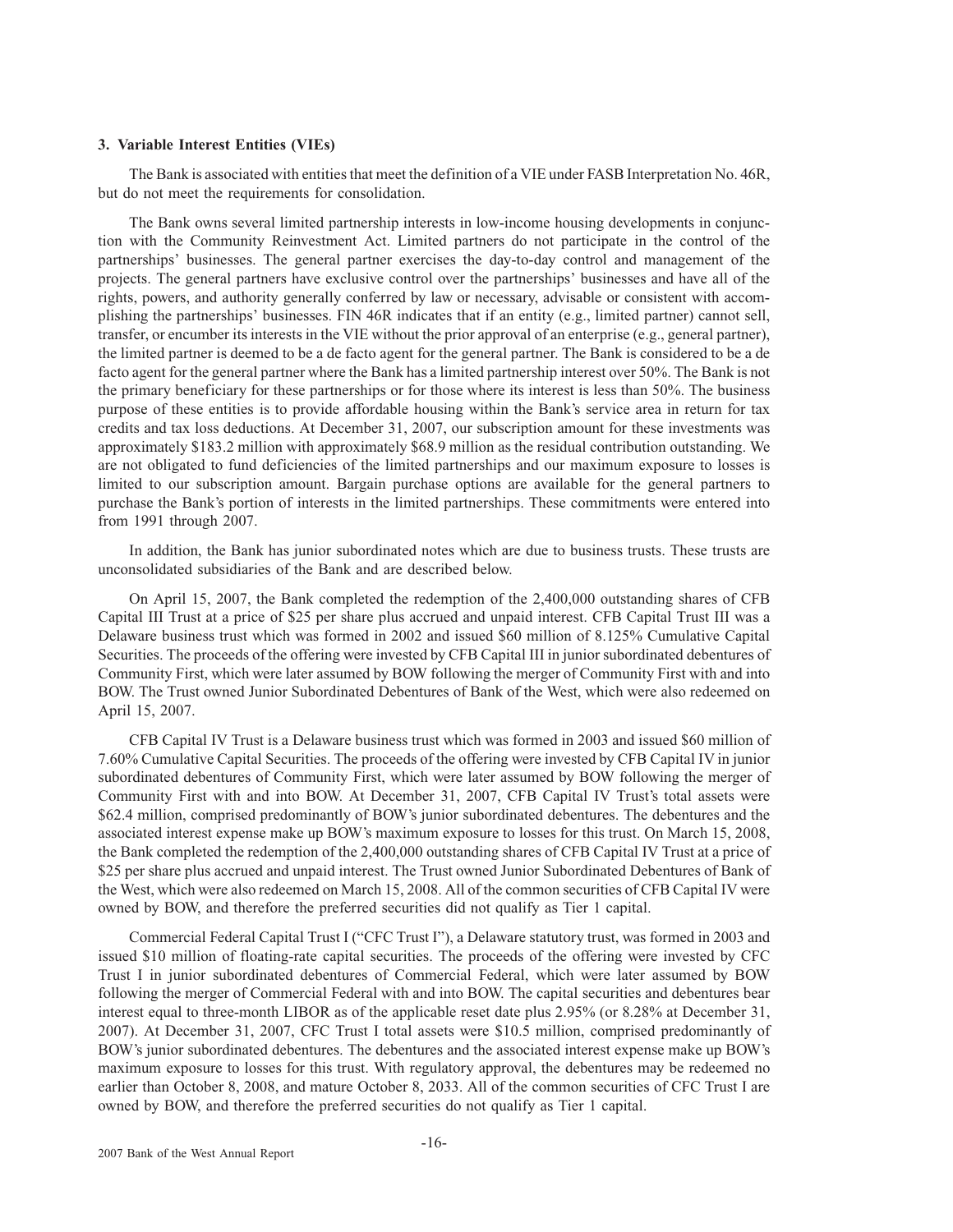Commercial Federal Capital Trust II ("CFC Trust II"), a Delaware statutory trust, was formed in 2004 and issued \$25 million of floating-rate capital securities. The proceeds of the offering were invested by CFC Trust II in junior subordinated debentures of Commercial Federal, which were later assumed by BOW following the merger of Commercial Federal with and into BOW. The capital securities and debentures bear interest equal to three-month LIBOR as of the applicable reset date plus 2.08% (or 7.51% at December 31, 2007). At December 31, 2007, CFC Trust II total assets were \$25.8 million, comprised predominantly of BOW's junior subordinated debentures. The debentures and the associated interest expense make up BOW's maximum exposure to losses for this trust. With regulatory approval, the debentures may be redeemed no earlier than December 15, 2009, and mature December 15, 2034. All of the common securities of CFC Trust II are owned by BOW, and therefore the preferred securities do not qualify as Tier 1 capital.

Commercial Federal Capital Trust III ("CFC Trust III"), a Delaware statutory trust, was formed in 2005 and issued \$20 million of floating-rate capital securities. The proceeds of the offering were invested by CFC Trust III in junior subordinated debentures of Commercial Federal, which were later assumed by BOW following the merger of Commercial Federal with and into BOW. The capital securities and debentures bear interest equal to three-month LIBOR as of the applicable reset date plus 1.97% (or 7.33% at December 31, 2007). At December 31, 2007, CFC Trust III total assets were \$20.8 million, comprised predominantly of BOW's junior subordinated debentures. The debentures and the associated interest expense make up BOW's maximum exposure to losses for this trust. With regulatory approval, the new debentures may be redeemed no earlier than May 23, 2010, and mature May 23, 2035. All of the common securities of CFC Trust III are owned by BOW, and therefore the preferred securities do not qualify as Tier 1 capital.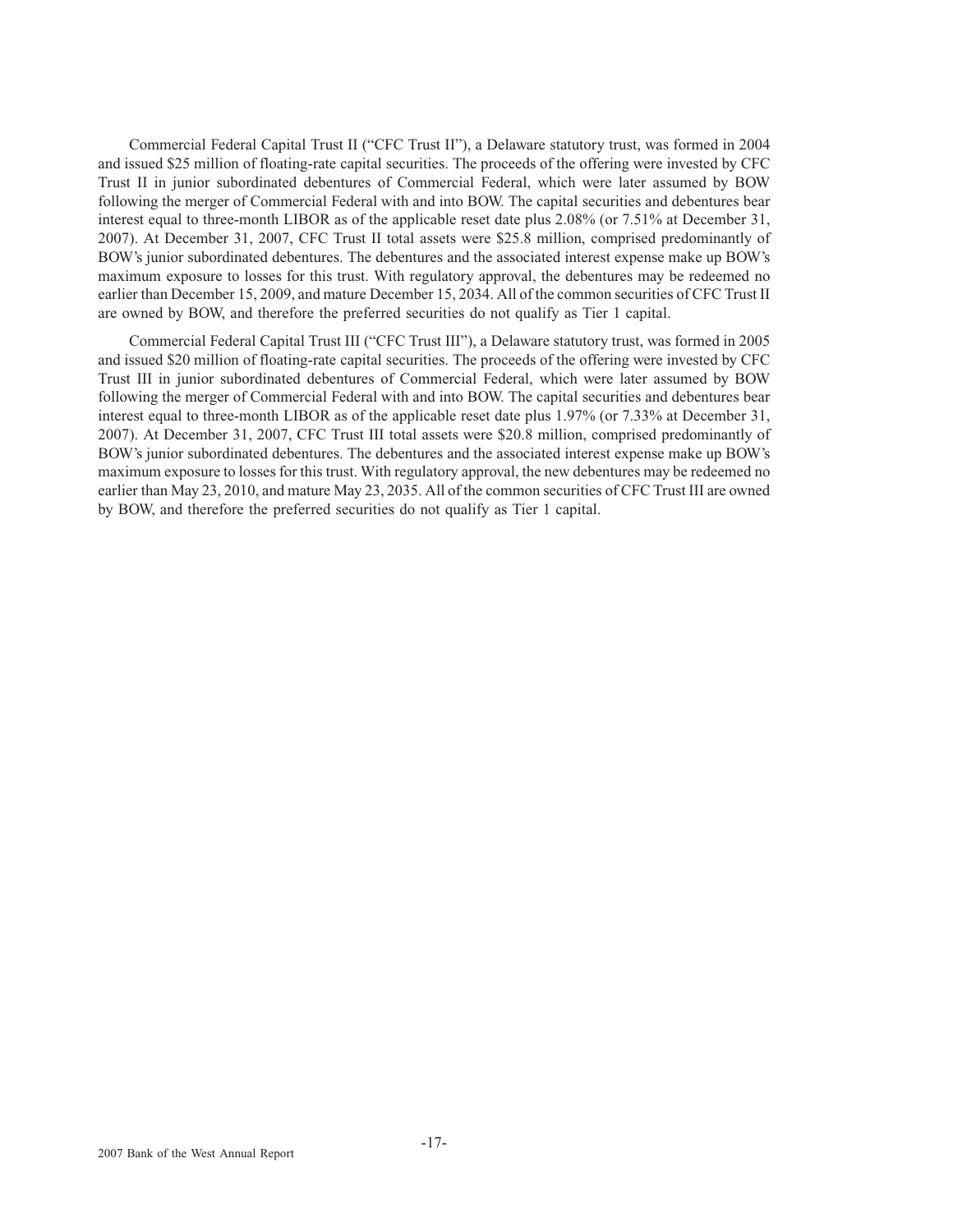## **4. Securities Available for Sale**

Amortized cost and fair value of securities available for sale at December 31, 2007 and 2006 were as follows:

|                                                         | 2007              |                            |                      |                                     | 2006              |                     |                           |               |
|---------------------------------------------------------|-------------------|----------------------------|----------------------|-------------------------------------|-------------------|---------------------|---------------------------|---------------|
| (dollars in thousands)                                  | Amortized<br>Cost | <b>Unrealized</b><br>Gains | Unrealized<br>Losses | Fair<br>Value                       | Amortized<br>Cost | Unrealized<br>Gains | Unrealized<br>Losses      | Fair<br>Value |
| U.S. Treasury and other U.S.<br>government agencies and |                   |                            |                      |                                     |                   |                     |                           |               |
| corporations                                            | \$147,632         | \$1,187                    | S                    | $(55)$ \$ 148,764 \$                | 168,462           | S<br>73             | S<br>$(1,881)$ \$         | 166,654       |
| Government sponsored<br>agencies                        | 1,248,999         | 9,475                      | (4,299)              | 1,254,175                           | 1,643,617         | 900                 | (19,054)                  | 1,625,463     |
| Mortgage and asset-backed                               |                   |                            |                      |                                     |                   |                     |                           |               |
| securities:                                             |                   |                            |                      |                                     |                   |                     |                           |               |
| Government agencies                                     | 69,547            | 430                        | (161)                | 69.816                              | 96.081            | 264                 | (588)                     | 95,757        |
| Government sponsored                                    |                   |                            |                      |                                     |                   |                     |                           |               |
| agencies                                                | 2,379,351         | 11,077                     | (22, 747)            | 2,367,681                           | 2,517,236         | 1,615               | (65, 911)                 | 2,452,940     |
| Collateralized debt                                     |                   |                            |                      |                                     |                   |                     |                           |               |
| obligations<br>Collateralized loan                      | 593,805           | $\overline{\phantom{a}}$   | (29, 121)            | 564,684                             | 286,350           | 90                  | (1,480)                   | 284,960       |
| obligations                                             | 274,038           | ÷                          | (39, 480)            | 234,558                             |                   |                     |                           |               |
| Other                                                   | 1,674,020         | 990                        | (22,305)             | 1,652,705                           | 1,437,614         | 1,286               | (20, 592)                 | 1,418,308     |
| Collateralized mortgage                                 |                   |                            |                      |                                     |                   |                     |                           |               |
| obligations:                                            |                   |                            |                      |                                     |                   |                     |                           |               |
| Government agencies                                     |                   |                            |                      |                                     | 296               |                     | (1)                       | 295           |
| Government sponsored                                    |                   |                            |                      |                                     |                   |                     |                           |               |
| agencies                                                | 192,181           | 570                        | (1,647)              | 191,104                             | 269,256           | 448                 | (5,706)                   | 263,998       |
| Other                                                   | 131,668           | 31                         | (1,620)              | 130,079                             | 102,446           | 96                  | (808)                     | 101,734       |
| States and political                                    |                   |                            |                      |                                     |                   |                     |                           |               |
| subdivisions                                            | 1,824,439         | 8,041                      | (12,325)             | 1,820,155                           | 447,292           | 1,224               | (2,147)                   | 446,369       |
| Other                                                   | 190,478           | 402                        | (37, 928)            | 152,952                             | 33,119            | 1,258               | (15)                      | 34,362        |
| <b>Total securities available</b>                       |                   |                            |                      |                                     |                   |                     |                           |               |
| for sale                                                | \$8,726,158       | \$32,203                   |                      | \$(171,688) \$8,586,673 \$7,001,769 |                   | \$7,254             | $$(118, 183)$ \$6,890,840 |               |

The Bank tests for other-than-temporary impairment of investment securities on a regular basis. During 2007, we recognized \$189.6 million of other-than-temporary impairment write-downs on our investment securities portfolio and we placed \$67.3 million of these securities on nonaccrual status. The write-down of collateralized debt obligations and other mortgage and asset-backed securities followed a series of rating agency downgrades and valuation declines within the real estate market as our investment securities portfolio includes securities that are closely tied to the residential real estate and home builder (construction loan) markets. During 2006, the Bank recognized other-than-temporary impairment of \$0.1 million and did not have any securities on nonaccrual status.

Subsequent to year-end, we recorded additional other-than-temporary impairment on investment securities of \$32.1 million through January 31, 2008 and had \$45.1 million of securities on nonaccrual status at January 31, 2008. On February 1, 2008 the Bank sold investment securities to its parent company, BancWest Corporation for \$191.0 million, which included the fair value of \$189.1 million plus accrued interest. The sale of investment securities included most of the securities on nonaccrual status and other securities.

Additional impairment may be necessary if there are continued declines in the real estate and home builder (construction loan) markets. Several other factors including job losses, credit risks, decreased liquidity in the securities market and interest rate resets on adjustable rate mortgages could negatively affect the real estate market and the value of our portfolio. The current economic downturn may negatively affect the creditworthiness of state and local governments and various monoline insurers, which could result in additional impairment as the Bank holds bonds from various local governments.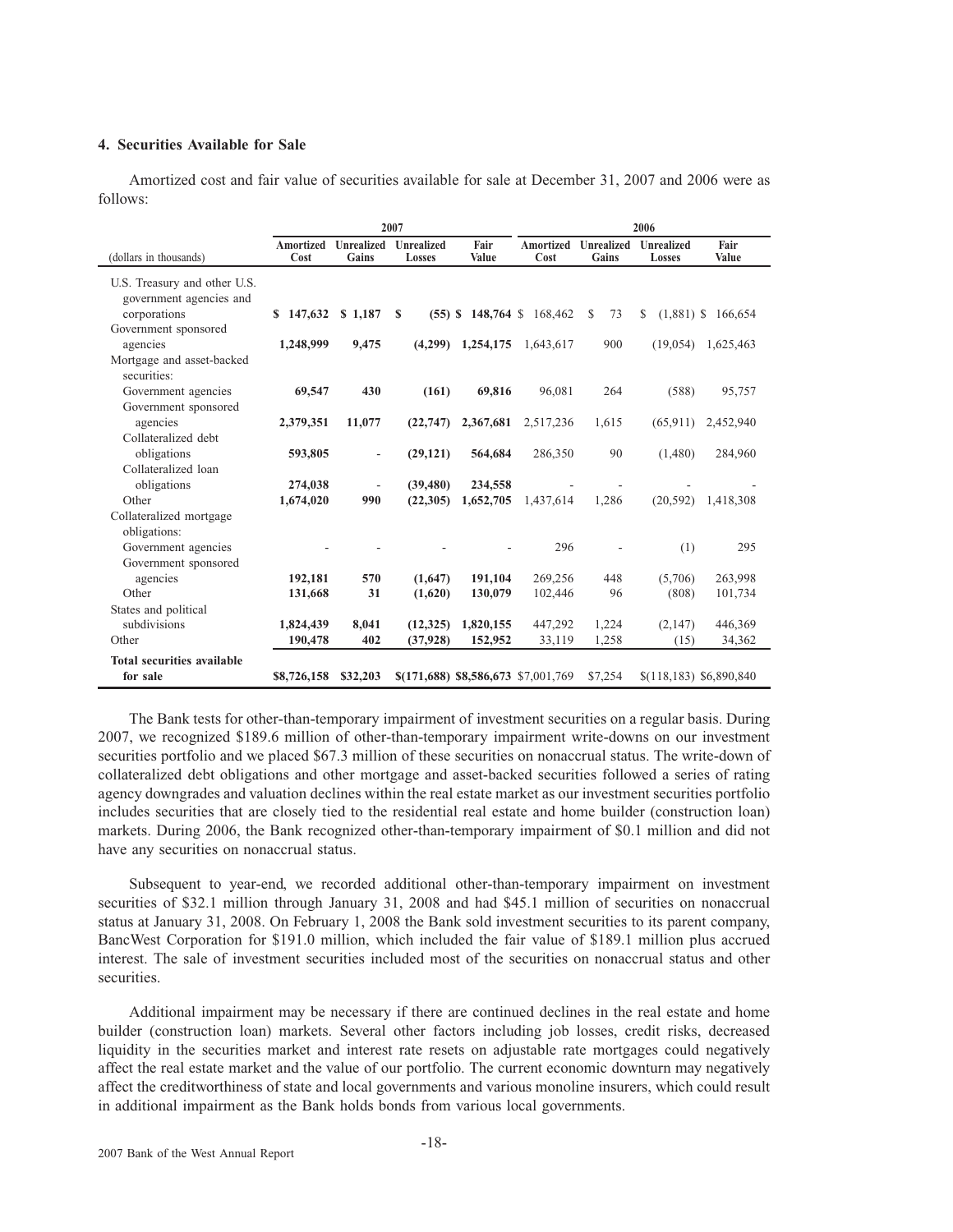The following table presents the unrealized gross losses and fair values of securities in the securities available for sale portfolio by length of time that individual securities in each category have been in a continuous loss position. Most of the declines in fair value of the securities in the table below were a result of changes in market interest rates and the Bank has both the ability and intent to hold the securities until maturity or until the fair value at least equals the recorded cost. Should market values decline further in selected securities, the Bank will review these securities for potential impairment. Additionally, the Bank may occasionally sell securities at a loss when it decides to restructure portions of the portfolio due to changing market conditions.

|                                       | December 31, 2007                                   |                            |                             |                          |                             |               |  |  |  |
|---------------------------------------|-----------------------------------------------------|----------------------------|-----------------------------|--------------------------|-----------------------------|---------------|--|--|--|
|                                       |                                                     | <b>Less Than 12 Months</b> |                             | <b>12 Months or More</b> |                             | <b>Total</b>  |  |  |  |
| (dollars in thousands)                | <b>Unrealized</b><br>Fair<br>Value<br><b>Losses</b> |                            | Unrealized<br><b>Losses</b> | Fair<br><b>Value</b>     | <b>Unrealized</b><br>Losses | Fair<br>Value |  |  |  |
| U.S. Treasury and other               |                                                     |                            |                             |                          |                             |               |  |  |  |
| U.S. Government agencies and          |                                                     |                            |                             |                          |                             |               |  |  |  |
| corporations                          | \$                                                  | \$.                        | $\mathbb{S}$<br>(55)        | \$<br>7,233              | S.<br>(55)                  | 7,233<br>S    |  |  |  |
| Government sponsored agencies         | (4,063)                                             | 232,083                    | (236)                       | 173,701                  | (4,299)                     | 405,784       |  |  |  |
| Mortgage and asset-backed securities: |                                                     |                            |                             |                          |                             |               |  |  |  |
| Government agencies                   | (122)                                               | 38,531                     | (39)                        | 5,529                    | (161)                       | 44,060        |  |  |  |
| Government sponsored agencies         | (291)                                               | 107,316                    | (22, 456)                   | 1,541,361                | (22, 747)                   | 1,648,677     |  |  |  |
| Collateralized debt obligations       | (20, 965)                                           | 315,157                    | (8,156)                     | 148,269                  | (29, 121)                   | 463,426       |  |  |  |
| Collateralized loan obligations       | (39, 480)                                           | 234,558                    |                             |                          | (39, 480)                   | 234,558       |  |  |  |
| Other                                 | (17,308)                                            | 1,074,007                  | (4,997)                     | 426,301                  | (22, 305)                   | 1,500,308     |  |  |  |
| Collateralized mortgage obligations:  |                                                     |                            |                             |                          |                             |               |  |  |  |
| Government agencies                   |                                                     |                            |                             |                          |                             |               |  |  |  |
| Government sponsored agencies         |                                                     |                            | (1,647)                     | 111,785                  | (1,647)                     | 111,785       |  |  |  |
| Other                                 | (1,578)                                             | 73,342                     | (42)                        | 5,040                    | (1,620)                     | 78,382        |  |  |  |
| State and political subdivisions      | (11,988)                                            | 1,117,545                  | (337)                       | 75,359                   | (12, 325)                   | 1,192,904     |  |  |  |
| Other                                 | (37, 919)                                           | 77,310                     | (9)                         | 91                       | (37, 928)                   | 77,401        |  |  |  |
| Total securities available for sale   | \$(133,714)                                         | \$3,269,849                | \$(37,974)                  | \$2,494,669              | \$(171,688)                 | \$5,764,518   |  |  |  |

|                                                         | December 31, 2006           |               |                      |               |                             |               |  |
|---------------------------------------------------------|-----------------------------|---------------|----------------------|---------------|-----------------------------|---------------|--|
|                                                         | <b>Less Than 12 Months</b>  |               | 12 Months or More    | <b>Total</b>  |                             |               |  |
| (dollars in thousands)                                  | <b>Unrealized</b><br>Losses | Fair<br>Value | Unrealized<br>Losses | Fair<br>Value | <b>Unrealized</b><br>Losses | Fair<br>Value |  |
| U.S. Treasury and other<br>U.S. Government agencies and |                             |               |                      |               |                             |               |  |
| corporations                                            | \$<br>(69)                  | 1,869<br>S.   | (1,812)<br>S.        | 162,004<br>S. | (1,881)<br>S.               | 163,873<br>S. |  |
| Government sponsored agencies                           | (314)                       | 69,669        | (18,740)             | 1,405,045     | (19,054)                    | 1,474,714     |  |
| Mortgage and asset-backed securities:                   |                             |               |                      |               |                             |               |  |
| Government agencies                                     | (88)                        | 14,633        | (500)                | 52,166        | (588)                       | 66,799        |  |
| Government sponsored agencies                           | (1,097)                     | 197,737       | (64, 814)            | 2,063,378     | (65, 911)                   | 2,261,115     |  |
| Collateralized debt obligations                         | (1,222)                     | 176,106       | (258)                | 44,913        | (1,480)                     | 221,019       |  |
| Collateralized loan obligations                         | ۰                           |               |                      |               |                             |               |  |
| Other                                                   | (2,910)                     | 279,406       | (17,682)             | 922,632       | (20, 592)                   | 1,202,038     |  |
| Collateralized mortgage obligations:                    |                             |               |                      |               |                             |               |  |
| Government agencies                                     | (1)                         | 295           |                      |               | (1)                         | 295           |  |
| Government sponsored agencies                           | (88)                        | 23,605        | (5,618)              | 198,091       | (5,706)                     | 221,696       |  |
| Other                                                   | (9)                         | 9,917         | (799)                | 82,741        | (808)                       | 92,658        |  |
| State and political subdivisions                        | (1,791)                     | 208,965       | (356)                | 31,507        | (2,147)                     | 240,472       |  |
| Other                                                   | (15)                        | 142           |                      |               | (15)                        | 142           |  |
| Total securities available for sale                     | \$(7,604)                   | \$982,344     | \$(110, 579)         | \$4,962,477   | \$(118, 183)                | \$5,944,821   |  |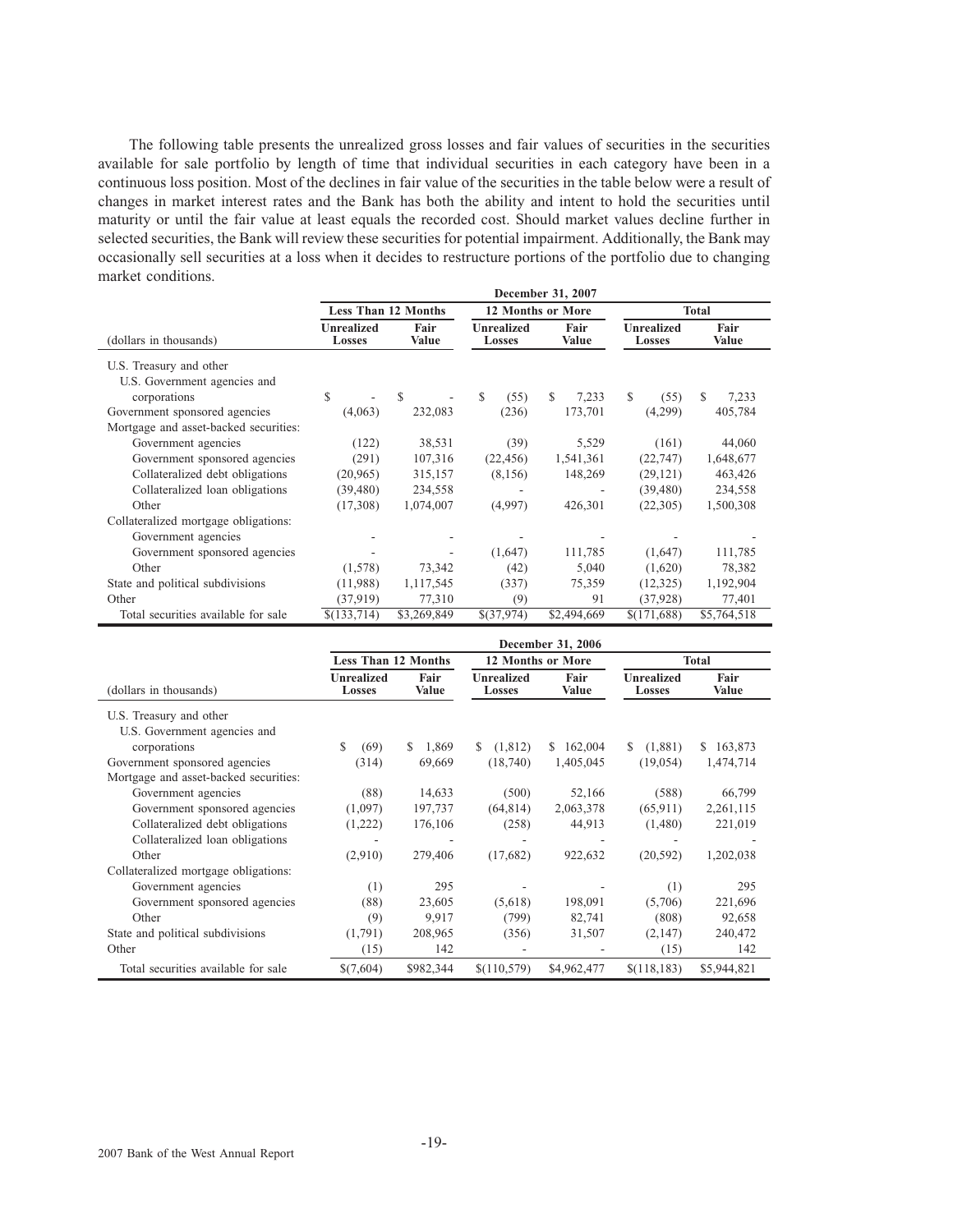Gross realized gains and losses on securities available for sale for the periods indicated were as follows:

|                             | <b>Year Ended</b> |          |  |
|-----------------------------|-------------------|----------|--|
|                             | December 31,      |          |  |
| (dollars in thousands)      | 2007              | 2006     |  |
| Realized gains              | 6.149             | \$ 3,930 |  |
| Realized losses $^{(1)}$    | (190, 055)        | (3, 475) |  |
| Realized net gains (losses) | \$(183,906)       | 455      |  |

 $<sup>(1)</sup>$  Includes other-than-temporary impairment of \$189.6 million and \$0.1 million for 2007 and</sup> 2006, respectively.

The fair value, yield and amortized cost of securities available for sale at December 31, 2007, by contractual maturity, are shown below. Expected maturities may differ from contractual maturities because debt issuers may have the right to call or prepay obligations.

|                                                                            | December 31, 2007 |                                                 |                           |             |                                                     |             |                                                                     |             |                        |       |
|----------------------------------------------------------------------------|-------------------|-------------------------------------------------|---------------------------|-------------|-----------------------------------------------------|-------------|---------------------------------------------------------------------|-------------|------------------------|-------|
|                                                                            |                   | <b>Remaining Contractual Principal Maturity</b> |                           |             |                                                     |             |                                                                     |             |                        |       |
|                                                                            | <b>Total</b>      | Weighted<br>Average                             | Within<br><b>One Year</b> |             | <b>After One But</b><br>Within<br><b>Five Years</b> |             | After<br><b>Five Years</b><br><b>But Within</b><br><b>Ten Years</b> |             | <b>After Ten Years</b> |       |
| (dollars in thousands)                                                     | Amount            | Yield                                           | Amount                    | Yield       | Amount                                              | Yield       | Amount Yield                                                        |             | <b>Amount</b>          | Yield |
| U.S. Treasury and other<br>U.S. Government<br>agencies and<br>corporations | \$148,764         | 4.36%                                           | \$115,410                 | $4.53\%$ \$ | 27,388                                              | $3.94\%$ \$ | 5,187                                                               | $3.26\%$ \$ | 779                    | 4.92% |
| Government sponsored agencies                                              | 1,254,175         | 4.86                                            | 250,480                   | 3.87        | 852,095                                             | 4.96        | 55,546                                                              | 4.91        | 96,054                 | 6.50  |
| Mortgage and asset-backed<br>securities:                                   |                   |                                                 |                           |             |                                                     |             |                                                                     |             |                        |       |
| Government agencies                                                        | 69,816            | 4.51                                            | 73                        | 3.89        | 1,201                                               | 4.26        | 6,503                                                               | 4.68        | 62,039                 | 4.50  |
| Government sponsored<br>agencies                                           | 2,367,681         | 4.62                                            | 8.611                     | 3.22        | 260,655                                             | 3.84        | 61,020                                                              | 4.94        | 2,037,395 4.72         |       |
| Collateralized debt<br>obligations                                         | 564,684           | 5.96                                            |                           |             |                                                     |             |                                                                     |             | 564,684                | 5.96  |
| Collateralized loan<br>obligations                                         | 234,558           | 5.68                                            |                           |             |                                                     |             |                                                                     |             | 234,558                | 5.68  |
| Other                                                                      | 1,652,705         | 5.41                                            |                           |             | 910                                                 | 7.92        | 183                                                                 | 5.49        | 1,651,612              | 5.40  |
| Collateralized mortgage<br>obligations:                                    |                   |                                                 |                           |             |                                                     |             |                                                                     |             |                        |       |
| Government sponsored<br>agencies                                           | 191,104           | 4.40                                            |                           |             | 6,093                                               | 4.93        | 75,045                                                              | 4.13        | 109,966                | 4.56  |
| Other                                                                      | 130,079           | 5.53                                            |                           |             | 124                                                 | 6.27        | 593                                                                 | 7.23        | 129,362                | 5.01  |
| State and political<br>subdivisions $(1)$                                  | 1,820,155         | 6.28                                            | 8,078                     | 5.66        | 76,256                                              | 5.99        | 338,824                                                             | 5.96        | 1,396,997              | 6.39  |
| Estimated fair value of debt<br>securities <sup>(2)</sup>                  | \$8,433,721       | 5.30%                                           | \$382,652                 |             | 4.09% \$1,224,722                                   |             | 4.76% \$542,901                                                     |             | 5.44% \$6,283,446      | 5.45% |
| Total amortized cost of debt<br>securities                                 | \$8,535,680       |                                                 | \$382,262                 |             | \$1,216,870                                         |             | \$539,063                                                           |             | \$6,397,485            |       |

 $<sup>(1)</sup>$  The weighted average yields were calculated on a taxable equivalent basis.</sup>

<sup>(2)</sup> The weighted average yields, except for yields of state and political subdivisions, were calculated on the basis of the cost and effective yields weighted for the scheduled maturity of each security.

Securities with an aggregate carrying value of \$8.4 billion and \$6.0 billion were pledged to secure public deposits, repurchase agreements and Federal Home Loan Bank advances at December 31, 2007 and 2006, respectively. Of these amounts, the secured party had the right to repledge or resell \$1.5 billion and \$1.0 billion at December 31, 2007 and 2006, respectively.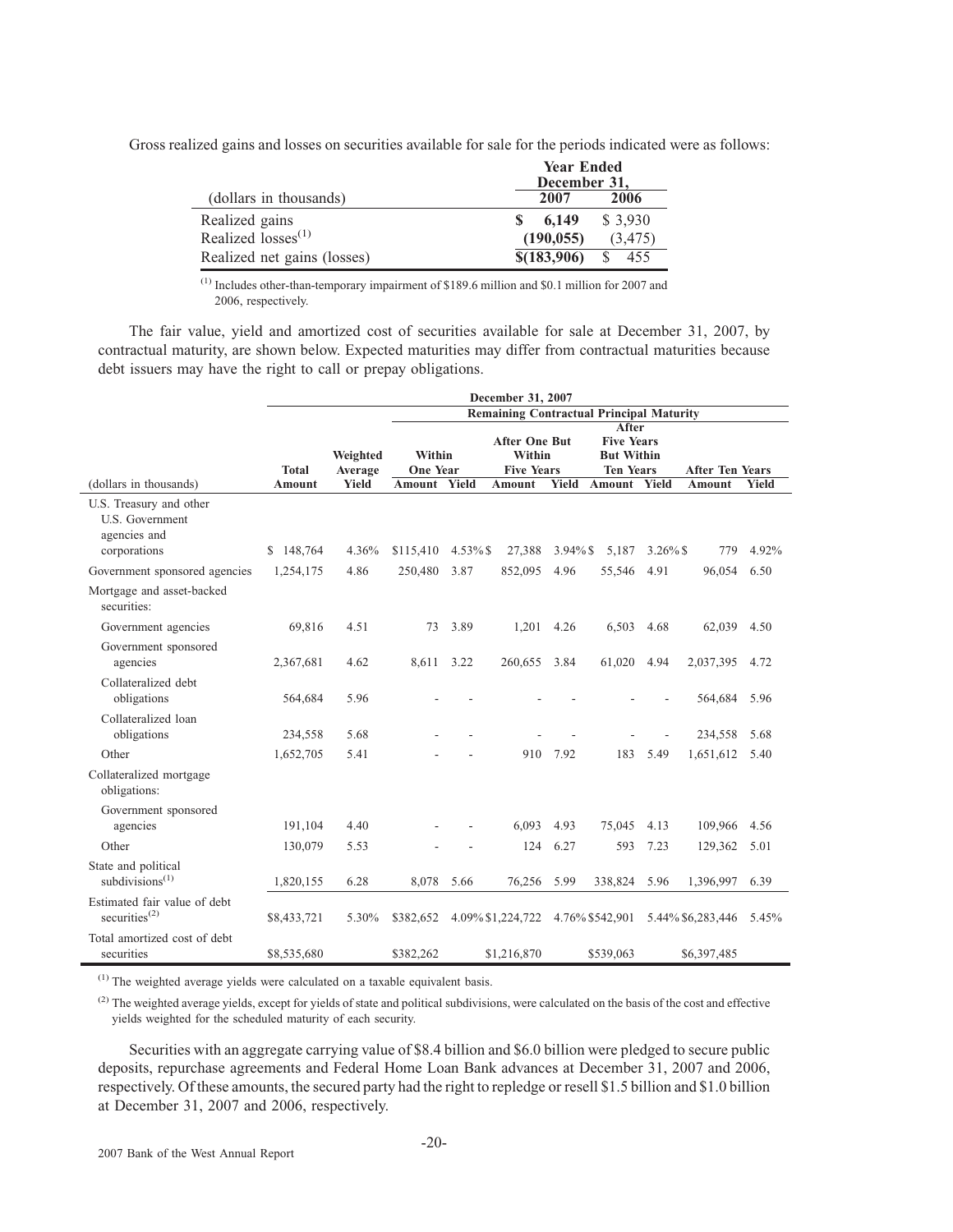We held no securities of any single issuer (other than the U.S. Government and government sponsored agencies) which were in excess of 10% of consolidated stockholder's equity at December 31, 2007 and 2006.

## **5. Loans and Leases**

At December 31, 2007 and 2006, loans and leases were comprised of the following:

|                                        | 2007         |                                 | 2006         |                            |
|----------------------------------------|--------------|---------------------------------|--------------|----------------------------|
| (dollars in thousands)                 | Outstanding  | Commitments $\overline{^{(1)}}$ | Outstanding  | Commitments <sup>(1)</sup> |
| Commercial, financial and agricultural | \$7,620,026  | \$5,899,817                     | \$6,634,047  | \$5,380,488                |
| Real estate:                           |              |                                 |              |                            |
| Commercial                             | 7,796,857    | 417,571                         | 7,408,592    | 299,014                    |
| Construction                           | 2,695,597    | 1,363,373                       | 2,583,440    | 1,705,200                  |
| Residential                            | 12,238,497   | 1,810,051                       | 10,862,497   | 1,511,887                  |
| Total real estate                      | 22,730,951   | 3,590,995                       | 20,854,529   | 3,516,101                  |
| Consumer                               | 10,865,675   | 819,907                         | 9,966,269    | 725,871                    |
| Lease financing                        | 2,434,579    |                                 | 2,040,464    |                            |
| <b>Total loans and leases</b>          | \$43,651,231 | \$10,310,719                    | \$39,495,309 | \$9,622,460                |

(1) Commitments to extend credit represent unfunded amounts and are reported net of participations sold to other lenders.

Outstanding loan balances at December 31, 2007 and 2006 are net of unearned income, including net deferred loan fees, of \$275.0 million and \$207.0 million, respectively.

Real estate loans totaling \$16.2 billion were pledged to collateralize the Bank's borrowing capacity at the Federal Home Loan Bank at December 31, 2007.

Our leasing activities consist primarily of leasing automobiles and commercial equipment. Lessees are responsible for all maintenance, taxes and insurance on the leased property.

The following lists the components of the net investment in financing leases at December 31;

| (dollars in millions)                        | 2007    | 2006    |
|----------------------------------------------|---------|---------|
| Total minimum lease payment to be received   | \$2,407 | \$1,940 |
| Estimated residual values of leased property | 382     | 386     |
| Less: Unearned income                        | 354     | 286     |
| Net investment in financing leases           | \$2,435 | \$2,040 |

At December 31, 2007, minimum lease receivables for the five succeeding years and thereafter were as follows:

| (dollars in millions)  | <b>Lease Receivable</b> |
|------------------------|-------------------------|
| 2008                   | 772<br>S                |
| 2009                   | 653                     |
| 2010                   | 529                     |
| 2011                   | 369                     |
| 2012                   | 276                     |
| 2013 and thereafter    | 190                     |
| Gross minimum payments | 2,789                   |
| Less: Unearned income  | 354                     |
| Net minimum receivable | \$2,435                 |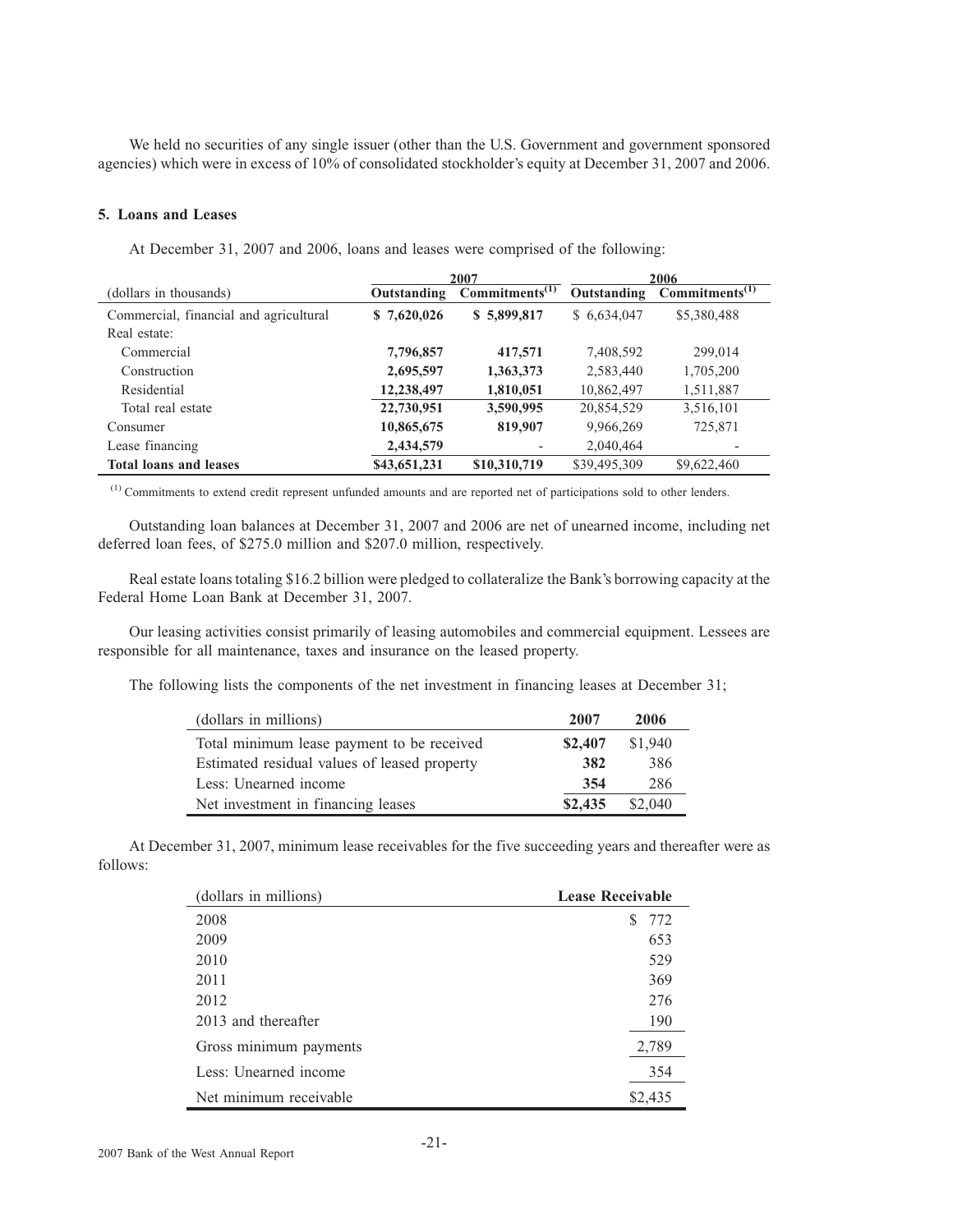In the normal course of business, the Bank makes loans to executive officers and directors of the Bank and to entities and individuals affiliated with those executive officers and directors. Those loans were made on terms no less favorable to the Bank than those prevailing at the time for comparable transactions with other persons or, in the case of certain residential real estate loans, on terms that were widely available to employees of the Bank who were not directors or executive officers. Changes in the loans, including the available balance of lines of credit and credit cards issued, to such executive officers, directors and affiliates during 2007 and 2006 were as follows:

| (dollars in thousands)            | 2007        | 2006    |
|-----------------------------------|-------------|---------|
| Balance at beginning of year      | \$4,201     | \$4,874 |
| New loans made                    | 358         | 804     |
| Less repayments and cancellations | 3.850       | 1.477   |
| Balance at end of year            | 709<br>-SS- | \$4,201 |

In the course of evaluating the credit risk presented by a customer and the pricing that will adequately compensate the Bank for assuming that risk, management may require a certain amount of collateral support. The type of collateral held varies, but may include accounts receivable, inventory, land, buildings, equipment, income-producing commercial properties and residential real estate. The Bank has the same collateral policy for loans whether they are funded immediately or on a delayed basis (commitment).

A commitment to extend credit is a legally binding agreement to lend funds to a customer usually at a stated interest rate and for a specified purpose. Such commitments have fixed expiration dates and generally require a fee. The extension of a commitment gives rise to credit risk. The actual liquidity requirements or credit risk that the Bank will experience will be lower than the contractual amount of commitments to extend credit shown in the table above because a significant portion of those commitments are expected to expire without being drawn upon. Certain commitments are subject to loan agreements containing covenants regarding the financial performance of the customer that must be met before the Bank is required to fund the commitment. The Bank uses the same credit policies in making commitments to extend credit as it does in making loans.

In addition, the Bank manages the potential credit risk in commitments to extend credit by limiting the total amount of arrangements, both by individual customer and in the aggregate, by monitoring the size and maturity structure of these portfolios, and by applying the same credit standards maintained for all of its related credit activities. At December 31, 2007 and 2006, the Bank did not have a concentration in any loan category or industry that exceeded 10% of total loans and unfunded commitments that are not already reflected in the table above. The loan and lease portfolio is principally located in California and, to a lesser extent, Arizona, Colorado, Idaho, Iowa, Kansas, Minnesota, Missouri, Nebraska, Nevada, New Mexico, Oklahoma, Oregon, South Dakota, North Dakota, Utah, Washington, Wisconsin and Wyoming. The risk inherent in the portfolio depends upon both the economic stability of those states, which affects property values, and the financial well being and creditworthiness of the borrowers.

Standby letters of credit totaled \$847.1 million and \$841.6 million at December 31, 2007 and 2006, respectively. Standby letters of credit are issued on behalf of customers in connection with contracts between the customers and third parties. Under standby letters of credit, the Bank assures that the third parties will receive specified funds if customers fail to meet their contractual obligations. The liquidity risk to the Bank arises from its obligation to make payment in the event of a customer's contractual default. Standby letters of credit are reported net of participations sold to other institutions. The Bank also had commitments for commercial and similar letters of credit of \$58.5 million and \$60.6 million at December 31, 2007 and 2006, respectively. The commitments outstanding as of December 31, 2007 have maturities ranging from January 1, 2008 to December 6, 2017. Substantially all fees received from the issuance of such commitments are deferred and amortized on a straight-line basis over the term of the commitment.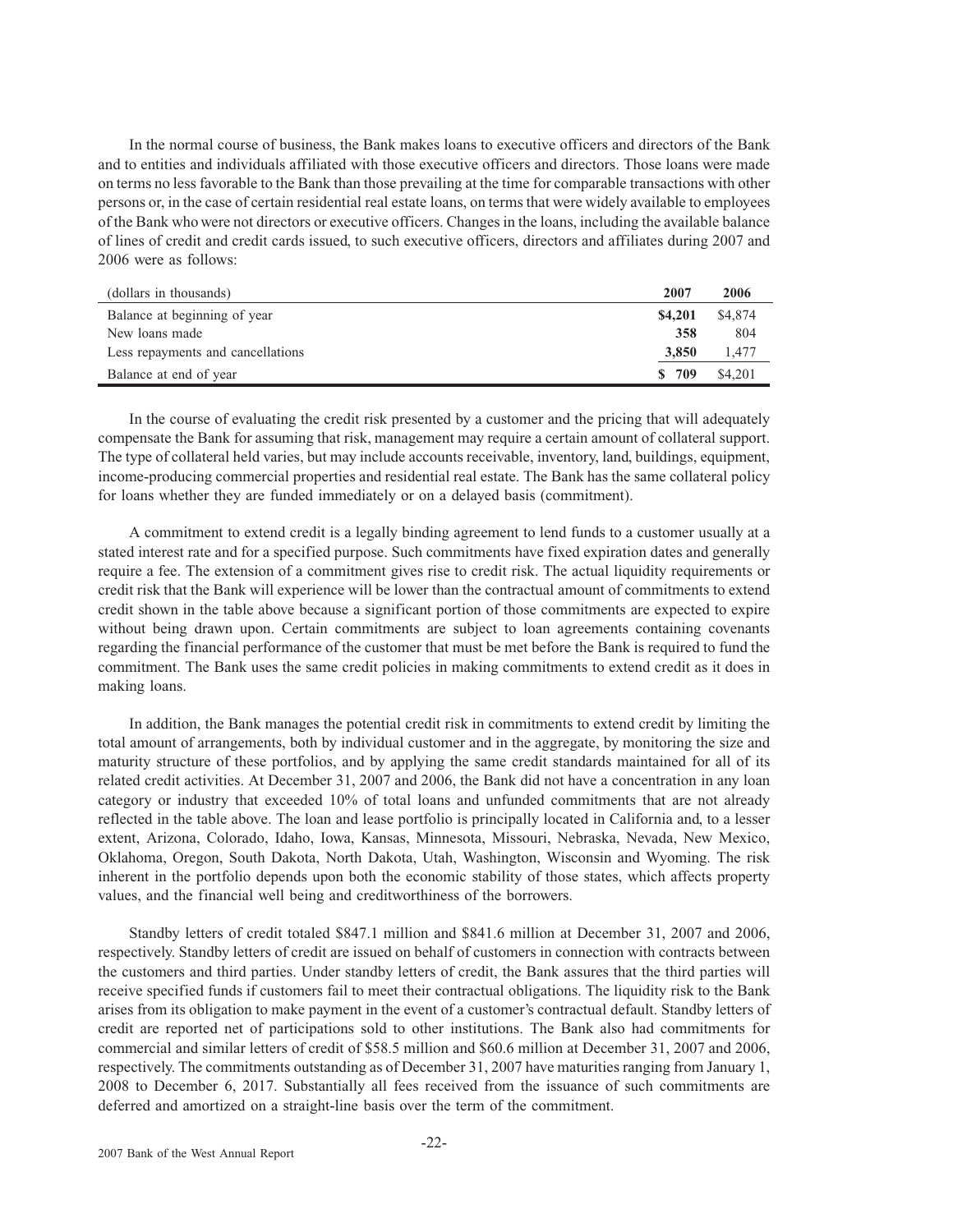## **6. Allowance for Loan and Lease Losses**

Changes in the allowance for loan and lease losses were as follows for the years ended December 31,:

| (dollars in thousands)                                           | 2007       | 2006      |
|------------------------------------------------------------------|------------|-----------|
| Balance at beginning of year                                     | \$394,458  | \$401,867 |
| Reversal of allowance for loans accounted for in accordance with |            |           |
| SOP 03-3                                                         |            | (3,851)   |
| Provision for loan and lease losses                              | 162,300    | 60,000    |
| Loans and leases charged off:                                    |            |           |
| Commercial, financial and agricultural                           | (26, 641)  | (7, 854)  |
| Real Estate:                                                     |            |           |
| Commercial                                                       | (5, 439)   | (1,970)   |
| Construction                                                     | (4,271)    | (780)     |
| Residential                                                      | (24, 013)  | (12,056)  |
| Total real estate                                                | (33, 723)  | (14, 806) |
| Consumer                                                         | (82, 146)  | (61, 862) |
| Lease Financing                                                  | (14, 815)  | (12,037)  |
| Total Charge-offs                                                | (157, 325) | (96, 559) |
| Recoveries on loans and leases previously charged off:           |            |           |
| Commercial, financial and agricultural                           | 5,412      | 7,507     |
| Real Estate:                                                     |            |           |
| Commercial                                                       | 1,973      | 1,381     |
| Construction                                                     | 186        | 1         |
| Residential                                                      | 4,077      | 3,379     |
| Total real estate                                                | 6,236      | 4,761     |
| Consumer                                                         | 14,366     | 15,634    |
| Lease Financing                                                  | 6,057      | 5,099     |
| <b>Total Recoveries</b>                                          | 32,071     | 33,001    |
| Net charge-offs                                                  | (125, 254) | (63, 558) |
| Balance at end of year                                           | \$431,504  | \$394,458 |

The current economic downturn, initially caused by the sub-prime mortgage crisis, has inhibited the ability of certain borrowers to repay their loans, causing us to incur higher credit losses. Several factors could cause the economy to slow down further or even recede, causing our estimated allowance for loan and lease losses to increase. These factors include a further deterioration in the residential housing market, reduced consumer or corporate spending, higher energy costs, higher interest rates and the cyclical natural of the economy.

The Bank uses the guidance in Statement of Position 03-3, to account for loans acquired where there is deterioration in credit quality since origination and it is probable that we would be unable to collect all contractually required payments. In connection with our acquisition of Commercial Federal on December 2, 2005, the Bank acquired loans subject to SOP 03-3. The outstanding balance of these loans at December 31, 2007 and 2006 was \$10.1 million and \$18.7 million, respectively. The carrying amount for these loans was \$8.6 million, with a related allowance of \$0.8 million, and \$18.5 million, with a related allowance of \$1.4 million, at December 31, 2007 and 2006, respectively.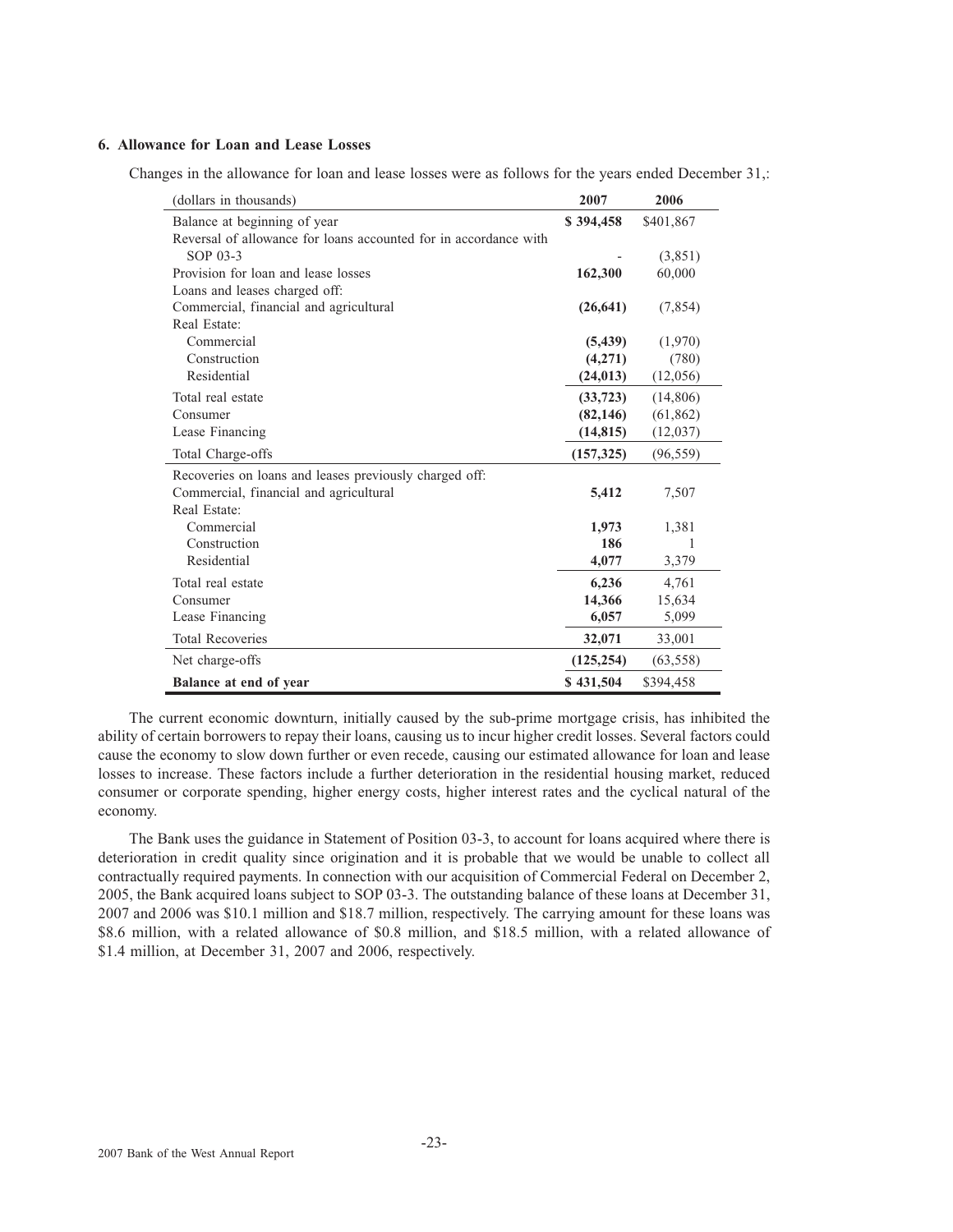In accordance with FASB Statement No. 114, the following table presents information related to impaired loans:

|                                                             | <b>Year Ended</b><br>December 31 |           |  |  |
|-------------------------------------------------------------|----------------------------------|-----------|--|--|
| (dollars in thousands)                                      | 2007                             | 2006      |  |  |
| Impaired loans with related allowance                       | \$100,201                        | \$55,743  |  |  |
| Impaired loans with no related allowance                    | 62,642                           | 84.378    |  |  |
| <b>Total impaired loans</b>                                 | \$162,843                        | \$140,121 |  |  |
| Total allowance for loan and lease losses on impaired loans | \$29,311                         | \$14,737  |  |  |
| Average impaired loans                                      | 146,160                          | 93,406    |  |  |
| Interest income recognized on impaired loans                | 6.586                            | 10.211    |  |  |

Impaired loans without a related allowance for loan and lease losses are generally collateralized by assets with fair values in excess of the recorded investment in the loans. Payments on impaired loans are generally applied to reduce the outstanding principal balance of such loans.

Total nonaccrual loans and leases were \$282.2 million and \$235.0 million for the years ended December 31, 2007 and 2006, respectively. Loans and leases categorized as restructured and still accruing totaled \$22.4 million and \$31.2 million, and loans and leases that were 90 days or more past due, but still accruing were \$57.3 million and \$45.1 million for the years ended December 31, 2007 and 2006, respectively.

## **7. Operating Leases**

Operating lease rental income for leased assets, generally automobiles, is recognized on a straight-line basis. Related depreciation expense is recorded on a straight-line basis over the life of the lease taking into account the estimated residual value of the leased asset.

The following table shows future minimum lease receivables under leases with terms in excess of one year as of December 31, 2007:

| (dollars in thousands)        | <b>Rental Income</b> |
|-------------------------------|----------------------|
| 2008                          | \$10,348             |
| 2009                          | 5,872                |
| 2010                          |                      |
| 2011                          |                      |
| 2012                          |                      |
| 2013 and thereafter           |                      |
| <b>Total minimum payments</b> | \$16,225             |

## **8. Premises and Equipment**

At December 31, 2007 and 2006, premises and equipment were comprised of the following:

| (dollars in thousands)                         | 2007      | 2006      |
|------------------------------------------------|-----------|-----------|
| Premises                                       | \$725,774 | \$757,951 |
| Equipment                                      | 252,075   | 234,430   |
| Total premises and equipment                   | 977,849   | 992,381   |
| Less accumulated depreciation and amortization | 448,076   | 420,069   |
| Net book value                                 | \$529,773 | \$572,312 |

Occupancy and equipment expenses include depreciation and amortization expenses of \$55.4 million and \$54.2 million for 2007 and 2006, respectively.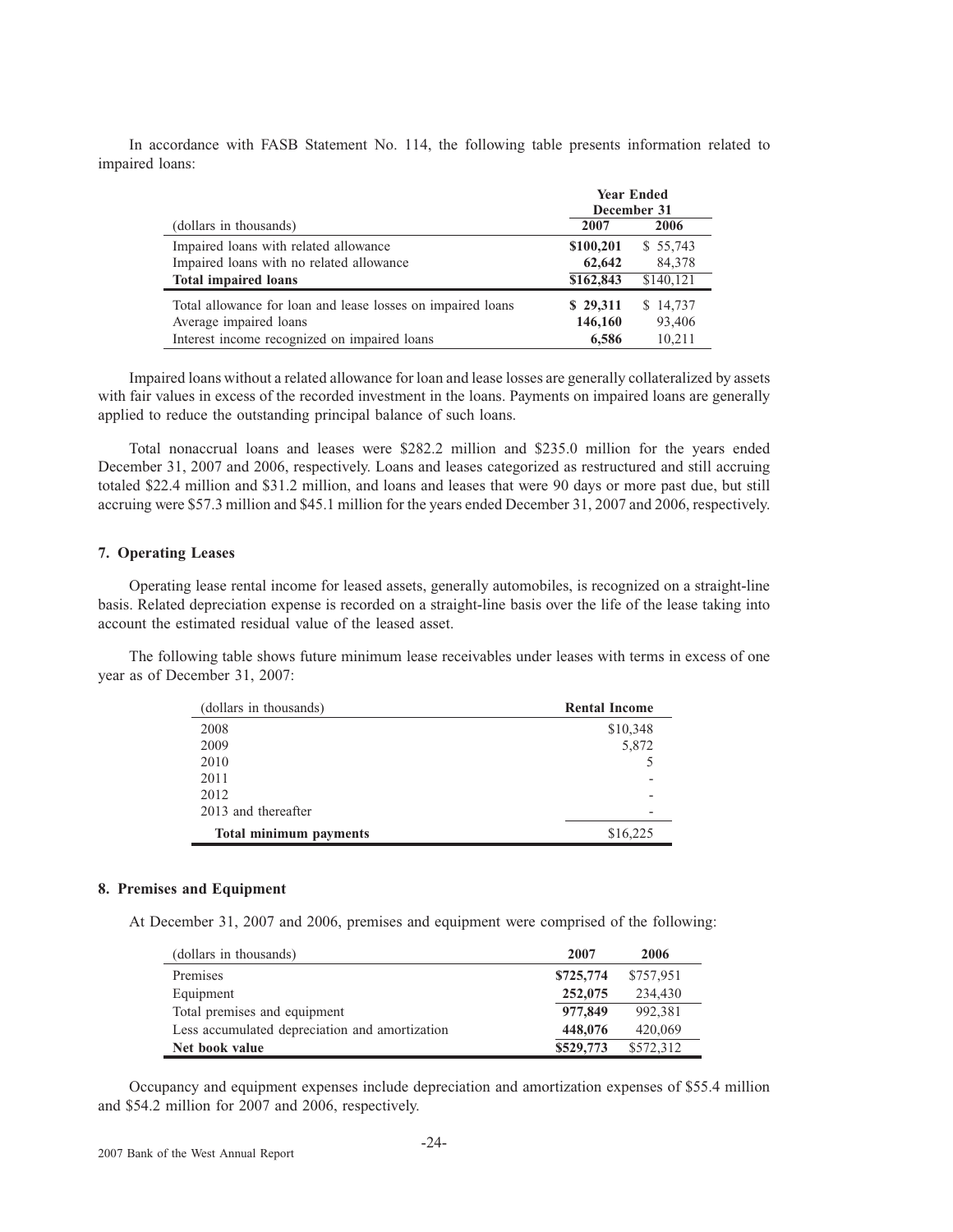The Bank is obligated under a number of capital and noncancelable operating leases for premises and equipment with terms, including renewal options, up to 50 years, many of which provide for periodic adjustment of rentals based on changes in various economic indicators. Under the premises leases, we are also required to pay real property taxes, insurance and maintenance. The following table shows future minimum payments under leases with terms in excess of one year as of December 31, 2007:

| (dollars in thousands)                                   | Capital<br><b>Leases</b> | Operating<br><b>Leases</b> | Less<br><b>Sublease</b><br>Income | <b>Net</b><br>Lease<br><b>Payments</b> |
|----------------------------------------------------------|--------------------------|----------------------------|-----------------------------------|----------------------------------------|
| 2008                                                     | \$1,695                  | \$59,450                   | \$4,455                           | \$ 56,690                              |
| 2009                                                     | 1,641                    | 53,736                     | 2,371                             | 53,006                                 |
| 2010                                                     | 1,676                    | 45,717                     | 1,594                             | 45,799                                 |
| 2011                                                     | 1.501                    | 32,444                     | 915                               | 33,030                                 |
| 2012                                                     | 1.509                    | 26,151                     | 486                               | 27,174                                 |
| 2013 and thereafter                                      | 20,595                   | 98,985                     | 944                               | 118,636                                |
| Total minimum payments                                   | \$28,617                 | \$316,483                  | \$10,765                          | \$334,335                              |
| Less interest on capital leases                          | 16,165                   |                            |                                   |                                        |
| Total principal payable on capital leases <sup>(1)</sup> | \$12,452                 |                            |                                   |                                        |

 $(1)$  Excludes purchase accounting adjustments of \$6.6 million.

Rental expense, net of rental income, for all operating leases was \$54.8 million and \$52.3 million for 2007 and 2006, respectively.

During 2007, the Bank entered into 18 sale-leaseback transactions. The Bank recognized initial gains relating to these transactions of \$20.8 million and deferred gains of \$41.9 million. The initial gains were recorded in noninterest income and the deferred gains will be amortized as an offset to rent expense on a straight-line basis over the remaining life of each lease. In 2007, the Bank amortized \$2.1 million of deferred gains into earnings.

## **9. Goodwill and Intangible Assets**

We performed impairment testing of goodwill for the years ended December 31, 2007 and 2006, in the fourth quarter of each year. The impairment analysis was performed using a discounted cash flows model and no impairment of goodwill was found. The table below provides the breakdown of goodwill by segment.

| (dollars in millions)                 | Regional<br><b>Banking</b> | Commercial<br><b>Banking</b> | <b>National</b><br><b>Finance</b> | <b>Total</b> |
|---------------------------------------|----------------------------|------------------------------|-----------------------------------|--------------|
| Balance as of January 1, 2006:        | \$2,961                    | \$844                        | \$424                             | \$4,229      |
| Bank of the West <sup>(1)</sup>       | 3                          | 2                            |                                   | 6            |
| Community $First(1)$                  | (4)                        |                              |                                   | (4)          |
| United California Bank <sup>(1)</sup> | (11)                       | (6)                          | (3)                               | (20)         |
| Purchase accounting adjustments:      |                            |                              |                                   |              |
| Commercial Federal                    | (5)                        | (3)                          | (2)                               | (10)         |
| Insurance agency acquisitions         |                            |                              |                                   |              |
| Balance as of December 31, 2006:      | \$2,945                    | \$837                        | \$420                             | \$4,202      |
| Bank of the $West^{(1)}$              | (1)                        |                              |                                   | (1)          |
| Commercial Federal <sup>(1)</sup>     | (1)                        |                              |                                   | (1)          |
| Community First <sup>(1)</sup>        | (1)                        |                              |                                   | (1)          |
| United California Bank <sup>(1)</sup> | (1)                        |                              |                                   | (1)          |
| Purchase accounting adjustments:      |                            |                              |                                   |              |
| Insurance agency acquisitions         | 5                          |                              |                                   | 5            |
| Balance as of December 31, 2007:      | \$2,946                    | \$837                        | \$420                             | \$4,203      |

(1) Adjusted the recorded balance of preacquisition income taxes.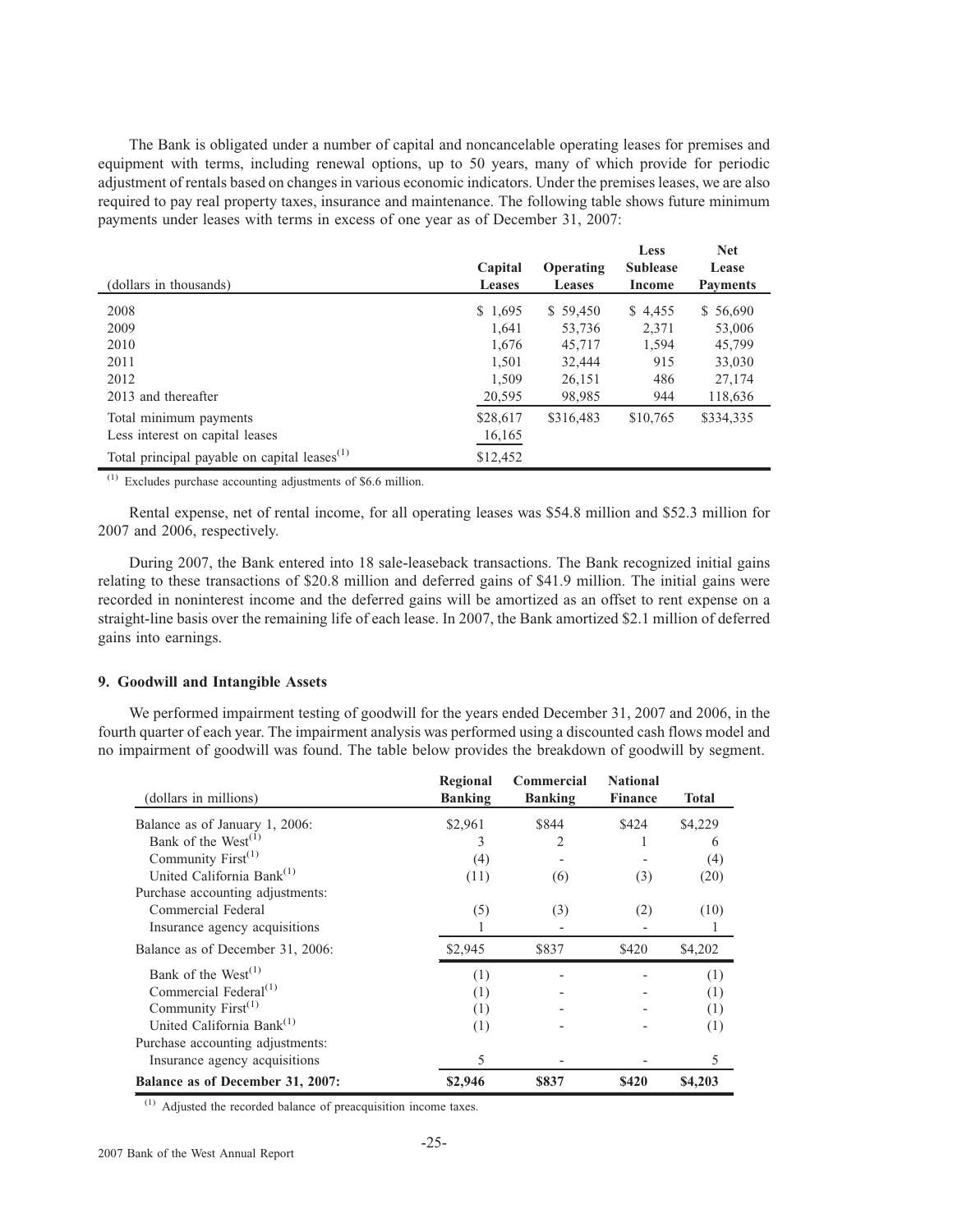Amortization for intangible assets was \$43.8 million in 2007 and \$46.8 million in 2006. The estimated annual amortization expense for finite-lived intangible assets, primarily core deposit intangibles, is:

| (dollars in thousands)                   |          |
|------------------------------------------|----------|
| Estimate for the year ended December 31, |          |
| 2008                                     | \$40,781 |
| 2009                                     | 37,791   |
| 2010                                     | 35,373   |
| 2011                                     | 34,055   |
| 2012                                     | 15,707   |

The details of our finite-lived intangible assets are presented below:

| (dollars in thousands)                                                       | <b>Gross Carrying</b><br><b>Amount</b> | Accumulated<br>Amortization | <b>Net Book</b><br>Value |
|------------------------------------------------------------------------------|----------------------------------------|-----------------------------|--------------------------|
| Balance as of December 31, 2007:<br>Core Deposits<br>Other Intangible Assets | \$398,004<br>25,476                    | \$185,327<br>6,340          | \$212,677<br>19,136      |
| Total<br>Balance as of December 31, 2006:                                    | \$423,480                              | \$191,667                   | \$231,813                |
| Core Deposits<br>Other Intangible Assets                                     | \$398,004<br>19,332                    | \$143,611<br>4,294          | \$254,393<br>15,038      |
| Total                                                                        | \$417,336                              | \$147,905                   | \$269,431                |

## **10. Deposits**

The following table presents the maturity distribution of time certificates of deposits at December 31, 2007:

| (dollars in thousands)     | $>=$ \$100K  | $<$ \$100 $\mathrm{K}$ | <b>Total</b> |
|----------------------------|--------------|------------------------|--------------|
| Domestic:                  |              |                        |              |
| Through March 31, 2008     | \$ 8,187,906 | \$1,582,764            | \$9,770,670  |
| April 1 - June 30, 2008    | 1,383,261    | 1,089,158              | 2,472,419    |
| July 1 - December 31, 2008 | 931,308      | 1,234,869              | 2,166,177    |
| 2009                       | 111,248      | 259,556                | 370,804      |
| 2010                       | 17,726       | 63,053                 | 80,779       |
| 2011                       | 121,407      | 24,960                 | 146,367      |
| 2012                       | 15,934       | 32,873                 | 48,807       |
| 2013 and Thereafter        | 5,555        | 2,500                  | 8,055        |
| <b>Total Domestic</b>      | \$10,774,345 | \$4,289,733            | \$15,064,078 |
| Foreign:                   |              |                        |              |
| Through March 31, 2008     | \$2,381,058  | S<br>662               | \$2,381,720  |
| April 1 - June 30, 2008    | 129,064      |                        | 129,064      |
| July 1 - December 31, 2008 | 55,445       | 117                    | 55,562       |
| <b>Total Foreign</b>       | \$2,565,567  | S<br>779               | \$2,566,346  |
| <b>Total</b>               | \$13,339,912 | \$4,290,512            | \$17,630,424 |

Total deposits reclassified to loans due to overdrafts at December 31, 2007 and 2006 were \$22.4 million and \$18.8 million, respectively.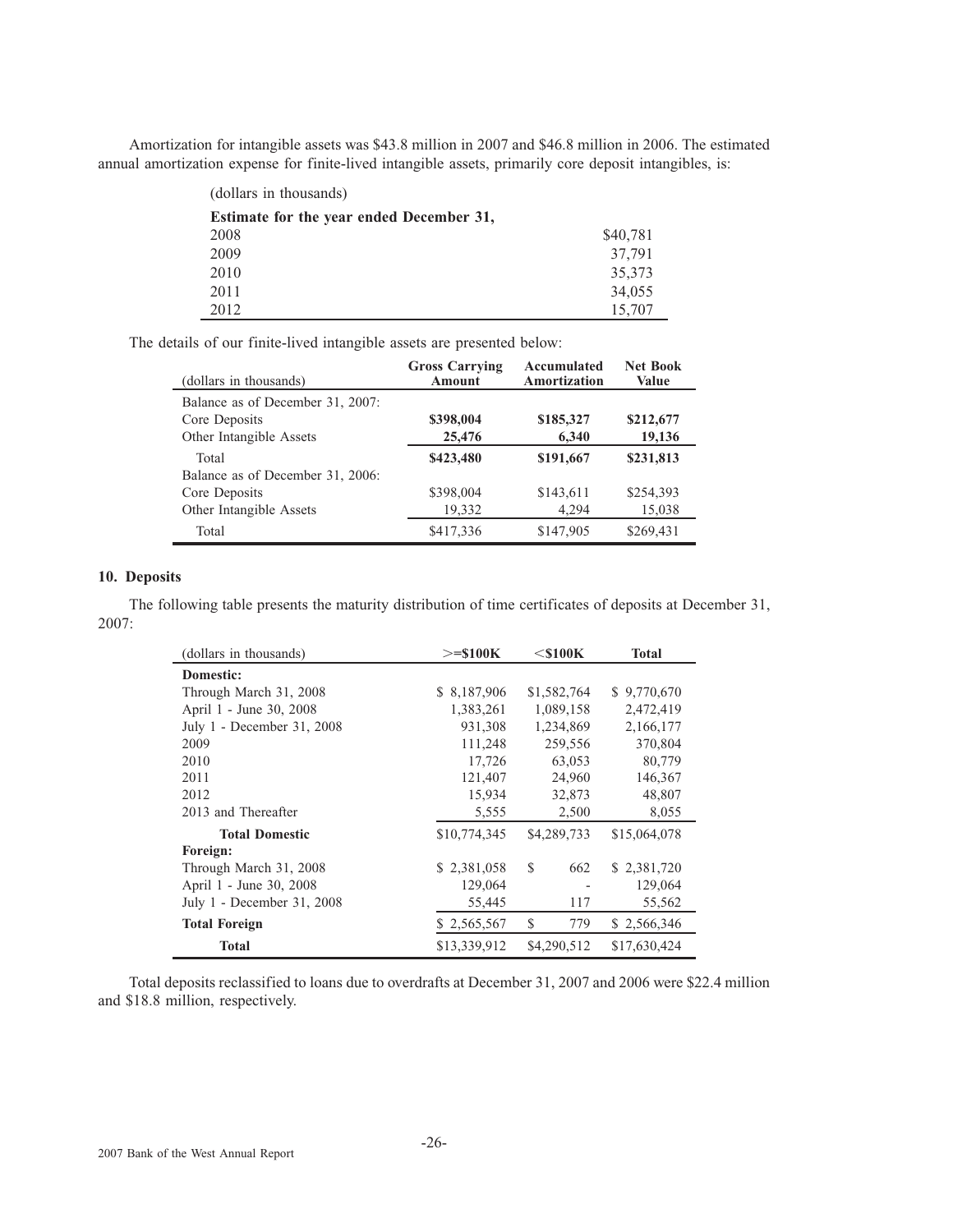## **11. Short-Term Borrowings**

At December 31, 2007 and 2006, short-term borrowings were comprised of the following:

| (dollars in thousands)                                                                                                                              | 2007                     | 2006                   |
|-----------------------------------------------------------------------------------------------------------------------------------------------------|--------------------------|------------------------|
| Federal Funds purchased and securities sold under agreements to repurchase<br>Advances from Federal Home Loan Banks and other short-term borrowings | \$2,039,161<br>1,301,615 | \$1,593,117<br>501,445 |
| <b>Total short-term borrowings</b>                                                                                                                  | \$3,340,776              | \$2,094.562            |

The table below shows selected information for short-term borrowings:

| (dollars in thousands)                                                      | 2007        | 2006        |
|-----------------------------------------------------------------------------|-------------|-------------|
| Federal Funds purchased and securities sold under agreements to repurchase: |             |             |
| Weighted average interest rate at December 31                               | $3.24\%$    | $4.50\%$    |
| Highest month-end balance                                                   | \$4,074,731 | \$2,729,477 |
| Average daily outstanding balance                                           | \$2,593,690 | \$1,835,342 |
| Weighted average daily interest rate paid                                   | $5.27\%$    | $4.56\%$    |
| Advances from Federal Home Loan Banks and other short-term borrowings:      |             |             |
| Weighted average interest rate at December 31                               | $5.13\%$    | $4.90\%$    |
| Highest month-end balance                                                   | \$3,402,073 | \$4,035,272 |
| Average daily outstanding balance                                           | \$1,707,831 | \$2,005,462 |
| Weighted average daily interest rate paid                                   | $5.24\%$    | $5.44\%$    |

The Bank treats securities sold under agreements to repurchase as collateralized financings. The Bank reflects the obligations to repurchase the identical securities sold as liabilities, with the dollar amount of securities underlying the agreements remaining in the asset accounts. At December 31, 2007, the weighted average maturity of these agreements was 2.1 days. Maturities of these agreements were as follows:

| (dollars in thousands)  | 2007                         |
|-------------------------|------------------------------|
| Overnight               | \$1,214,038                  |
| Less than 30 days       | 5,585                        |
| 30 days through 90 days | 619                          |
| Over 90 days            | $\qquad \qquad \blacksquare$ |
| <b>Total</b>            | \$1,220,242                  |

The Bank has \$12.7 billion in lines of credit available from other U.S. financial institutions. Of this amount, \$0.8 billion is available from First Hawaiian Bank and \$1.5 billion is available from other BNP Paribas affiliates. At December 31, 2007 the Bank had drawn down on the available lines of credit by \$0.8 billion, none of which was from First Hawaiian or other BNP Paribas affiliates.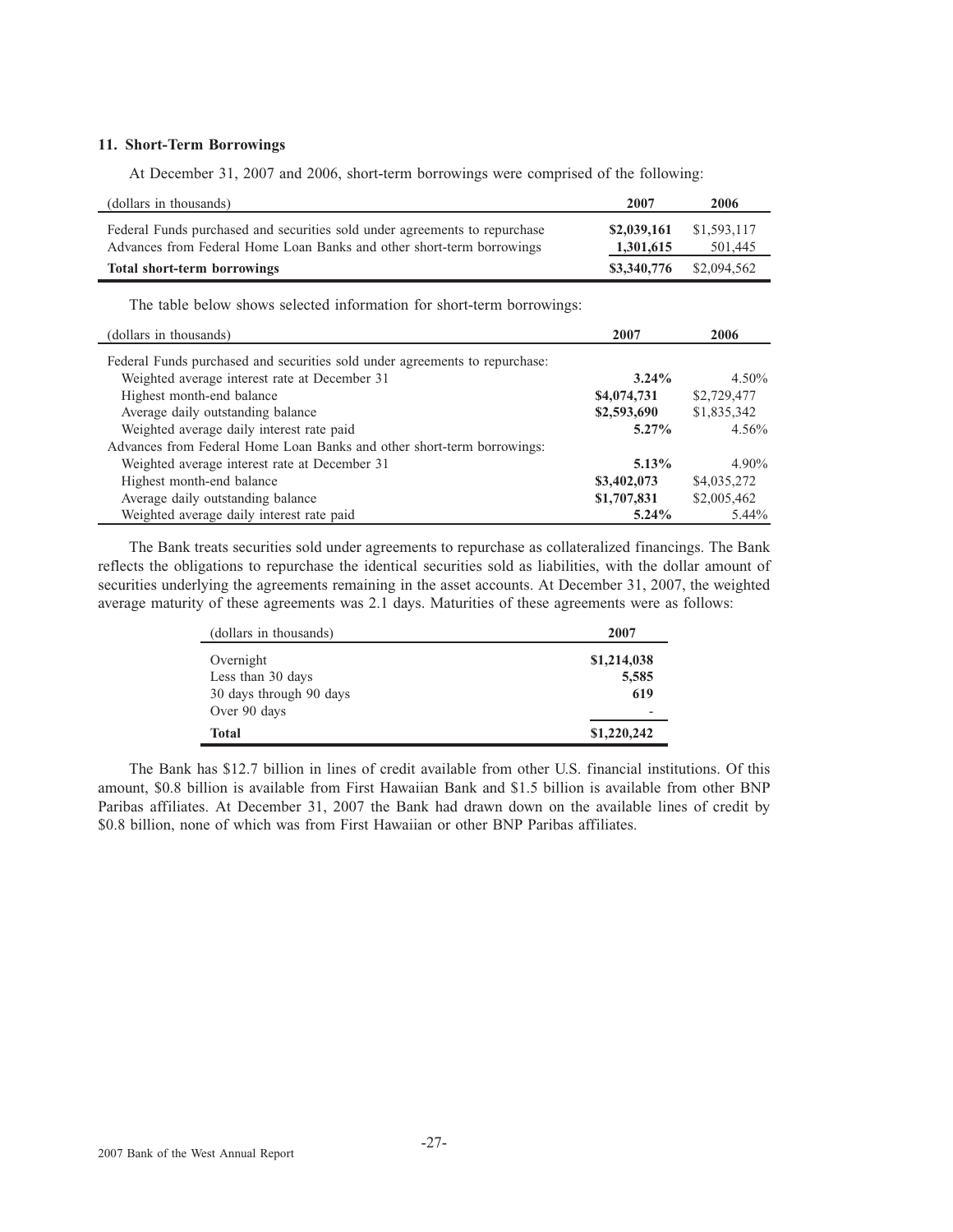## **12. Long-Term Debt**

At December 31, 2007 and 2006, long-term debt was comprised of the following:

| (dollars in thousands)                                                                                                   | Rate(s)                                  | 2007              | 2006             |
|--------------------------------------------------------------------------------------------------------------------------|------------------------------------------|-------------------|------------------|
| Fixed-rate advances from the Federal Home Loan<br>Bank due through $2035^{(1)(3)(4)(5)}$                                 | $2.51\% - 7.77\%$                        | \$8,271,823       | \$4,490,032      |
| Floating-rate advances from the Federal Home<br>Loan Bank due $2008^{(1)(3)}$                                            | 1 mo. LIBOR $+3.75\%$                    | 50,000            | 50,000           |
| Floating-rate structured Federal Home Loan Bank<br>advance due $2008^{(1)(3)(9)}$                                        | 1 mo. LIBOR $+3.75\%$                    | 500,000           | 500,000          |
| First Hawaiian Bank (fixed-rate notes due<br>through $2008)^{(5)(7)}$                                                    | $4.11\% - 4.50\%$                        | 75,000            | 310,000          |
| BNP Paribas (fixed-rate subordinated note<br>due $2009$ <sup>(5)</sup>                                                   | $7.35\%$                                 | 50,671            | 51,088           |
| Floating-rate subordinated note due $2011^{(5)}$<br>Fixed-rate subordinated note due $2011^{(5)}$                        | 6 mo. LIBOR $+3.75\%$<br>8.30%           | 34,044<br>52,397  | 35,050<br>53,087 |
| Fixed-rate junior subordinated note due $2032^{(2)(4)(7)}$<br>Fixed-rate junior subordinated note due $2033^{(2)(4)}$    | 8.13%<br>7.60%                           | 60,787            | 60,932<br>63,095 |
| Floating-rate junior subordinated note due $2033^{(4)(6)}$<br>Floating-rate junior subordinated note due $2034^{(4)(6)}$ | 3 mo. LIBOR +2.95%<br>3 mo. LIBOR +2.08% | 10,321<br>25,492  | 10,427<br>25,753 |
| Floating-rate junior subordinated note due $2035^{(4)(6)}$<br>Fixed-rate structured term repurchase                      | 3 mo. LIBOR +1.97%                       | 20,384            | 20,594           |
| agreements due $2010^{(1)(4)(8)(10)}$<br>Floating-rate structured term repurchase                                        | 5.02\% and 5.03\%                        | 1,000,000         | 1,000,000        |
| agreements due $2010^{(1)(4)(11)}$<br>Floating-rate structured term repurchase                                           | 3 mo. LIBOR -.03%                        | 50,000            |                  |
| agreements due $2010^{(1)(4)(12)}$<br>Floating-rate BNP structured term repurchase                                       | 3 mo. LIBOR -.03%                        | 100,000           |                  |
| agreement due $2010^{(3)(13)}$<br>Floating-rate BNP structured term repurchase                                           | 1 mo. LIBOR -2.03% to -.03%              | 150,000           |                  |
| agreement due $2010^{(4)(14)}$<br>Capital leases due through $2030^{(3)}$                                                | 1 mo. LIBOR -2.20% to -.03%              | 200,000<br>19,103 | 19,951           |
| Total long-term debt                                                                                                     |                                          | \$10,670,022      | \$6,690,009      |

(1) This debt is secured by real estate loans or securities. See Notes 4 and 5 for additional information.

(2) These notes are related to the CFB Trusts. See Note 3 for additional terms.

(3) Interest is payable monthly.

(4) Interest is payable quarterly.

(5) Interest is payable semi-annually.

(6) These notes are related to the CFC Trusts. See Note 3 for additional terms.

(7) Settled or partially settled in 2007.

<sup>(8)</sup> These agreements contain put options that are exercisable by the counterparties.

<sup>(9)</sup> Contains an embedded collar and a prepayment option, where we can prepay these advances without penalty at anytime.

 $(10)$  In November 2007, the rates became fixed at 5.02% and 5.03%.

 $(11)$  Includes a floor if the 5 yr CMS falls below 4.45% and a cap if the 5 yr CMS is above 5.90%.

 $(12)$  Includes a floor if the 3 month LIBOR falls below 4.20%.

 $(13)$  Includes a floor if the 1 month LIBOR falls below 4.30%.

 $(14)$  Includes a floor if the 1 month LIBOR falls below 4.25%.

As part of long-term and short-term borrowing arrangements, we were subject to various covenants. At December 31, 2007, we were in compliance with all the covenants.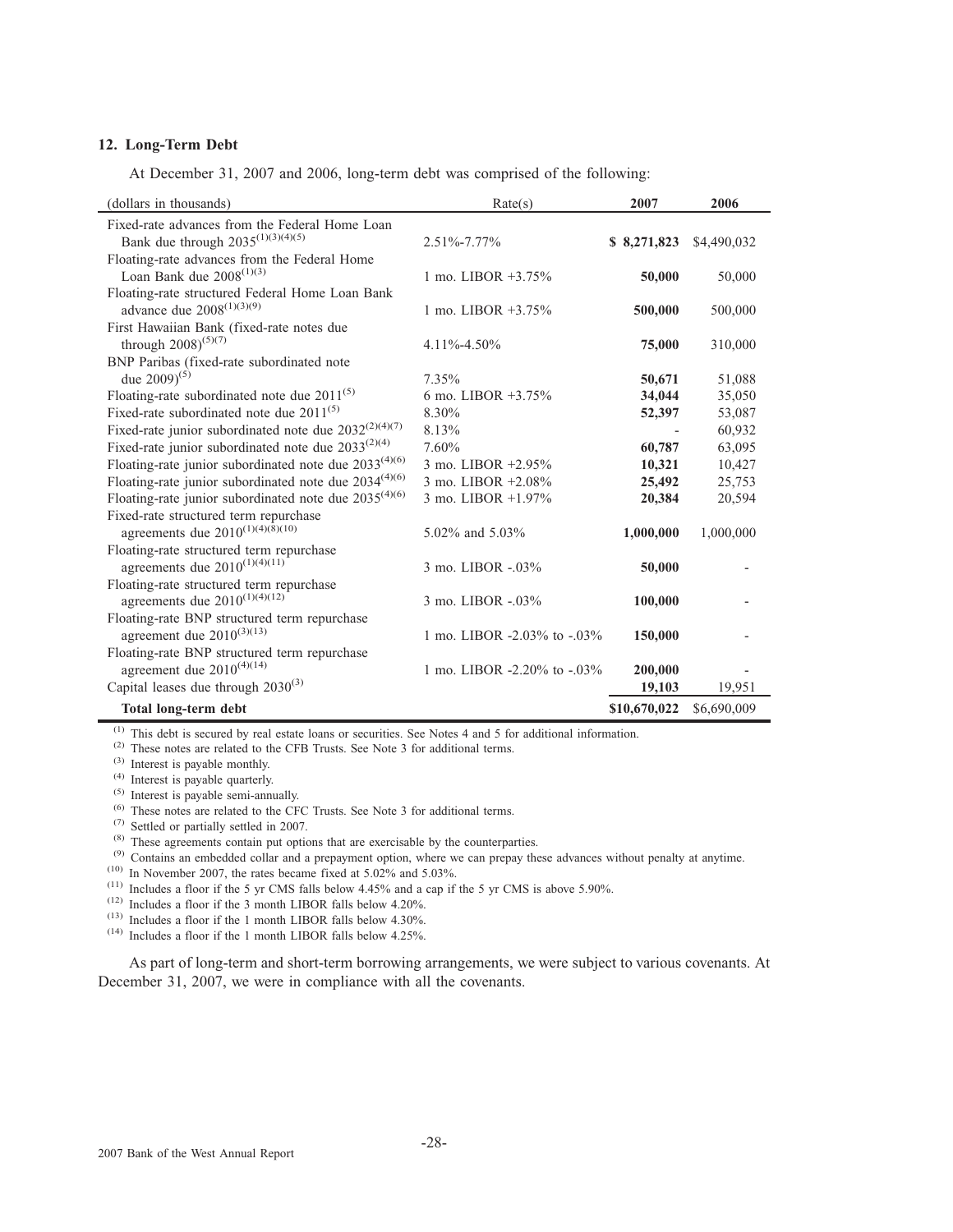| (dollars in thousands) |                     |
|------------------------|---------------------|
| 2008                   | \$4,059,200         |
| 2009                   | 2,904,150           |
| 2010                   | 3,208,000           |
| 2011                   | 320,000             |
| 2012                   | 140,000             |
| 2013 and thereafter    | 25,067              |
| <b>Total</b>           | $$10,656,417^{(1)}$ |

As of December 31, 2007, the principal payments due on long-term debt were as follows:

Excludes purchase accounting adjustments of \$13.6 million.

## **13. Accumulated Other Comprehensive Income**

Comprehensive income is defined as the change in equity from all transactions other than those with stockholders, and is comprised of net income and other comprehensive income. The Bank's significant items of other comprehensive income are net unrealized gains or losses on cash flow hedges, net unrealized gains or losses on certain debt and equity securities and pension adjustments per FASB Statement No. 158 (FAS 158), which include actuarial adjustments, amortization of unrecognized items and reclassification adjustments. Accumulated other comprehensive income for the periods ended December 31, 2007 and December 31, 2006 is presented below:

|                                                                                                    |                  | <b>Income Tax</b>           |                                    |
|----------------------------------------------------------------------------------------------------|------------------|-----------------------------|------------------------------------|
| (dollars in thousands)                                                                             | Pretax<br>Amount | (Expense)<br><b>Benefit</b> | After-tax<br>Amount <sup>(1)</sup> |
| Accumulated other comprehensive income, December 31, 2005                                          | \$(139,554)      | \$57,217                    | \$ (82,337)                        |
| Minimum pension liability adjustment                                                               | 7,141            | (2,928)                     | 4,213                              |
| Unrealized net gains on securities available for sale arising during the year                      | 24,703           | (10, 054)                   | 14,649                             |
| Reclassification of net realized gains on securities available for sale included in net<br>income  | (455)            | 185                         | (270)                              |
| Unrealized net losses on cash flow derivative hedges arising during the year                       | (344)            | 140                         | (204)                              |
| Reclassification of net realized gains on cash flow derivative hedges included in net<br>income    | (1,631)          | 666                         | (965)                              |
| Other comprehensive income                                                                         | 29,414           | (11,991)                    | 17,423                             |
| Cumulative pension adjustment per FAS 158                                                          | (62, 143)        | 25,292                      | (36, 851)                          |
| Accumulated other comprehensive income, December 31, 2006                                          | \$(172, 283)     | \$70,518                    | \$(101,765)                        |
| Unrealized net losses on securities available for sale arising during the year                     | (213, 926)       | 86,854                      | (127,072)                          |
| Reclassification of net realized losses on securities available for sale included in net<br>income | 183,906          | (74,666)                    | 109,240                            |
| Unrealized net gains on cash flow derivative hedges arising during the year                        | 61               | (25)                        | 36                                 |
| Other comprehensive income                                                                         | (29,959)         | 12,163                      | (17,796)                           |
| Pension adjustment per FAS 158                                                                     | 23,263           | (9,507)                     | 13,756                             |
| Accumulated other comprehensive income, December 31, 2007                                          | \$(178,979)      | \$73,174                    | \$(105,805)                        |

 $^{(1)}$  Accumulated other comprehensive income, net of tax, consisted of net unrealized losses on securities available for sale of \$(82,267) and \$(64,435) at December 31, 2007 and 2006, respectively; net unrealized losses on cash flow derivative hedges of \$(443) and \$(479) at December 31, 2007 and 2006, respectively; and pension adjustments per FAS 158 of \$(23,095) and \$(36,851) at December 31, 2007 and 2006, respectively.

## **14. Limitations on Payment of Dividends**

Regulations limit the amount of dividends the Bank may declare or pay. At December 31, 2007, the amount available for payment of dividends without prior regulatory approval was \$919.7 million.

Subsequent to year-end, the Bank declared and paid dividends to BancWest Corporation and BNPP. Cash dividends in the amount of \$25.3 million and \$141.7 million were declared on January 16, 2008 and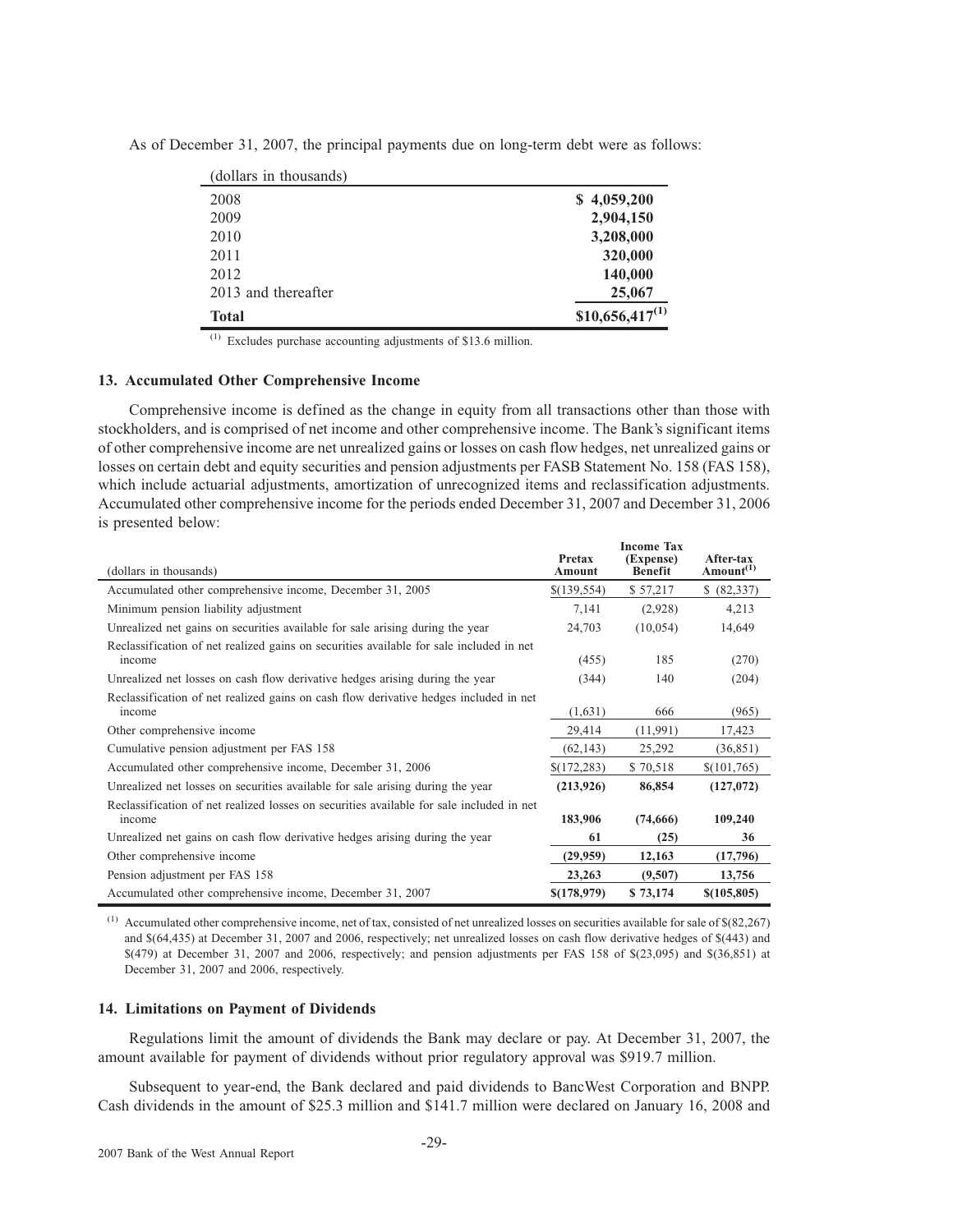February 21, 2008. The dividend declared on January 16, 2008 is payable on March 25, 2008 and the dividend declared on February 21, 2008 was paid on February 25, 2008.

## **15. Regulatory Capital Requirements**

The Bank is subject to various regulatory capital requirements administered by the Federal banking agencies. If the Bank fails to meet minimum capital requirements, these agencies can initiate certain discretionary and mandatory actions. Such regulatory actions could have a material effect on the Bank's financial statements.

Under capital adequacy guidelines and the regulatory framework for prompt corrective action, the Bank must meet specific capital guidelines that involve quantitative measures of its assets and certain off-balancesheet items as calculated under regulatory accounting practices. These capital amounts and classifications are also subject to qualitative judgments by the regulators about components, risk weightings and other factors.

Quantitative measures established by regulation to ensure capital adequacy require the Bank to maintain adequate levels of Tier 1 and Total capital to risk-weighted assets and Tier 1 capital to average assets. The table below sets forth those ratios at December 31, 2007 and 2006.

|                                                                      | Actual      |        | <b>For Capital</b><br><b>Adequacy Purposes</b> |          | To be Well-Capitalized<br><b>Under Prompt Corrective</b><br><b>Action Provisions</b> |          |
|----------------------------------------------------------------------|-------------|--------|------------------------------------------------|----------|--------------------------------------------------------------------------------------|----------|
| (dollars in thousands)                                               | Amount      | Ratio  | Amount                                         | Ratio    | Amount                                                                               | Ratio    |
| As of December 31, 2007<br>Tier I capital to risk-weighted<br>assets | \$4,757,793 | 9.62%  | \$1,978,947                                    | $4.00\%$ | \$2,968,421                                                                          | $6.00\%$ |
| Total capital to risk-weighted<br>assets                             | \$5,229,297 | 10.57% | \$3,957,894                                    | 8.00%    | \$4,947,368                                                                          | 10.00%   |
| Tier I capital to average assets<br>(leverage ratio) $(1)$           | \$4,757,793 | 8.43%  | \$2,256,346                                    | $4.00\%$ | \$2,820,433                                                                          | $5.00\%$ |
| As of December 31, 2006<br>Tier I capital to risk-weighted           |             |        |                                                |          |                                                                                      |          |
| assets<br>Total capital to risk-weighted                             | \$4,551,128 | 10.24% | \$1,778,076                                    | $4.00\%$ | \$2,667,114                                                                          | $6.00\%$ |
| assets<br>Tier I capital to average assets                           | \$5,008,645 | 11.27% | \$3,556,152                                    | 8.00%    | \$4,445,190                                                                          | 10.00%   |
| (leverage ratio) $(1)$                                               | \$4,551,128 | 8.84%  | \$2,058,277                                    | $4.00\%$ | \$2,572,846                                                                          | $5.00\%$ |

(1) The leverage ratio consists of a ratio of Tier 1 capital to average assets, excluding goodwill and certain other items. The minimum leverage ratio guideline is 3% for banking organizations that do not anticipate or are not experiencing significant growth, and that have well-diversified risk, excellent asset quality, high liquidity, good earnings, are considered strong banking organizations and rated a composite 1 under the Uniform Financial Institution Rating System established by the Federal Financial Institution Examination Council. For all others, the minimum ratio is 4%.

Pursuant to applicable laws and regulations, the Bank is deemed to be well-capitalized. To be wellcapitalized, a bank must have a total risk-based capital ratio of 10.00% or greater, a Tier 1 risk-based capital ratio of 6.00% or greater, a leverage ratio of 5.00% or greater and not be subject to any agreement, order or directive to meet a specific capital level for any capital measure.

## **16. Benefit Plans**

## **Pension and Other Postretirement Benefit Plan**

The Bank participates in a noncontributory defined benefit pension plan, which resulted from the merger of two separate plans. The first plan, for First Hawaiian employees, was frozen at December 31, 1995. As a result of that freeze, there are no further benefit accruals for First Hawaiian employees in the merged plan. The second plan, for Bank of the West employees, was a cash balance pension plan. The merged employee retirement plan (ERP) continues to provide cash balance benefit accruals for eligible Bank of the West employees. Bank of the West also sponsors an unfunded excess benefit pension plan covering employees whose pay or benefits exceed certain regulatory limits, unfunded postretirement medical and life insurance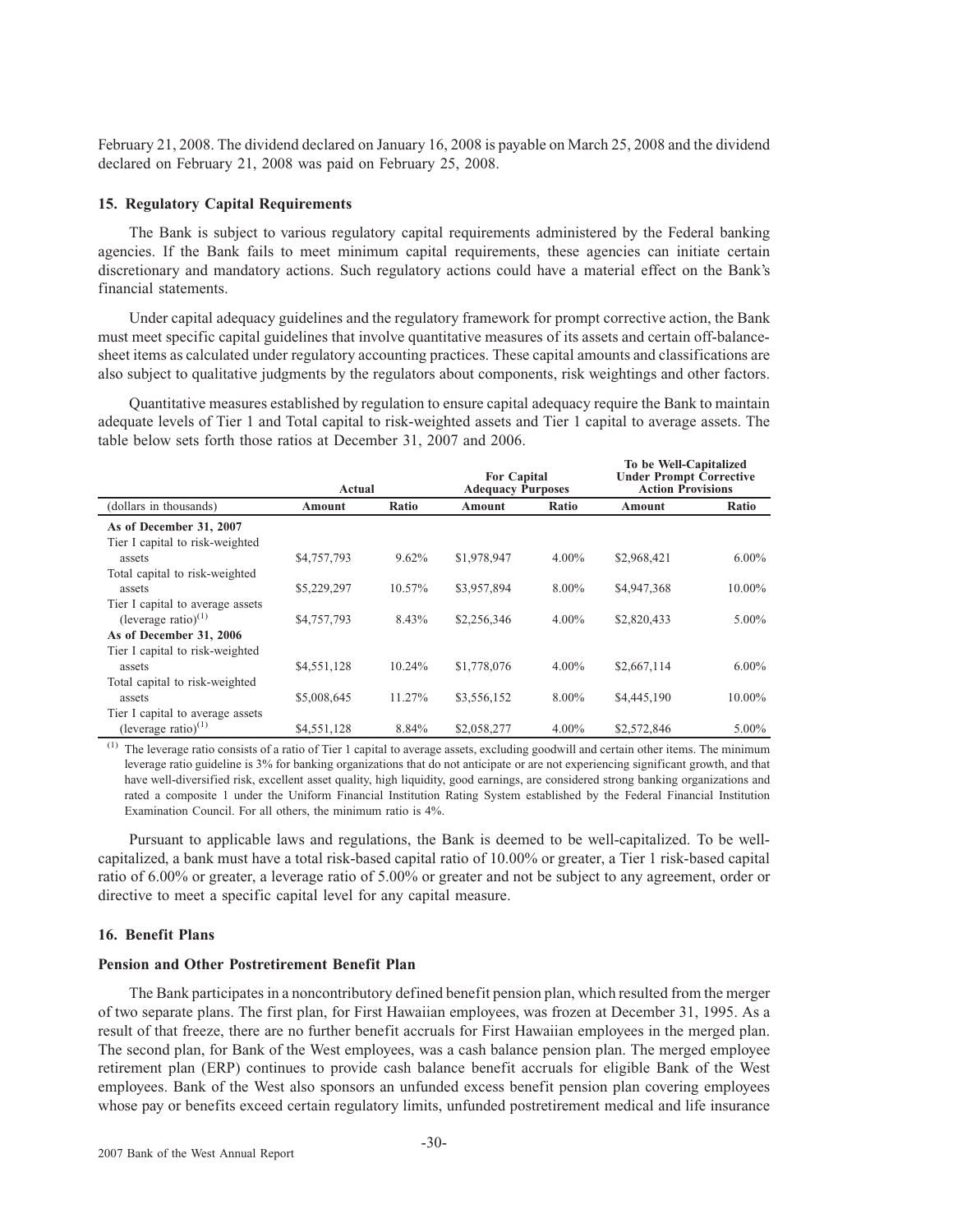plans, and, for certain key executives, an unfunded supplemental executive retirement plan (SERP). In addition, Bank of the West offers retiree benefits. The benefits of the plan include access to medical benefits and the payment of premiums for medical and life insurance benefits.

In connection with the acquisition of United California Bank (UCB) in 2002, the Bank assumed the pension and postretirement obligations of UCB. UCB employees participated in a noncontributory final pay defined benefit pension plan, an unfunded excess benefit pension plan covering employees whose pay or benefits exceed certain regulatory limits, an unfunded postretirement medical plan, and a 401(k) savings plan. In addition, certain key executives were eligible for a supplemental pension benefit if they met certain age and service conditions. The UCB plans were curtailed on June 30, 2003. The Bank integrated UCB employees into the Bank's existing benefit plan structure on July 1, 2003. UCB employees were guaranteed the benefits they acquired through the UCB plans up to the curtailment date.

Accounting for defined benefit pension plans involves four key variables that are utilized in the calculation of the Bank's annual pension costs. These factors include: (1) size of the employee population and their estimated compensation increases, (2) actuarial assumptions and estimates, (3) expected long-term rate of return on plan assets and (4) the discount rate.

Pension expense is directly affected by the number of employees eligible for pension benefits and their estimated compensation increases. Management is able to estimate compensation increases by reviewing the Bank's salary increases each year and comparing these figures with industry averages. The Bank uses a December 31st measurement date for its pension and post retirement plans.

In estimating the projected benefit obligation, actuaries base assumptions on factors such as the mortality rate, turnover rate, retirement rate, disability rate and other assumptions related to the population of individuals in the pension plan. If significant actuarial gains or losses occur, the actuary reviews the demographic and economic assumptions with the Bank, at which time the Bank considers revising these assumptions based on actual circumstances.

The Bank uses the building block method to calculate the expected return on plan assets each year based on the balance of the pension asset portfolio at the beginning of the year and the expected long-term rate of return on that portfolio in accordance with SFAS 87, *Employers' Accounting for Pensions*. The method requires (1) the percentage of total plan assets be multiplied by the expected asset return for each component of the plan asset mix, (2) the resulting weighted expected rates of return for each component be added together to determine the total rate of return and (3) the total be adjusted by considering the active management of the portfolio. Under this approach, forward-looking expected returns for each invested asset class are determined. Forward-looking capital market assumptions are typically developed by using historical returns as a starting point and applying a combination of macroeconomics, econometrics, statistical, and other technical analysis, such as spread differentials, to forecast the expected return going forward.

A contribution of \$15.0 million was made to the Bank of the West ERP in 2007. The Bank anticipates making future contributions to offset obligations arising from continuing accruals as measured under the funding requirements of the Pension Protection Act of 2006. The Bank anticipates making another \$15.0 million contribution to the ERP Plan in 2008. Depending on the funding requirements of the Pension Protection Act of 2006, the Bank may choose to increase or decrease the contribution amount in 2008.

As required by FAS 158, the Bank recognized the funded status of all pension plans starting within its December 31, 2006 consolidated balance sheet. FAS 158 requires that we disclose the effects of initially applying this statement to each balance sheet line item and requires additional disclosures for benefit plans.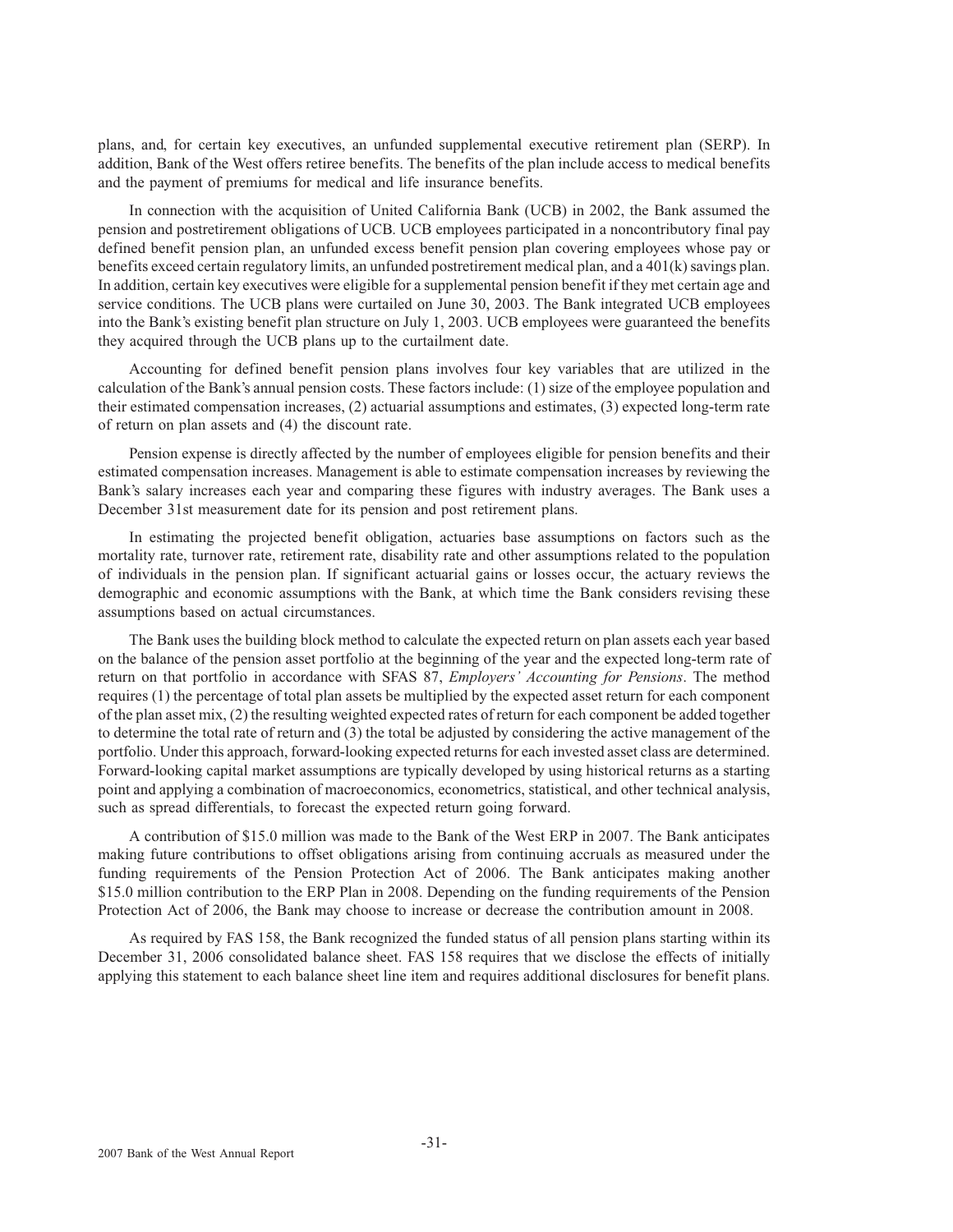| (dollars in thousands)              | <b>Before Application</b><br>of Statement 158<br><b>Adjustments</b> |            | <b>After Application</b><br>of Statement 158 |  |
|-------------------------------------|---------------------------------------------------------------------|------------|----------------------------------------------|--|
| <b>Assets</b>                       |                                                                     |            |                                              |  |
| Prepaid pension benefits            | \$<br>52,896                                                        | \$(50,076) | S<br>2,820                                   |  |
| Deferred income tax assets          | (13,602)                                                            | 22,364     | 8,762                                        |  |
| <b>Total assets</b>                 | \$55,670,648                                                        | \$(27,712) | \$55,642,936                                 |  |
| Liabilities & Stockholder's Equity  |                                                                     |            |                                              |  |
| Liability for pension benefits      | 82,913                                                              | 4,926      | 87,839                                       |  |
| Total liabilities                   | \$46,827,517                                                        | 4,926<br>S | \$46,832,443                                 |  |
| Stockholder's equity:               |                                                                     |            |                                              |  |
| Accumulated other comprehensive     |                                                                     |            |                                              |  |
| income, net of tax                  | (69,127)                                                            | \$(32,638) | (101,765)                                    |  |
| Total stockholder's equity          | 8,843,131                                                           | (32, 638)  | 8,810,493                                    |  |
| Total liabilities and stockholder's |                                                                     |            |                                              |  |
| equity                              | \$55,670,648                                                        | \$(27,712) | \$55,642,936                                 |  |

The following table illustrates the effects of applying FAS 158 to the consolidated balance sheet at December 31, 2006:

The following table shows the amounts recognized in other comprehensive income:

|                                                   | <b>Pension Benefits</b> |            | <b>Other Benefits</b>           |            |
|---------------------------------------------------|-------------------------|------------|---------------------------------|------------|
| (dollars in thousands)                            | 2007                    | 2006       | 2007                            | 2006       |
| Amounts arising during the period:                |                         |            |                                 |            |
| Unrecognized loss upon adoption of FAS 158        | S<br>$\blacksquare$     | \$(76,741) | - S<br>$\overline{\phantom{a}}$ | \$(10,555) |
| Unrecognized prior service cost upon adoption     |                         |            |                                 |            |
| of FAS $158$                                      |                         | (475)      |                                 | 7,814      |
| Net gain (loss) on pension assets                 | (4,737)                 | 5,858      |                                 |            |
| Net gain (loss) on obligations                    | 18,610                  | (2,762)    | 6,347                           | 2,988      |
| Net increase due to amortization of prior service |                         |            |                                 |            |
| costs                                             | (43)                    |            |                                 |            |
| Reclassification adjustments recognized as        |                         |            |                                 |            |
| components of net periodic benefit cost during    |                         |            |                                 |            |
| the period:                                       |                         |            |                                 |            |
| Net (gain) loss                                   | 4,148                   | 12,439     | (3)                             | 381        |
| Net prior service cost (credit)                   | 65                      | 34         | (1, 124)                        | (1, 124)   |
| Amounts recognized in other comprehensive         |                         |            |                                 |            |
| income                                            | \$18,043                | \$(61,647) | \$5,220                         | (496)<br>S |

The following table shows the amounts within accumulated other comprehensive income that have not yet been recognized as components of net periodic benefit costs:

|                                                                 | <b>Pension Benefits</b> |                 | <b>Other Benefits</b> |             |  |
|-----------------------------------------------------------------|-------------------------|-----------------|-----------------------|-------------|--|
| (dollars in thousands)                                          | 2007                    | 2006            | 2007                  | 2006        |  |
| Net loss                                                        | \$(43,186)              | $\{(61, 206)\}$ | \$ (841)              | $\S(7,185)$ |  |
| Net prior service (cost) credit                                 | (418)                   | (441)           | 5.565                 | 6.689       |  |
| Ending balance within accumulated other<br>comprehensive income | \$(43,604)              | \$(61,647)      | \$4,724               | (496)       |  |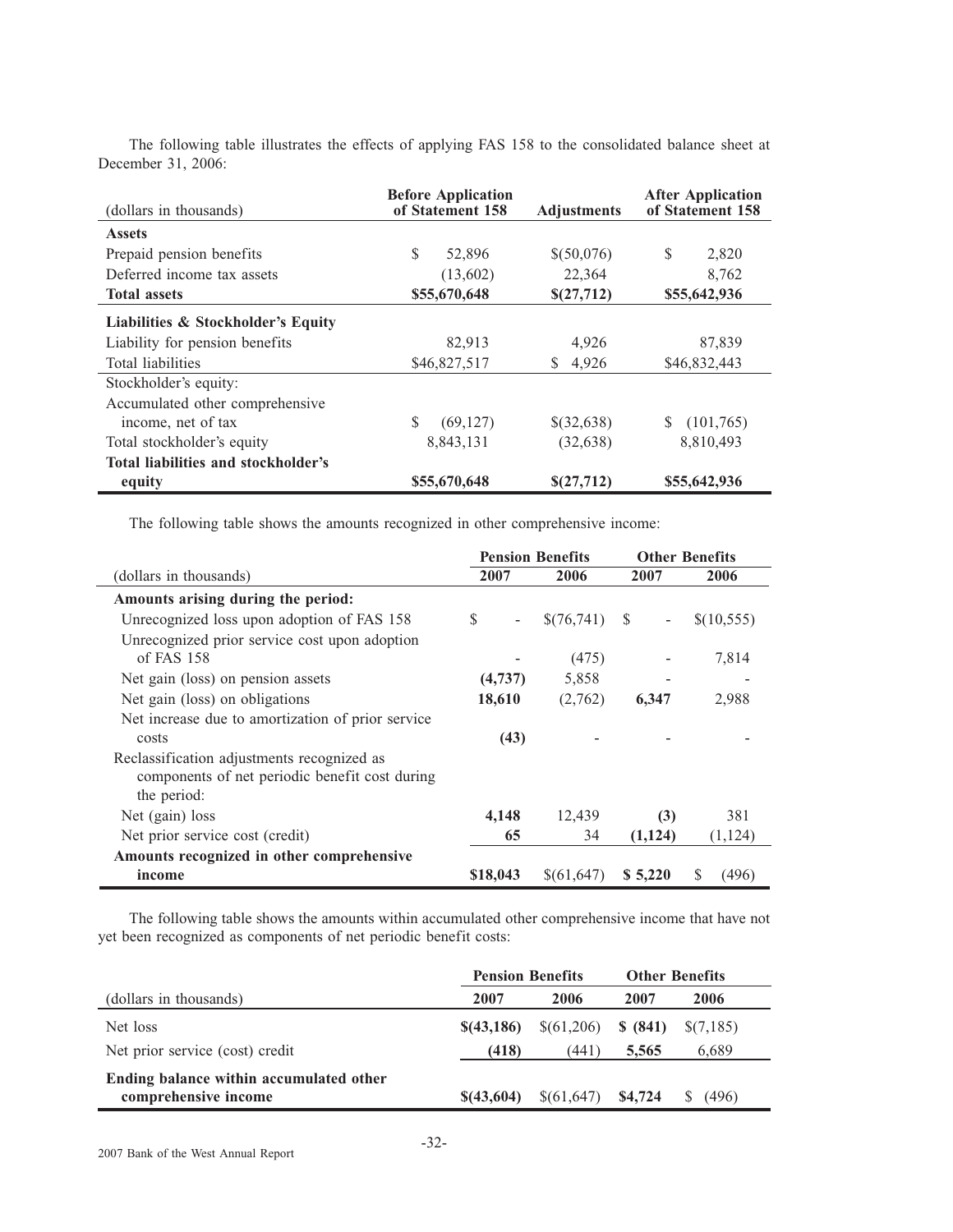The following table shows the amounts within accumulated other comprehensive income expected to be recognized as components of net periodic benefit costs during 2008:

| (dollars in thousands)                          | <b>Pension Benefits</b> | <b>Other Benefits</b> |
|-------------------------------------------------|-------------------------|-----------------------|
| Amortization of net (gain) loss                 | \$4.510                 | $\text{S}$ (3)        |
| Amortization of net prior service cost (credit) | 44                      | (1.124)               |
| Total                                           | \$4,554                 | $\{(1,127)\}$         |

There are no plan assets expected to be returned to the Bank during the next twelve month period.

The following table summarizes changes to the benefit obligation for all of the Bank of the West plans for the years indicated:

|                                         | <b>Pension Benefits</b> |           | <b>Other Benefits</b> |          |  |
|-----------------------------------------|-------------------------|-----------|-----------------------|----------|--|
| (dollars in thousands)                  | 2007                    | 2006      | 2007                  | 2006     |  |
| Benefit obligation at beginning of year | \$396,758               | \$377,154 | \$38,230              | \$39,259 |  |
| Service cost                            | 11,644                  | 12,095    | 2,499                 | 2,778    |  |
| Interest cost                           | 21,968                  | 20,453    | 1,952                 | 1,986    |  |
| Amendments                              | 43                      |           |                       |          |  |
| Actuarial (gain) loss                   | (20, 338)               | 2,762     | (6,347)               | (2,988)  |  |
| Termination of benefits                 | 496                     | 204       |                       |          |  |
| Other                                   | 198                     |           |                       |          |  |
| Benefit payments                        | (20, 378)               | (15,910)  | (2,228)               | (2,805)  |  |
| Benefit obligation at end of year       | \$390,391               | \$396,758 | \$34,106              | \$38,230 |  |

The following table summarizes changes to the fair value of assets for the qualified Bank of the West pension plans for the years indicated:

|                                                | <b>Pension Benefits</b> |           |  |
|------------------------------------------------|-------------------------|-----------|--|
| (dollars in thousands)                         | 2007                    | 2006      |  |
| Fair value of plan assets at beginning of year | \$349,969               | \$329,168 |  |
| Actual return on plan assets                   | 22,510                  | 33,357    |  |
| <b>Employer contributions</b>                  | 15,000                  | 2,000     |  |
| Benefit payments                               | (18, 022)               | (14, 556) |  |
| Fair value of plan assets at end of year       | \$369,457               | \$349,969 |  |

The following table summarizes the funded status of the Bank of the West portion of the plans and amounts recognized in the Bank of the West consolidated balance sheets:

|                                 | <b>Pension Benefits</b> |            | <b>Other Benefits</b> |            |  |
|---------------------------------|-------------------------|------------|-----------------------|------------|--|
| (dollars in thousands)          | 2007                    | 2006       | 2007                  | 2006       |  |
| Funded status                   | \$(20,934)              | \$(46,789) | \$(34,106)            | \$(38,230) |  |
| Unrecognized net loss           | 43,186                  | 61,206     | 841                   | 7,185      |  |
| Unrecognized prior service cost | 418                     | 441        | (5,565)               | (6,689)    |  |
| Net amount recognized           | \$22,670                | \$14,858   | $$$ $(38, 830)$       | \$(37,734) |  |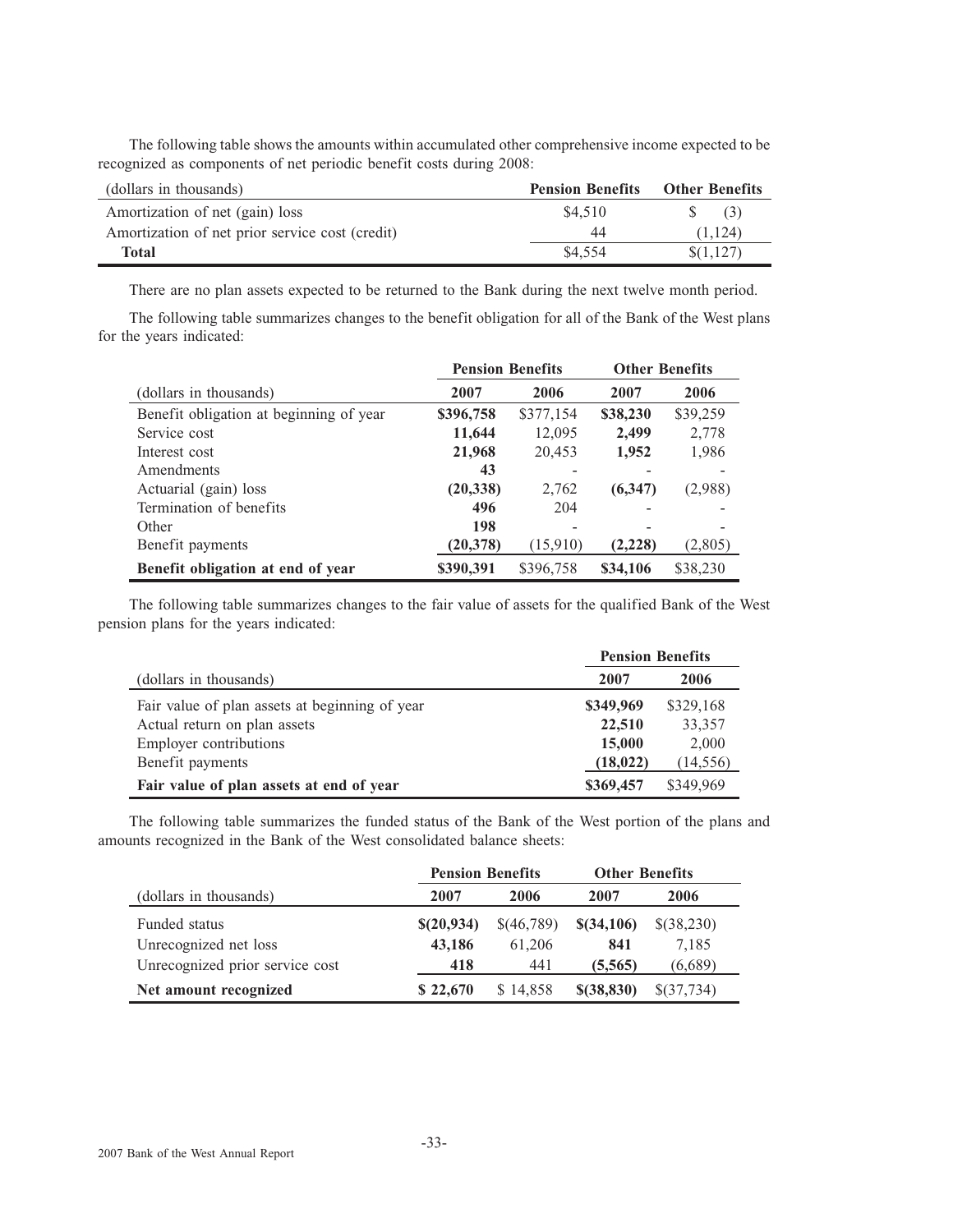|                                        | <b>Pension Benefits</b> |          | <b>Other Benefits</b>  |            |  |
|----------------------------------------|-------------------------|----------|------------------------|------------|--|
| (dollars in thousands)                 | 2007                    | 2006     | 2007                   | 2006       |  |
| Prepaid benefit cost                   | \$32,447                | \$2,820  | S<br>$\Delta \sim 100$ |            |  |
| Accrued benefit liability              | (53, 381)               | (49,609) | (34,106)               | (38,230)   |  |
| Accumulated other comprehensive income | 43,604                  | 61.647   | (4, 724)               | 496        |  |
| Net amount recognized                  | \$22,670                | \$14.858 | $$$ (38,830)           | \$(37,734) |  |

Amounts recognized in the Bank of the West's statement of financial position consist of:

Unrecognized net gains or losses that exceed 5% of the greater of the projected benefit obligation or the market-related value of plan assets as of the beginning of the year are amortized on a straight-line basis over the lesser of five years or the average remaining service period of active employees expected to receive benefits under the plan. Amortization of the unrecognized net gain or loss is included as a component of net pension cost. If amortization results in an amount less than the minimum amortization required under generally accepted accounting principles, the minimum required amount is recorded.

The accumulated benefit obligation for the Bank's defined benefit pension plans was \$385.1 million and \$391.8 million at December 31, 2007 and 2006, respectively.

Key provisions for the Bank's funded pension plans, as of December 31,:

| (dollars in thousands)                                                        | 2007      | 2006      |
|-------------------------------------------------------------------------------|-----------|-----------|
| Projected benefit obligation                                                  | \$337,009 | \$347,014 |
| Accumulated benefit obligation                                                | 337,009   | 347,014   |
| Fair value of plan assets for the retirement plans with plan assets in excess |           |           |
| of accumulated benefit obligations                                            | 369,457   | 349,834   |

Except for the funded pension plans, the remaining plans had an accrued benefit liability. The projected benefit obligations for the unfunded plans were \$53.4 million and \$49.7 million at December 31, 2007 and 2006, respectively. The accumulated benefit obligation for the unfunded plans were \$48.1 million and \$44.8 million at December 31, 2007 and 2006, respectively.

The following table sets forth the components of the net periodic benefit cost (credit) for Bank of the West at December 31,:

|                                    | <b>Pension Benefits</b> |           | <b>Other Benefits</b> |          |
|------------------------------------|-------------------------|-----------|-----------------------|----------|
| (dollars in thousands)             | 2007                    | 2006      | 2007                  | 2006     |
| Service cost                       | \$11,644                | \$12,095  | \$2,499               | \$ 2,779 |
| Interest cost                      | 21,968                  | 20,453    | 1,952                 | 1,986    |
| Expected return on plan assets     | (27, 383)               | (27, 364) |                       |          |
| Amortization of prior service cost | 65                      | 34        | (1,124)               | (1, 124) |
| Recognized net actuarial loss      | 4,148                   | 12,439    | (3)                   | 381      |
| Other                              | 496                     | 204       |                       |          |
| <b>Total benefit cost</b>          | \$10,938                | \$17,861  | \$3,324               | \$4,022  |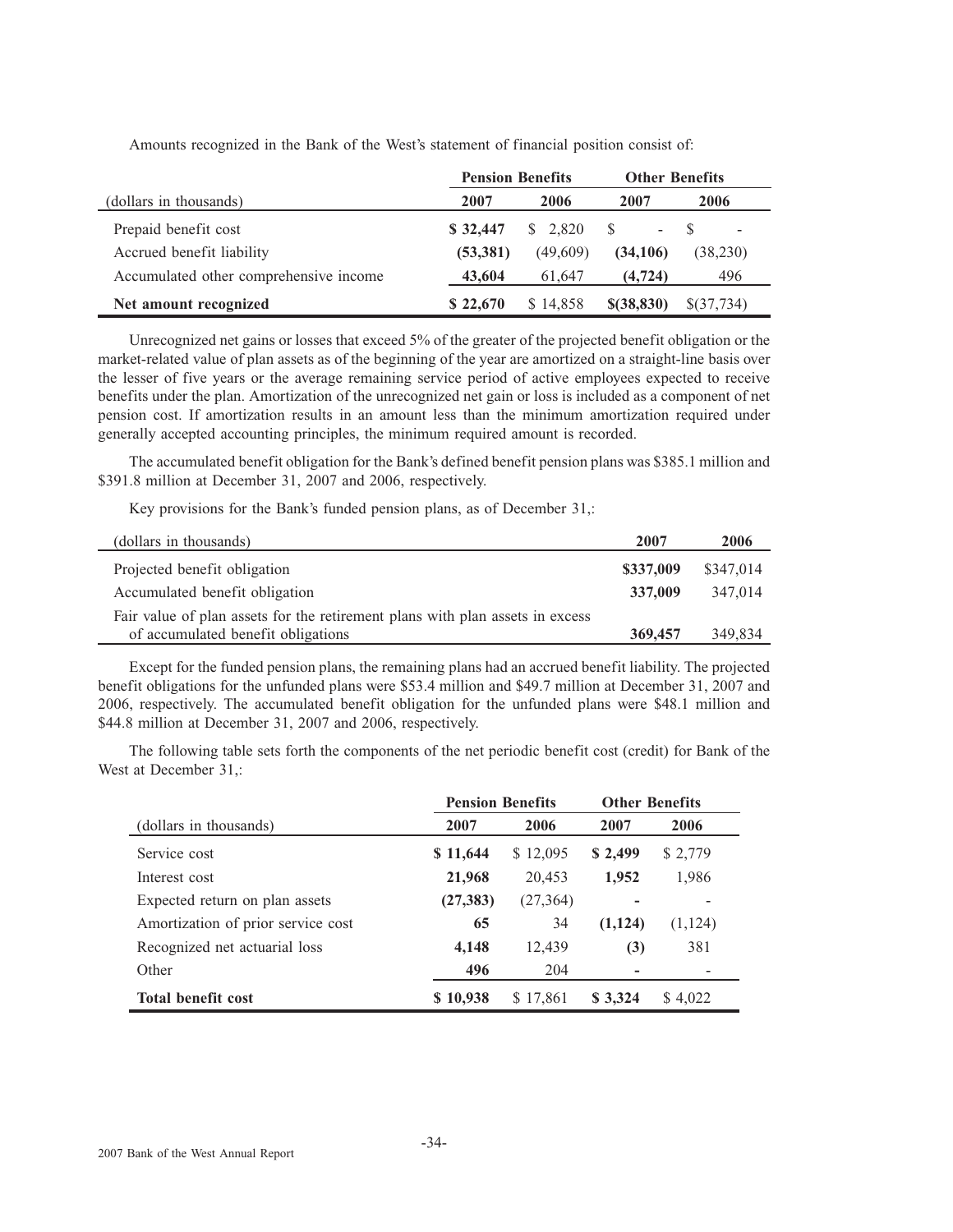|                                |                  | <b>Funded Pension</b><br><b>Benefits</b> |
|--------------------------------|------------------|------------------------------------------|
| (dollars in thousands)         | 2007             | 2006                                     |
| Service cost                   | 10,461<br>S      | 11,121<br>S                              |
| Interest cost                  | 17,890<br>19,103 |                                          |
| Expected return on plan assets | (27, 383)        | (27, 364)                                |
| Recognized net actuarial loss  | 2.316            | 9,878                                    |
| Net periodic benefit cost      | S                | 11.525                                   |

The following table sets forth the components of the net periodic benefit cost (credit) for Bank of the West's portion of the funded plans at December 31:

## **Assumptions**

Weighted-average assumptions used to determine benefit obligations were as follows at December 31,:

|                               | <b>ERP</b> Pension<br><b>SERP</b> Pension<br><b>Benefits</b><br><b>Benefits</b> |          | Other<br>Benefits $^{(1)}$ |          |          |          |
|-------------------------------|---------------------------------------------------------------------------------|----------|----------------------------|----------|----------|----------|
|                               | 2007                                                                            | 2006     | 2007                       | 2006     | 2007     | 2006     |
| Discount rate                 | $6.00\%$                                                                        | 5.50%    | $6.00\%$                   | 5.50%    | $6.00\%$ | $5.50\%$ |
| Rate of compensation increase | $4.00\%$                                                                        | $4.00\%$ | $4.00\%$                   | $4.00\%$ | NA       | NΑ       |

 $<sup>(1)</sup>$  Includes the executive life insurance plan, which used a 6.75% discount rate and a 5.00% rate of compensation increase.</sup>

Weighted-average assumptions used to determine net periodic benefit cost for the years ended December 31:

|                                             |          | <b>ERP</b> Pension<br><b>Benefits</b> |          | <b>SERP Pension</b><br>Other<br>Benefits $(1)$<br><b>Benefits</b> |           |          |
|---------------------------------------------|----------|---------------------------------------|----------|-------------------------------------------------------------------|-----------|----------|
|                                             | 2007     | 2006                                  | 2007     | 2006                                                              | 2007      | 2006     |
| Discount rate                               | $6.00\%$ | 5.50%                                 | $6.00\%$ | $5.50\%$                                                          | $6.00\%$  | $5.50\%$ |
| Expected long-term return on plan<br>assets | $8.00\%$ | 8.50%                                 | NA       | NA.                                                               | <b>NA</b> | NA       |
| Rate of compensation increase               | $4.00\%$ | $4.00\%$                              | $4.00\%$ | $4.00\%$                                                          | NA        | NA       |

 $<sup>(1)</sup>$  Includes the executive life insurance plan, which used a 6.75% discount rate and a 5.00% rate of compensation increase.</sup>

To select the discount rate, the Bank reviews the yield on Moody's AA Corporate Bond Index adjusted to an annual discount rate basis. The Bank then compares the yield to an internal rate of return of a hypothetical bond portfolio reflecting the yields on high quality corporate bonds. The Bank then makes adjustments to reflect the expected duration of the cash flow requirements of the plan. The resulting selected rate is rounded to the nearest 25 basis points.

Assumed health care cost trend rates at December 31,:

|                                                                             | 2007 | 2006                |
|-----------------------------------------------------------------------------|------|---------------------|
| Health care cost trend rate assumed for next year                           |      | $8.5\%$ 12.0%       |
| Rate to which the cost trend rate is assumed to decline (the ultimate trend |      |                     |
| rate)                                                                       |      | $5.0\% \quad 5.0\%$ |
| Year that the rate reaches the ultimate trend rate                          | 2015 | 2013                |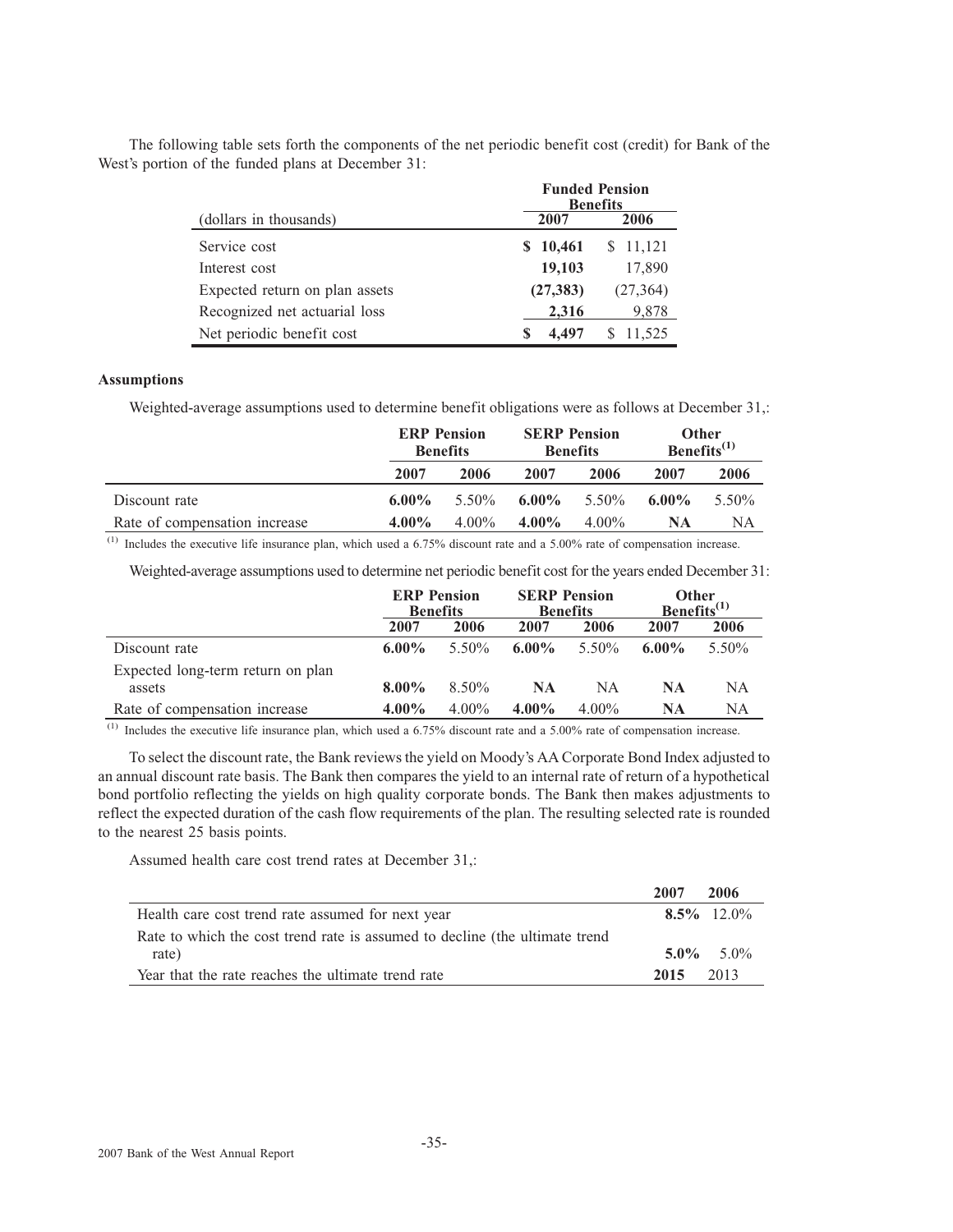Assumed health care cost trend rates have an impact on the amounts reported for the health care plans. A one-percentage-point change in the assumed health care cost trend rates would have the following pretax effect:

| (dollars in thousands)                                       | One-<br>Percentage-<br><b>Point Increase</b> | One-<br>Percentage-<br><b>Point Decrease</b> |
|--------------------------------------------------------------|----------------------------------------------|----------------------------------------------|
| Effect on 2007 total of service and interest cost components | \$ 64                                        | \$ (57)                                      |
| Effect on postretirement benefit obligation at December 31,  |                                              |                                              |
| 2007                                                         | 903                                          | (808)                                        |

## **Plan Assets**

Bank of the West's pension plan asset allocations:

|                   |      | <b>Bank of the</b><br><b>West Plan</b><br>Assets at<br>December 31, |         | <b>UCB Plan</b><br>Assets at<br>December 31, |  |
|-------------------|------|---------------------------------------------------------------------|---------|----------------------------------------------|--|
|                   | 2007 | 2006                                                                | 2007    | 2006                                         |  |
| Equity securities | 65%  | 75%                                                                 | 49%     | 54%                                          |  |
| Debt securities   | 23   | 24                                                                  | 50      | 45                                           |  |
| Other             | 12   |                                                                     |         |                                              |  |
| Total             | 100% | $100\%$                                                             | $100\%$ | 100%                                         |  |

Equity securities in the Bank of the West and UCB plans did not include BancWest or BNP Paribas stock at December 31, 2007 and 2006.

The assets within the Bank of the West Employee Retirement Plan and the UCB Retirement Plan ("the Plans") are managed in accordance with the Employee Retirement Income Security Act of 1974 (ERISA). The objective of the plans is to achieve, over full market cycles, a compounded annual rate of return equal to or greater than the Plans' expected long-term rate of return. The Plans' committee recognizes that capital markets can be unpredictable and that any investment could result in periods where the market value of the Plans' assets will decline in value. Asset allocation is likely to be the primary determinant of the Plans' return and the associated volatility of returns for the Plans.

The UCB Retirement Plan assets are managed with a focus on asset allocation. Management's assessment of the plan's long-term needs for liquidity and income drives the asset allocation parameters. Asset allocation is also used to manage and limit volatility and risk within the plan. Subsequent to the curtailment of the UCB Retirement Plan, a more risk averse management approach has been employed by the plan's investment advisor. The UCB Retirement Plan uses mutual funds and invests in the equity and debt markets. The equity funds provide broad market exposure to both large and small cap, domestic and international stocks, while the debt fund provides exposure to the investment grade domestic bond market. The plan has not used derivative instruments in the past, and has no plans to utilize them in the future.

The target asset allocations for the two plans for December 31, 2008 are as follows:

|                   | <b>Bank of the West Plan</b> | <b>UCB Plan</b> |
|-------------------|------------------------------|-----------------|
| Equity securities | 60%                          | 50%             |
| Debt securities   | 30%                          | 50%             |
| Real estate       | $5\%$                        | $-10$           |
| Other             | $5\%$                        | $-10/2$         |
|                   |                              |                 |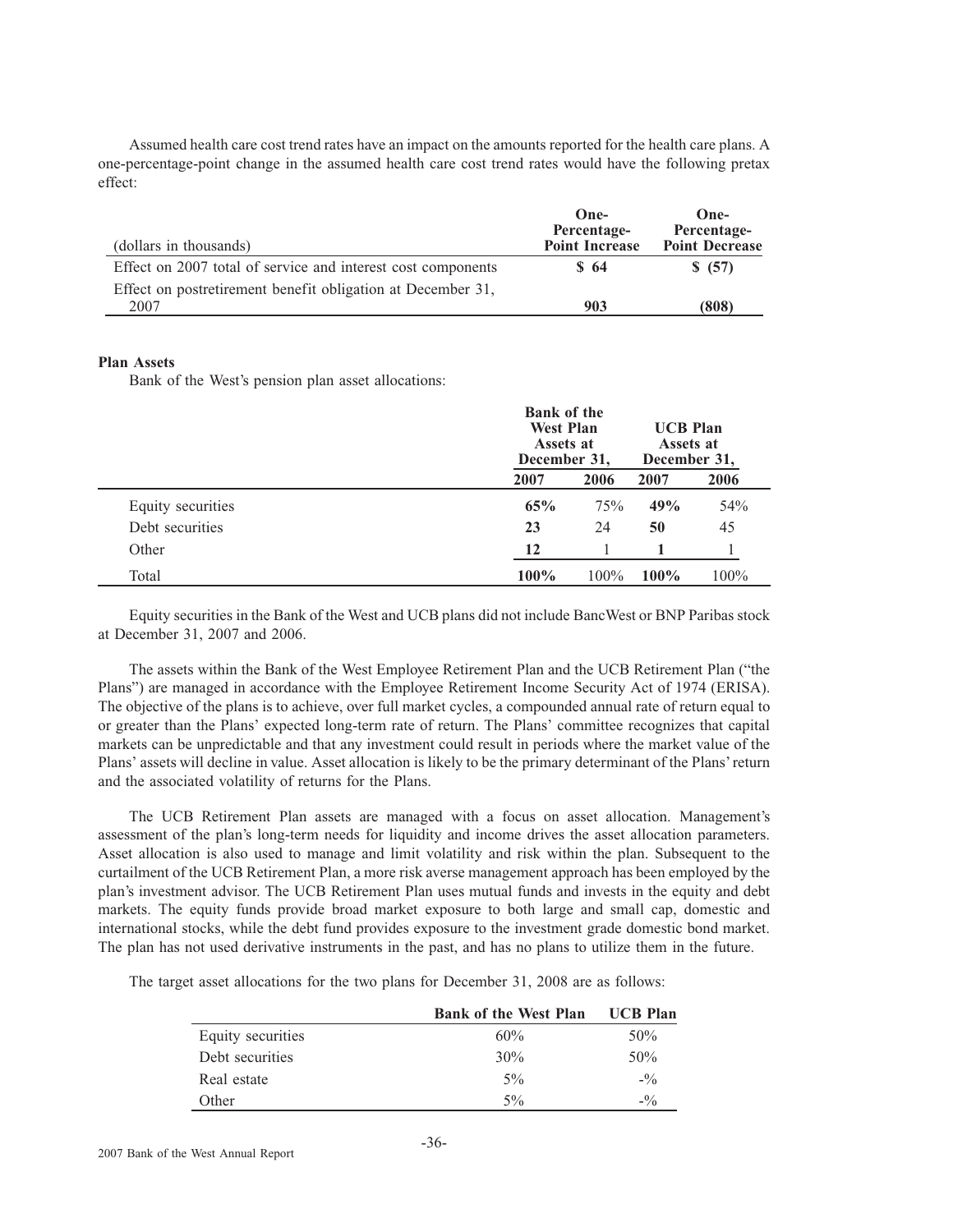## **Contributions**

Bank of the West expects to contribute \$2.4 million to its non-qualified defined benefit pension plans and \$2.6 million to its other post retirement benefit plans in 2008. These contributions are the estimated benefit payments for the unfunded plans and may vary depending on retirements during 2008. Depending on the funding requirements of the Pension Protection Act of 2006, Bank of the West anticipates a contribution of \$15.0 million to the ERP during 2008.

## **Estimated Future Benefit Payments**

The following table presents the expected benefit payments, for the periods indicated:

| (dollars in thousands) | <b>Pension</b><br><b>Benefits</b> | <b>Other</b><br><b>Benefits</b> |
|------------------------|-----------------------------------|---------------------------------|
| 2008                   | \$17,360                          | \$2,559                         |
| 2009                   | 19,316                            | 2,532                           |
| 2010                   | 20,324                            | 2,596                           |
| 2011                   | 21,974                            | 4,291                           |
| 2012                   | 24,337                            | 4,496                           |
| $2013 - 2017$          | 150,653                           | 22,250                          |

## **401(k) Match Plan**

The Bank matches employee contributions up to 3% of pay to the BancWest Corporation 401(k) Savings Plan, a defined contribution plan. The plan covers all employees who satisfy eligibility requirements. One key executive is a participant in an unqualified grandfathered supplemental executive retirement plan who may participate in the 401(k) plan, but who is not eligible for the match.

The matching employer contributions to the 401(k) plan for 2007 and 2006 were \$10.1 million and \$9.6 million, respectively.

#### **Incentive Plan for Key Executives**

The Bank has an Incentive Plan for Key Executives (the "IPKE"), under which awards of cash are made to key executives. The IPKE limits the aggregate and individual value of the awards that could be issued in any one fiscal year. Salary and employee benefits expense includes IPKE expense of \$24.3 million and \$26.0 million for 2007 and 2006, respectively.

#### **Long-Term Incentive Plan**

The Bank has a Long-Term Incentive Plan ("LTIP") that is designed to reward selected key executives for their performance and BancWest's performance measured over multi-year performance cycles. Salary and employee benefits expense for the Bank includes LTIP expense of nil and \$4.2 million for 2007 and 2006, respectively.

In 2006, the Bank created a second incentive plan that is designed to reward certain employees for their performance and Bancwest's performance over a multi-year performance cycle. Salary and employee benefits expense for the Bank includes expense of \$4.1 million and \$1.8 million for 2007 and 2006, respectively.

#### **Executive Life Insurance Plan**

The Bank provides pre-and post-retirement life insurance benefits for certain executives under the Executive Life Insurance Plan (the "ELIP"). Death benefits under the ELIP are equal to three times current salary while actively employed. Following a "qualified termination," the Bank will continue to provide death benefits to ELIP participants equal to three times final salary until their "policy distribution date." On the policy distribution date, the Bank will transfer to the participant ownership of a company-owned life insurance policy with sufficient cash value, based on reasonable actuarial assumptions, to provide a death benefit equal to three times final salary until the policy maturity date. At the date the policy is transferred to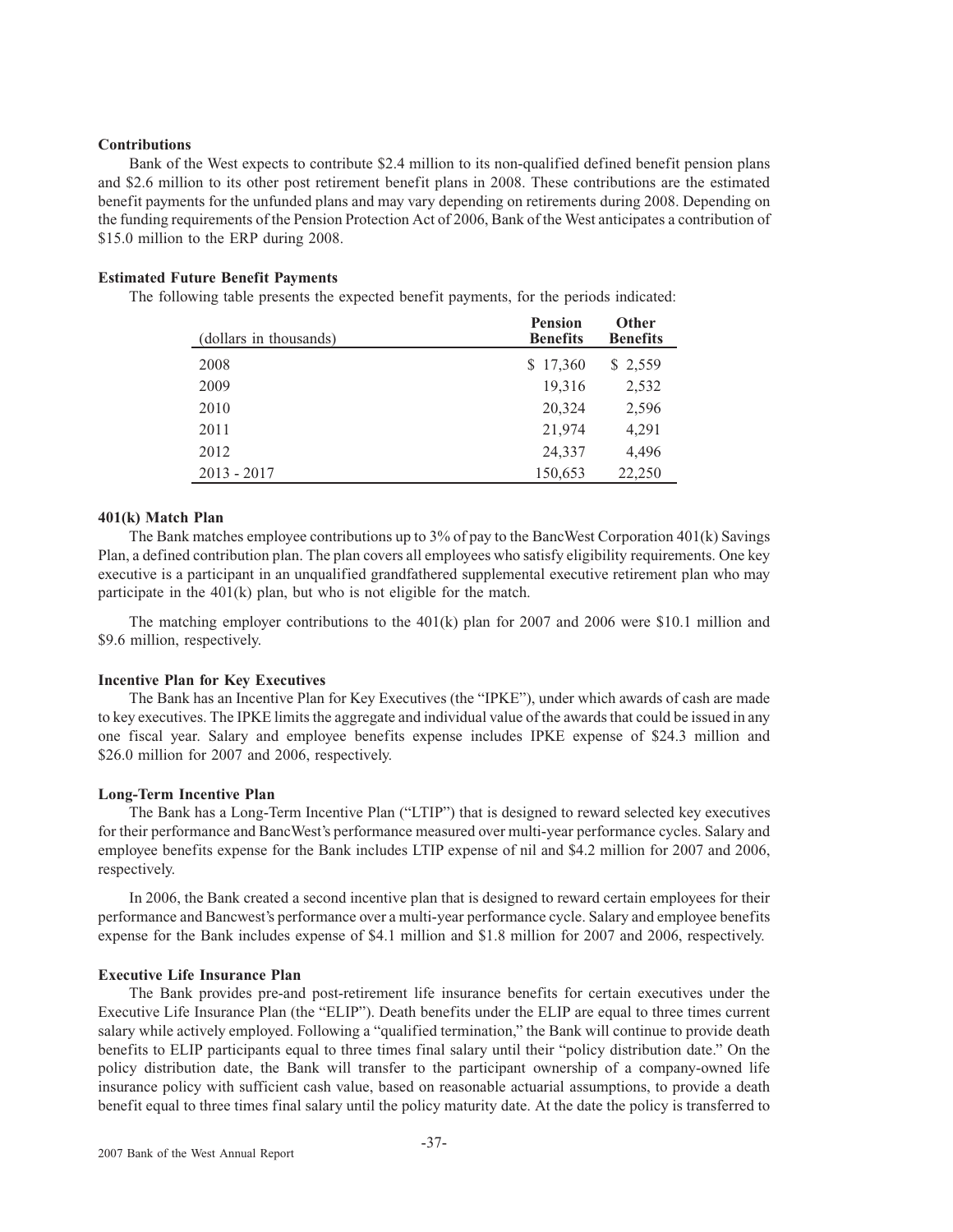the participant, the Bank will also pay a cash bonus sufficient to cover the executive's estimated income taxes due as a result of transfer of the policy.

A qualified termination includes termination of employment after attaining age 65, termination of employment after attaining age 55 with at least ten years of credited service, or termination of certain executives entitled to enhanced SERP benefits. The accumulated benefit obligation and expense amounts for the ELIP Plan are included in the tables above within Other Benefits.

## **17. Income Taxes**

For the years indicated, the provision for income taxes was comprised of the following:

| (dollars in thousands)           | 2007      | 2006      |
|----------------------------------|-----------|-----------|
| Current:                         |           |           |
| Federal                          | \$232,663 | \$255,572 |
| States and other                 | 53,315    | 56,563    |
| Total current                    | 285,978   | 312,135   |
| Deferred:                        |           |           |
| Federal                          | (71,688)  | 16,638    |
| States and other                 | (11,352)  | 11,254    |
| Total deferred                   | (83,040)  | 27,892    |
| Total provision for income taxes | \$202,938 | \$340,027 |

The components of the Bank's net deferred income tax asset at December 31, 2007 and 2006 were as follows:

| (dollars in thousands)                                       | 2007      | 2006        |
|--------------------------------------------------------------|-----------|-------------|
| <b>Assets</b>                                                |           |             |
| Allowance for loan and lease losses and nonperforming assets | \$207,538 | \$190,475   |
| Investment securities                                        | 63,939    | 31,853      |
| Deferred compensation expenses                               | 71,592    | 81,821      |
| Depreciation expense                                         | 20,417    |             |
| State income and franchise taxes                             | 21,148    | 24,808      |
| Other                                                        | 4,320     | 4,343       |
| Total deferred income tax assets                             | 388,954   | 333,300     |
| <b>Liabilities</b>                                           |           |             |
| Leases                                                       | 285,229   | 295,177     |
| Intangible assets                                            | 26,189    | 19,785      |
| Depreciation expense                                         |           | 9,298       |
| Other                                                        |           | 278         |
| Total deferred income tax liabilities                        | 311,418   | 324,538     |
| Net deferred income tax assets                               | \$77,536  | 8,762<br>S. |

Net deferred income tax assets are included within other assets in the consolidated balance sheets.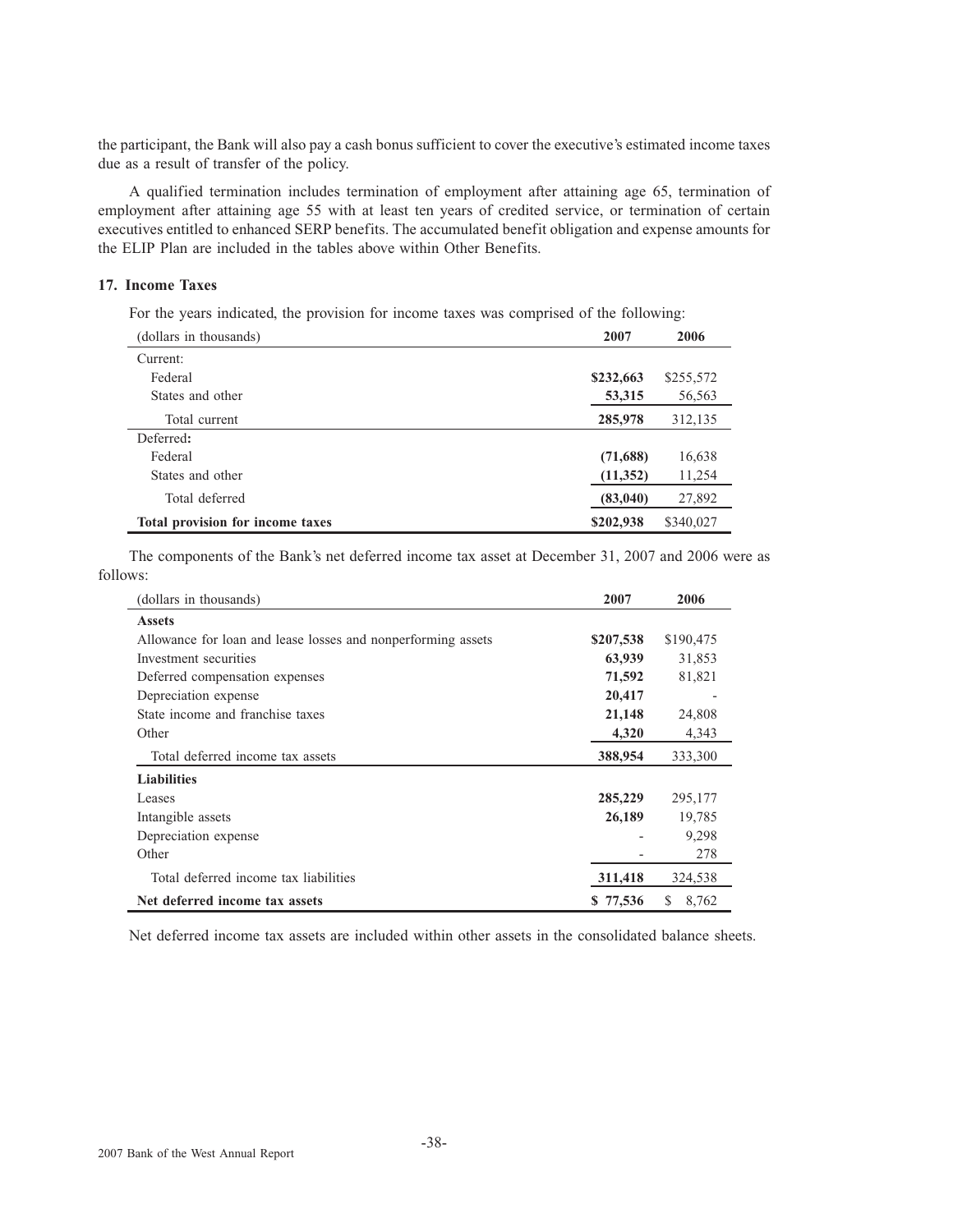The following analysis reconciles the Federal statutory income tax rate to the effective income tax rate for the years indicated:

|                                                           | 2007      |               | 2006      |          |
|-----------------------------------------------------------|-----------|---------------|-----------|----------|
| (dollars in thousands)                                    | Amount    | $\frac{0}{0}$ | Amount    | $\%$     |
| Federal statutory income tax expense and rate             | \$217,067 | $35.0\%$      | \$319.221 | $35.0\%$ |
| Foreign, state and local taxes, net of federal income tax |           |               |           |          |
| benefit                                                   | 30,893    | 5.0           | 46,989    | 5.2      |
| Bank-Owned Life Insurance                                 | (21,593)  | (3.5)         | (17,598)  | (2.0)    |
| Non-Taxable Income, net                                   | (13,951)  | (2.3)         | (6,322)   | (0.7)    |
| Tax Credits                                               | (4, 564)  | (0.7)         | (4,081)   | (0.4)    |
| Other                                                     | (4, 914)  | (0.8)         | 1,818     | 0.2      |
| Effective income tax expense and rate                     | \$202,938 | $32.7\%$      | \$340,027 | 37.3%    |

The Bank and its subsidiaries file income tax returns with the federal government and various state and local jurisdictions. With few exceptions, the Bank and its acquired entities are no longer subject to state and local income tax examinations for years prior to 2000 and are no longer subject to federal income tax examinations prior to 2001. The Internal Revenue Service (IRS) is in process with an examination of the Bank's income tax returns for 2001 and 2002, the field work of such is anticipated to be completed by the second quarter of 2008. As of December 31, 2007 the IRS has not proposed any significant adjustments with respect to the Bank or its acquired entities. The Bank and its acquired entities are also under examination or scheduled to be under examination by California, Kansas, Minnesota and other state tax jurisdictions for tax years 2000 and later. As of December 31, 2007 the state tax jurisdictions have not proposed any significant adjustments.

On January 1, 2007, we adopted the provisions of FIN 48. As a result of the implementation of FIN 48, the Bank recognized a net increase in the liability for unrecognized tax benefits of \$0.7 million, which included \$5.2 million for a reduction to the beginning balance of retained earnings and was substantially offset by a \$4.5 million reduction in goodwill. A reconciliation of the beginning and ending unrecognized tax benefits is noted in the table below:

| (dollars in thousands)                                          | 2007     |
|-----------------------------------------------------------------|----------|
| Balance at January 1, 2007                                      | \$35,245 |
| Additions based on tax positions related to the current year    | 1,551    |
| Additions for tax positions of prior years                      | 1.787    |
| Reductions as a result of a lapse in the statute of limitations | (1,826)  |
| Balance at December 31, 2007                                    | \$36,757 |

Under current accounting rules, \$9.6 million of the total balance of unrecognized tax benefits at December 31, 2007, if recognized, would affect the effective tax rate. Subsequent to the implementation of FAS 141R in January 2009, the entire \$36.8 million of unrecognized tax benefits, if recognized, will affect the effective tax rate.

During the year ended December 31, 2007, the Bank recognized approximately \$1.8 million in interest and nil in penalties. The Bank accrued \$8.3 million and \$6.5 million for the payment of interest and penalties for the years ended December 31, 2007 and 2006, respectively.

It is reasonably possible that the total amounts of unrecognized tax benefits will decrease within twelve months of the reporting date with respect to the filing requirements for certain state income or franchise tax liabilities that the Bank expects to be finalized with the tax jurisdictions. We estimate the possible change could be approximately \$3.0 million.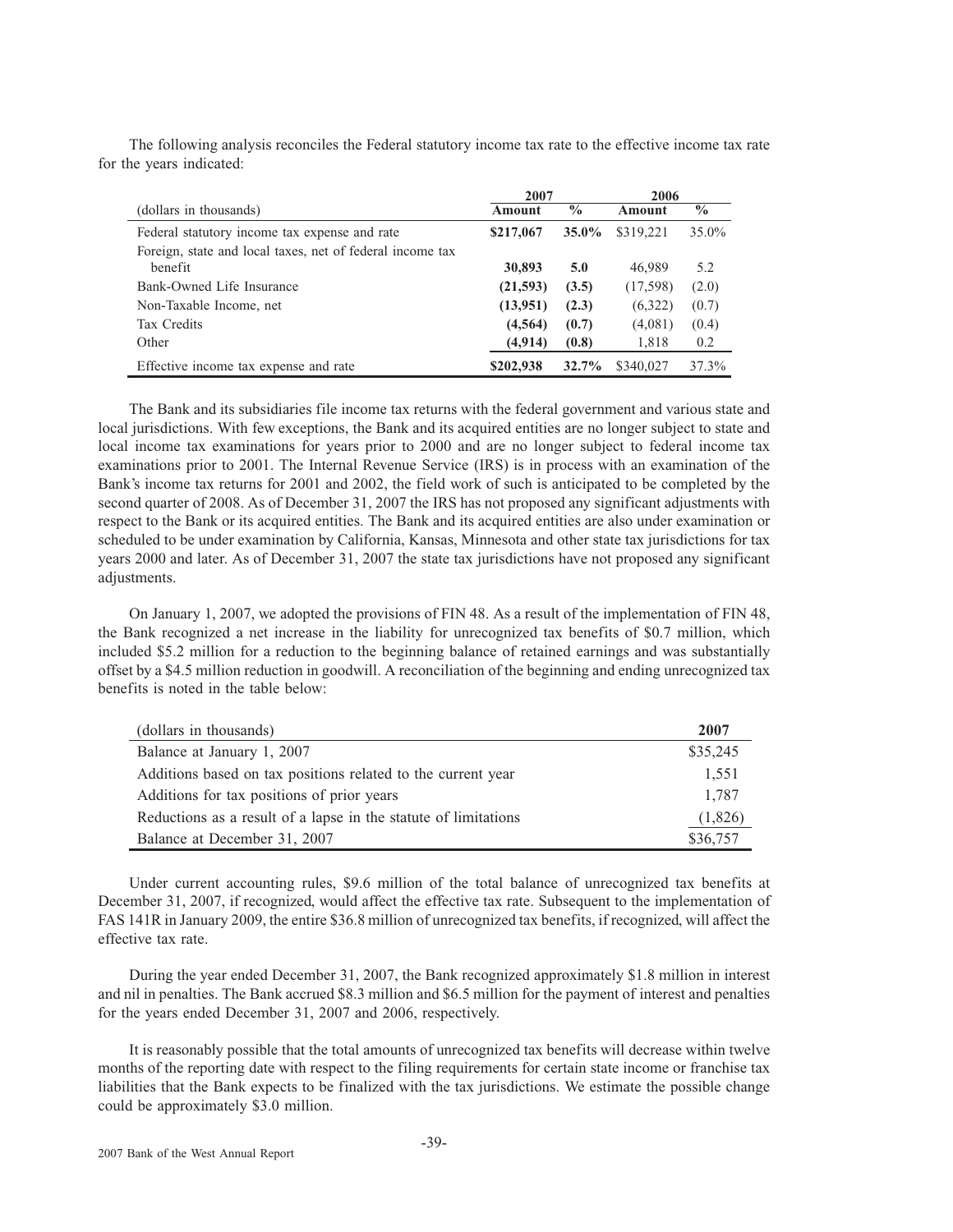## **18. Derivative Financial Instruments**

#### **Fair Value Hedges**

The Bank has an interest rate swap that hedges the fair value of a commercial loan. At December 31, 2007, the interest rate swap had a notional value of \$2.4 million with a fair value loss of \$0.3 million. The Bank receives 1-month LIBOR plus 0.75% and pays a fixed rate of 8.32%. At December 31, 2006, the notional balance was \$2.5 million with a fair value loss of \$0.3 million.

#### **Cash Flow Hedges**

At December 31, 2007, the Bank carried interest rate swaps totaling \$350 million with fair value losses of \$0.7 million. The outstanding interest rate swaps included a \$250 million swap, which hedged our LIBORbased time certificates of deposits. This agreement was entered into during May 2006 in order to mitigate the risk of increases in cash outflows due to changes in interest rates and matures in May 2008. We pay a fixed rate at 5.31% and receive three-month LIBOR plus one basis point. The net settlement on the \$250 million swap reduced interest expense on deposits by \$0.7 million during 2007. In addition, there was a \$100 million agreement, which hedged our LIBOR-based loans. This agreement was entered into during December 2007 in order to mitigate the risk of decreases in cash inflows due to changes in interest rates and matures in March 2011. We receive a fixed rate at 3.92% and pay one-month LIBOR. The net settlement on the \$100 million swaps caused no change to interest income on loans during 2007. The Bank estimates that the combined net settlement losses on all cash flow hedges, recorded as interest expense will be \$0.8 million during 2008.

At December 31, 2006, the Bank carried interest rate swaps totaling \$1,250 million with fair value losses of \$0.9 million and a fair value gain of \$0.1 million, which hedged our LIBOR-based time certificates of deposits. The transactions were entered into during May 2006 in order to mitigate the risk of increases in cash outflows due to changes in interest rates. These hedges mature in June and November of 2007 and in May 2008. We pay fixed rates ranging from 5.23% to 5.31% and receive floating interest rates based upon one or three-month LIBOR plus or minus a slight spread. The net settlement on the \$1,250 million swaps reduced interest expense on deposits by \$0.2 million during 2006.

During 2006, the Bank carried interest rate swaps of \$600 million which hedged our LIBOR-based commercial loans. The hedges matured during June and July 2006. These interest rate swap agreements synthetically converted variable rate loans to fixed by paying variable and receiving fixed rates of interest. We paid 3-month LIBOR and received fixed rates ranging from 5.64% to 5.87%. The net settlement on the \$600 million swaps increased commercial loan interest income by \$1.4 million during 2006.

## **Free-standing Derivative Instruments**

Free-standing derivative instruments include derivative transactions entered into for risk management purposes for which hedge accounting does not apply. Trading activities primarily involve providing various free-standing interest rate and foreign exchange derivative products to customers. Interest rate derivative instruments utilized by the Bank in its trading operations include interest rate swaps, caps, floors and collars.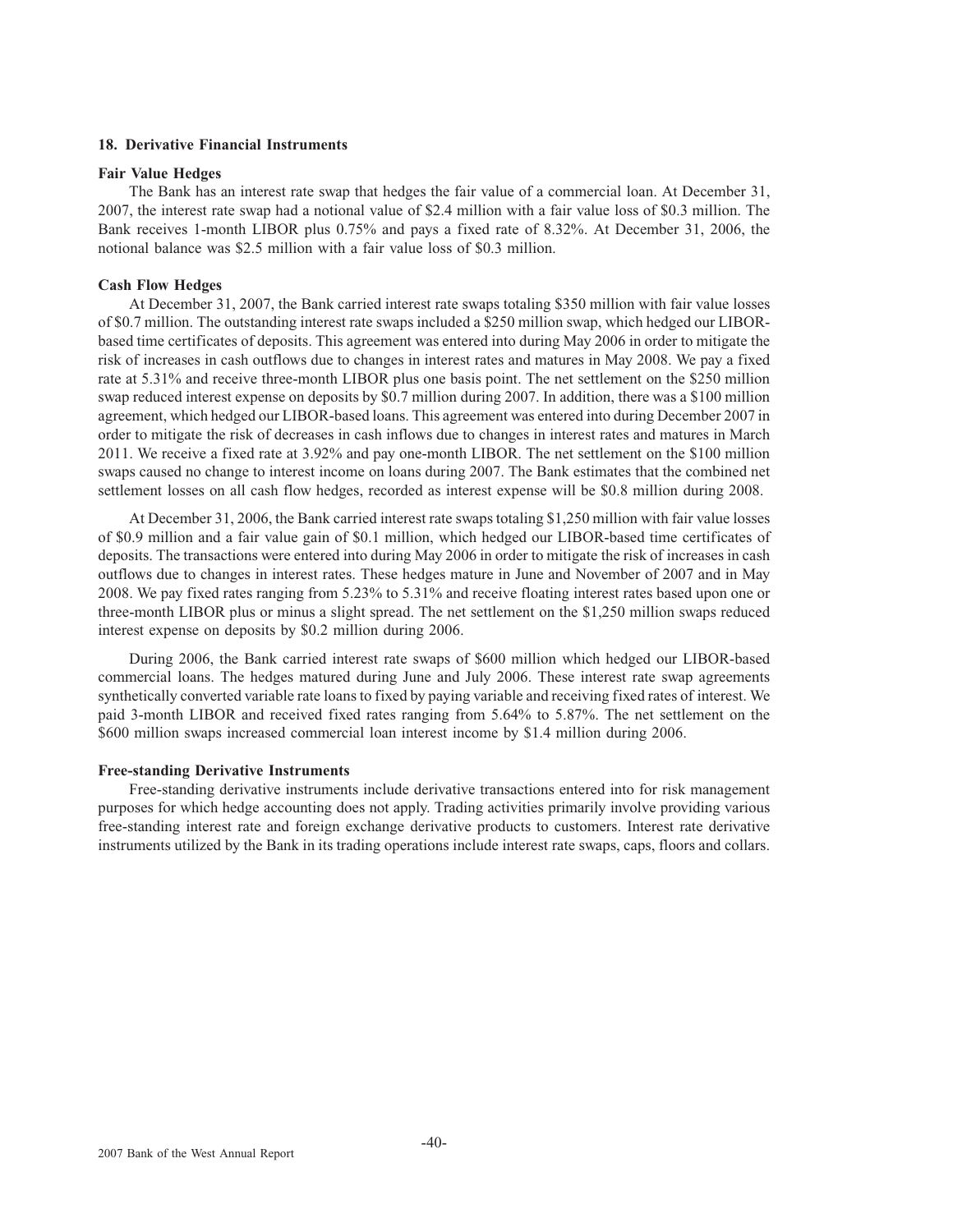The following table summarizes derivatives, held by the Bank as of December 31,:

|                                                                      |                 | 2007               |                 |                 | 2006               |                 |
|----------------------------------------------------------------------|-----------------|--------------------|-----------------|-----------------|--------------------|-----------------|
|                                                                      | <b>Notional</b> | <b>Credit Risk</b> | <b>Net Fair</b> | <b>Notional</b> | <b>Credit Risk</b> | <b>Net Fair</b> |
| (dollars in thousands)                                               | Amount          | Amount             | <b>Value</b>    | Amount          | Amount             | <b>Value</b>    |
| <b>Contractual Amounts</b><br><b>Which Represent Credit</b><br>Risk: |                 |                    |                 |                 |                    |                 |
| Held for Hedge Purposes:                                             |                 |                    |                 |                 |                    |                 |
| Interest rate swaps                                                  | 352,386<br>S    | \$<br>٠            | (980)<br>\$     | \$1,252,483     | \$<br>108          | \$(1,052)       |
| Held for Trading:                                                    |                 |                    |                 |                 |                    |                 |
| Interest rate swaps                                                  | 4,833,405       | 87,763             | 34,744          | 3,196,359       | 38,127             | 21,660          |
| Purchased interest rate<br>options                                   | 288,180         | 694                | 694             | 227,518         | 411                | 411             |
| Written interest rate<br>options                                     | 301,498         |                    | (694)           | 246,804         |                    | (411)           |
| Commitments to purchase<br>and sell foreign<br>currencies $^{(1)}$   | 362,876         | 4,525              | 1,456           | 373,217         | 3,243              | 279             |
| Purchased foreign<br>exchange contracts                              | 7,606           | 76                 | 76              | 8,652           | 106                | 106             |
| Written foreign exchange<br>options                                  | 7,606           |                    | (76)            | 8,652           |                    | (106)           |
| Commodity contracts                                                  | 11,510          | 580                | 60              | 2,151           | 39                 | $\overline{4}$  |

(1) Does not include spot foreign exchange transactions.

#### **19. Litigation**

The Bank is a member of the VISA USA network. In December of 2007, the Bank recorded \$5.3 million of pretax litigation expense related to indemnification obligations related to certain litigation matters involving VISA USA. In connection with VISA's upcoming planned IPO, they have announced plans to adjust, on a pro rata basis, the number of a certain class of shares to be distributed to its member banks. Such withheld shares would be used to fund an escrow account to satisfy certain of the VISA USA's litigation matters and could enable the Bank to release portions of its \$5.3 million litigation reserve, which is reported in Other Liabilities within the Bank's consolidated balance sheet.

In addition to the above VISA litigation, in the course of normal business, the Bank is subject to numerous pending and threatened lawsuits, some of which seek substantial relief or damages. While the Bank is not able to predict whether the outcome of other such actions will materially affect our results of operations for a particular period, based upon consultation with counsel, management does not expect that the aggregate liability, if any, resulting from these proceedings would have a material effect on the Bank's consolidated financial position, results of operations or liquidity.

## **20. Fair Value of Financial Instruments**

SFAS 107, *Disclosures about Fair Value of Financial Instruments*, requires that we disclose estimated fair values for certain financial instruments. Financial instruments include such items as loans, deposits, securities, interest rate and foreign exchange contracts, swaps and other instruments as defined by the standard.

Disclosure of fair values is not required for certain items such as lease financing, investments accounted for under the equity method of accounting, obligations for pension and other postretirement benefits, premises and equipment, other real estate owned, prepaid expenses, core deposit intangibles and other customer relationships, other intangible assets and income tax assets and liabilities. Accordingly, the aggregate fair value amounts presented do not purport to represent, and should not be considered representative of, the underlying "market" or franchise value of the Bank.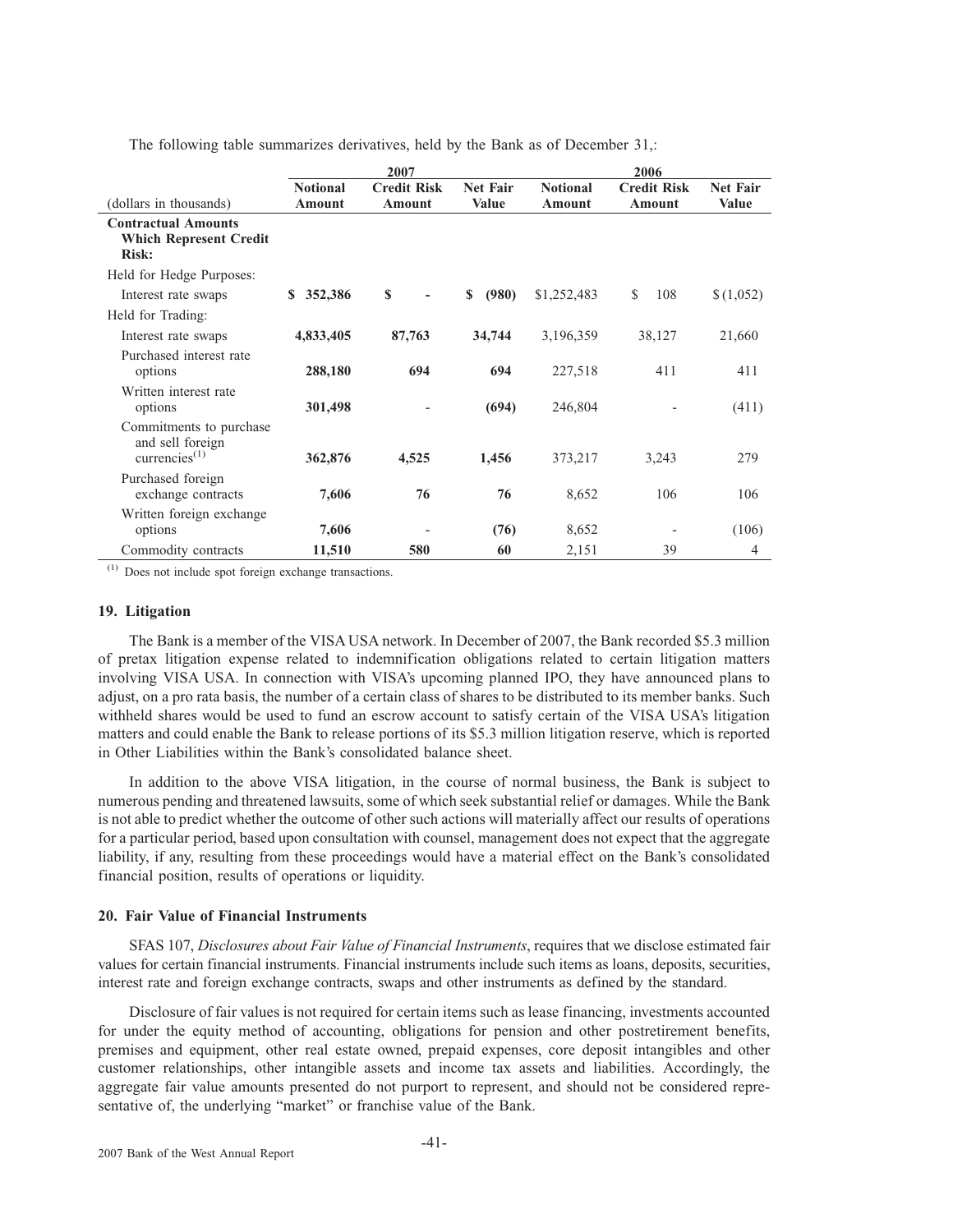Because the standard permits many alternative calculation techniques and because numerous assumptions have been used to estimate our fair values, reasonable comparisons of our fair value information with that of other financial institutions cannot necessarily be made.

We use the following methods and assumptions to estimate the fair value of our financial instruments:

**Short-term Financial Assets:** Short-term financial assets include cash and due from banks and due from customers on acceptances. The carrying amount is a reasonable estimate of fair value because of the relatively short time between the origination of the instrument and its expected realization.

**Federal funds sold and securities purchased under agreements to resell:** The carrying amount of these items is generally a reasonable estimate of fair value because of the relatively short time between the origination of the instrument and its expected realization. However, the Bank has entered into long-term agreements, in which the fair value is based upon estimated quoted market prices or discounted cash flow analysis based upon incremental funding rates for similar types of agreements.

**Trading Assets:** Trading assets are carried at fair value. Fair values of trading assets are based on quoted market prices, where available. If quoted market prices are not available, fair values are based on quoted market prices of comparable instruments.

**Securities:** Fair values of securities are based on quoted market prices, where available. If quoted market prices are not available, fair values are based on quoted market prices of comparable instruments. See Note 4 for information related to fair value.

Loans: Fair values are estimated for portfolios of performing loans with similar characteristics. We use discounted cash flow analyses, which utilize interest rates currently being offered for loans with similar terms to borrowers of similar credit quality, to estimate the fair values of: (1) commercial and industrial loans; (2) financial institution loans; (3) agricultural loans; (4) certain mortgage loans (e.g., 1 - 4 family residential, commercial real estate and rental property); and (5) consumer loans. For certain loans, we may estimate fair value based upon a loan's observable market price. The carrying amount of accrued interest approximates its fair value.

**Deposits:** The fair values of deposits with no maturity date (e.g., interest and noninterest-bearing checking, regular savings, and certain types of money market savings accounts) are equal to the amount payable on demand at the reporting date (i.e., their carrying amounts). Fair values of fixed-rate certificates of deposit are estimated using a discounted cash flow calculation that applies interest rates currently being offered on certificates to a schedule of aggregated expected monthly maturities on time deposits.

**Short-term borrowings:** The fair values of short-term borrowings are estimated using quoted market prices or discounted cash flow analyses based on our current incremental borrowing rates for similar types of borrowing arrangements.

**Long-term debt:** The fair values of our long-term debt (other than deposits) are estimated using quoted market prices or discounted cash flow analyses based on our current incremental borrowing rates for similar types of borrowing arrangements.

**Off-balance sheet and derivative financial instruments:** Fair values are based upon: (1) quoted market prices of comparable instruments (e.g., options on mortgage-backed securities and commitments to buy or sell foreign currencies); (2) fees currently charged to enter into similar agreements, taking into account the remaining terms of the agreements and the counterparties' credit standing (letters of credit and commitments to extend credit); or (3) pricing models based upon quoted markets, current levels of interest rates and specific cash flow schedules (e.g., interest rate swaps).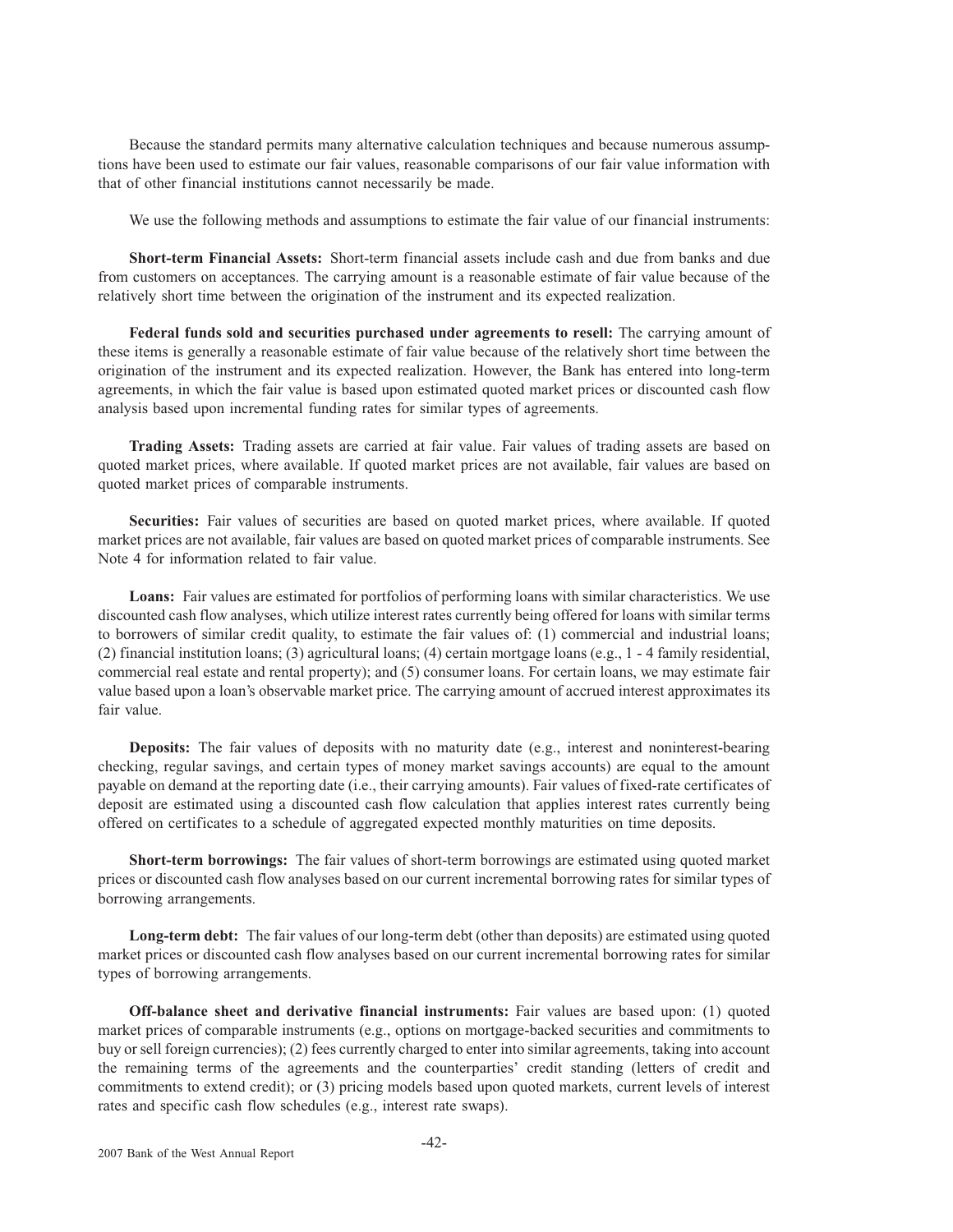As discussed above, some of our financial instruments are short-term, and therefore, the carrying amounts in the consolidated balance sheets approximate fair value. Other significant assets and liabilities, which are not considered financial assets or liabilities and for which fair values have not been estimated, include premises and equipment, goodwill and other intangibles, deferred taxes and other liabilities. This table is a summary of financial instruments, as defined by FAS 107, excluding leases, short-term financial assets and liabilities, for which carrying amounts approximate fair value, trading assets, which are carried at fair value, securities available for sale (Note 4) and derivatives (Note 18).

|                                                   | 2007              |                   | 2006              |                   |  |
|---------------------------------------------------|-------------------|-------------------|-------------------|-------------------|--|
| (dollars in thousands)                            | <b>Book Value</b> | <b>Fair Value</b> | <b>Book Value</b> | <b>Fair Value</b> |  |
| <b>Financial Assets</b>                           |                   |                   |                   |                   |  |
| Federal funds sold and securities purchased under |                   |                   |                   |                   |  |
| agreements to resell                              | S<br>249,715      | 253,622<br>S      | 248,000<br>S      | S.<br>248,000     |  |
| Loans held for sale                               | 84,076            | 84,076            | 108,093           | 108,093           |  |
| Loans, $net^{(1)}$                                | 40,828,694        | 40,727,928        | 37,089,470        | 36,934,812        |  |
| <b>Financial Liabilities</b>                      |                   |                   |                   |                   |  |
| Deposits                                          | \$38,055,451      | \$38,081,061      | \$37,436,420      | \$37,434,484      |  |
| Short-term borrowings <sup><math>(2)</math></sup> | 3,340,776         | 3,341,130         | 2,094,562         | 2,094,732         |  |
| Long-term debt $^{(3)}$                           | 10,650,919        | 10,810,908        | 6,670,057         | 6,655,794         |  |

(1) Excludes net leases of \$2,391 million and \$2,011 million at December 31, 2007 and 2006, respectively.

(2) Includes federal funds purchased and securities sold under agreements to repurchase and short-term borrowings.

(3) Excludes capital leases of \$19.1 million and \$20.0 million at December 31, 2007 and 2006, respectively.

The following table presents a summary of the fair value of the Bank's off-balance sheet commitments and letters of credit excluding lease commitments:

| (dollars in thousands)       | 2007     | 2006     |
|------------------------------|----------|----------|
| Commitments to extend credit | \$83,631 | \$85,793 |
| Standby letters of credit    | 9.396    | 9.790    |
| Commercial letters of credit | 636      | 626      |